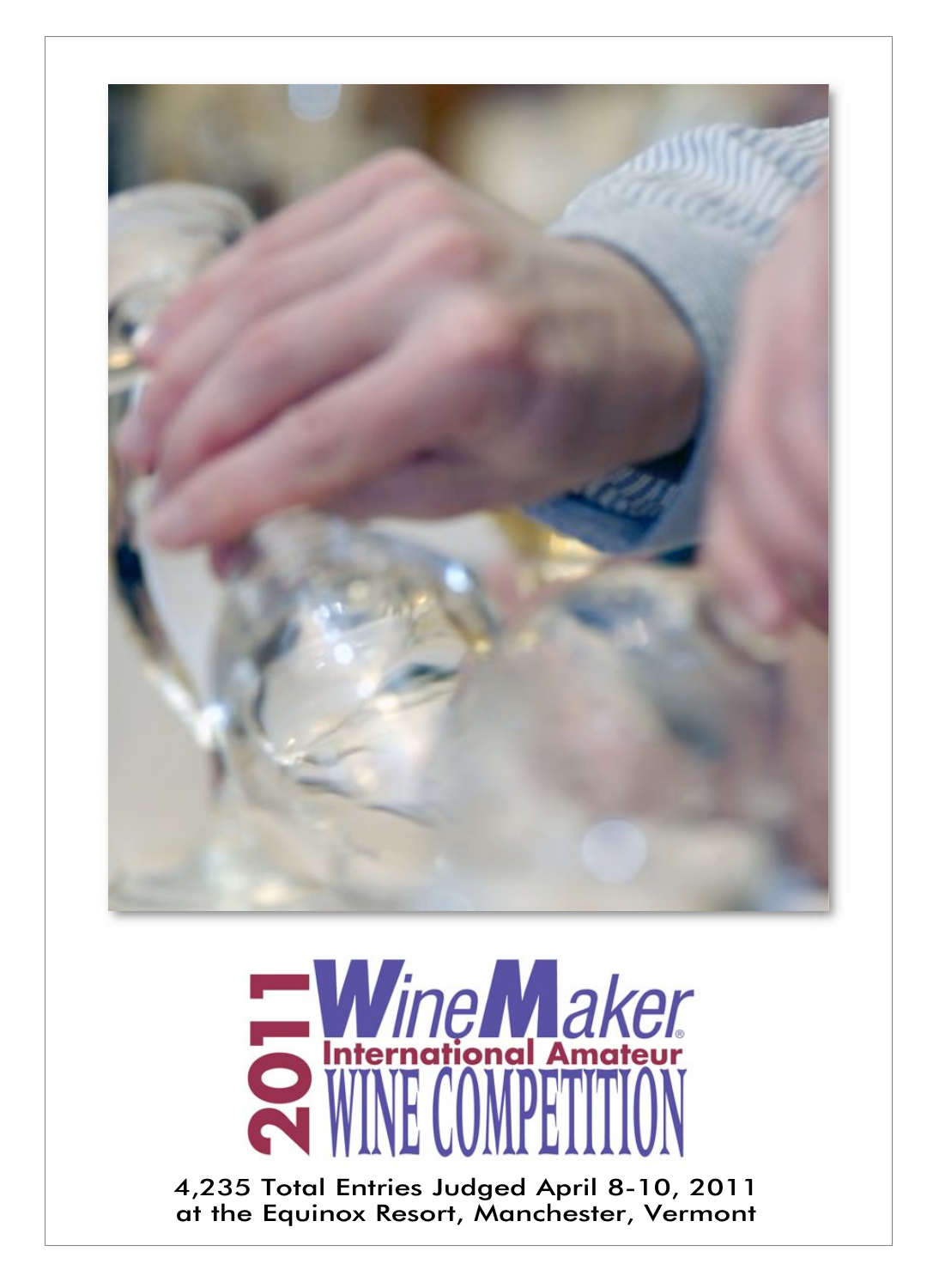

rom April 8 to 10, 2011, an amazing total of 4,235 different wines were judged at the Equinox Resort in Manchester, Vermont. This year's competition was again the largest wine competition of its kind in the world. The 4,235 entries are the world. The world. The world. The world. The 4,235 entries arrived from the world. The 4,235 entries arrived from hobby winemakers living throughout North America in all 50 American states and 8 Canadian provinces and as far away as Spain, Norway and Israel. Over the course of three days, experienced judging panels worked through 772 flights, examining each wine using the UC-Davis 20-point wine scale evaluating appearance, aroma, taste, aftertaste and overall impression. The wines were entered in 50 different categories and

included an astonishing array of varietals and wine styles. Kit wines competed alongside fresh-grape entries in this blind tasting. Entries were awarded gold, silver, bronze and best of show medals based on the average score given by the judging panel. The Grand Champion wine medal was the top overall scoring wine across all categories. The Club of the Year was given to the club whose members won the most medals and the Retailer of the Year and U-Vint of the Year awards were given to the winemaking supply stores whose customers outperformed other similar shops. Finally the Winemaker of the Year award was given to the individual entrant who has the highest average score across their top 5 scoring wines in the competition.

Congratulations to everyone who won a medal, and a sincere thanks to our sponsors, judging director Gene Spaziani, competition director Ric Quental, our judges, competition volunteers and of course everyone who took time to enter. We are already busy planning for the 2012 edition of this competition so get your wines ready for the March 16, 2012 entry deadline! Cheers and thanks for entering your wines!

## GRAND CHAMPION WINE

James. G. Laier III Santa Rosa, CA 100% Cabernet Sauvignon 2007 SPONSOR:



## BEST OF SHOW RED

Teri Kerns and Micole Moore Ramona, CA 100% Ramona Ranch Zinfandel 2009 SPONSOR:

## WINE@KITZ

## BEST OF SHOW WHITE

Majorie Keast • Sherwood Park, AB 100% RJ Spagnols Cru Select German Müller-Thurgau 2009

#### SPONSOR:



## BEST OF SHOW DESSERT

Rex Johnston and Barbara Bentley Walnut Creek, CA 100% Dessert Style Red Raspberry 2010



## BEST OF SHOW COUNTRY FRUIT

Jeff Hoegger • Scotland, TX 100% Prickly Pear Cactus 2010

## SPONSOR:

VINTNER'S HARVEST **Fruit Wine Base & Yeast**

RETAILER OF THE YEAR WINEMAKERS OF THE YEAR

Rex Johnston and Barbara Bentley Walnut Creek, CA

Quality Wine and Ale Supply • Elkhart, IN SPONSOR:



## BEST OF SHOW SPARKLING Contra Costa Wine Group, California

Callie McHarg • 100 Milehouse, BC 100% RJ Spagnols Grand Cru Gewürztraminer 2010 SPONSOR:

myownlabels

#### BEST OF SHOW KIT/ CONCENTRATE

Larry Judd • Louisville, KY 100% Winexpert Selection Estate Lodi Ranch 11 Cabernet Sauvignon 2010 SPONSOR:



## BEST OF SHOW MEAD

Dan Slort • Fair Oaks, CA Honey, Barbera Juice



# SPONSOR:

**M&M WINE GRAPE CO.** juicegrape.com

## U-VINT OF THE YEAR

Grapes 4 U • British Columbia SPONSOR:



## BEST OF SHOW ESTATE GROWN

Debbie Ames, Doug Fritz, Tom Vence and Scott Harris • Napa, CA 100% Oakville Napa Cabernet Sauvignon 2008

SPONSOR:





# CLUB OF THE YEAR

SPONSOR: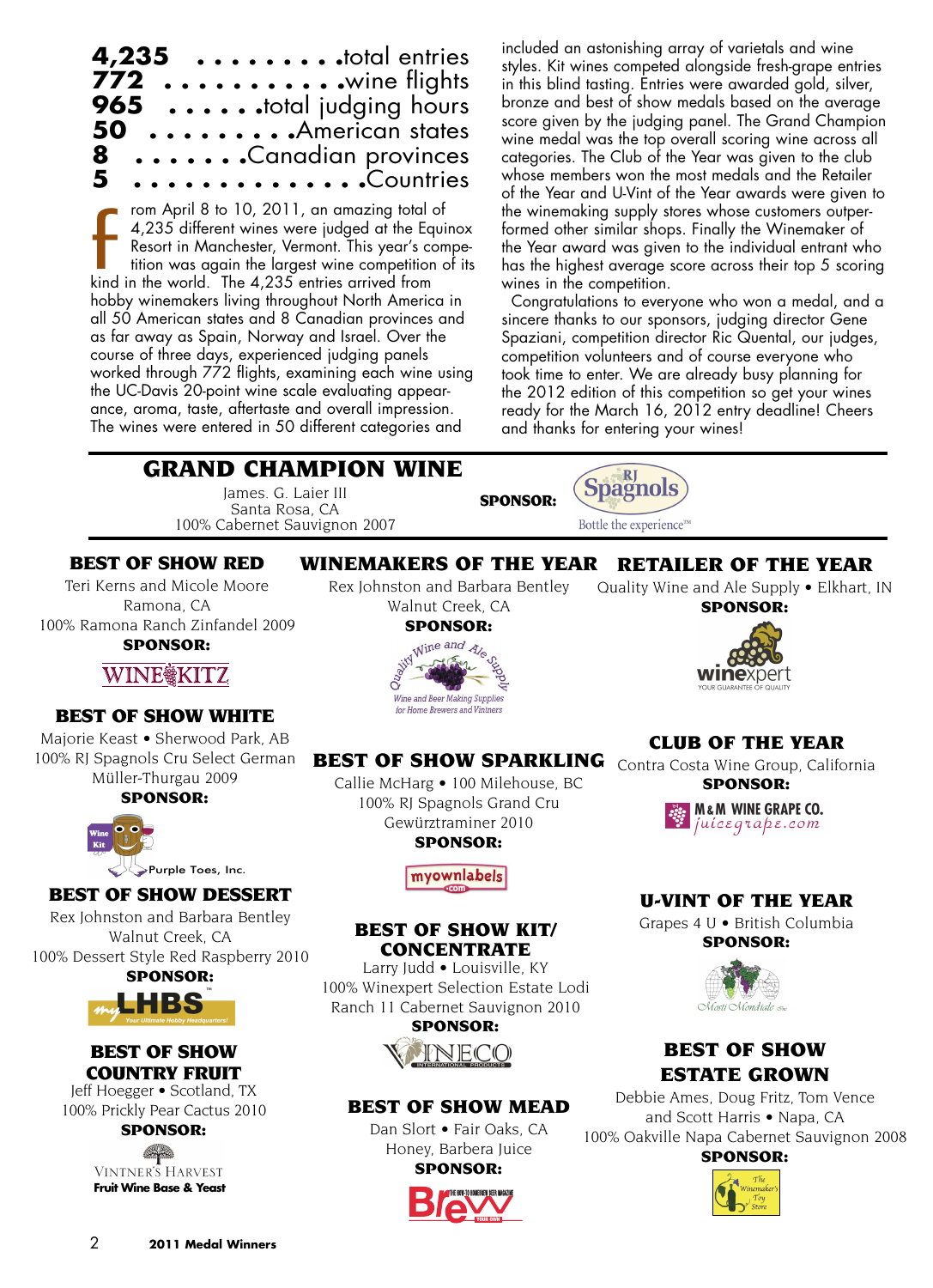#### White Native American Varietal **Sponsor: LOGIC, Inc.** 29 Entries

GOLD Curtis Barrett • Curwensville, PA 100% Catawba Michael Layman • Logansport, IN 100% Concord 2009 Barbara and Tom Lewis • Loudon, TN 100% Tara Muscadine 2009 Nadine Michaels • Blairsville, GA 100% Gold Muscadine Richard Miller • N. Little Rock, AR 100% White Muscadine 2009 Denise Robertson • Orangeburg, SC 100% Muscadine 2010 Micael and Joyce Willman Jeffersontown, KY 100% Diamond 2009

#### SILVER

Cornelious Ashe • Dillsboro, NC 100% Scuppernong Muscadine 2010 Joseph Hulbert • Adams, NY 100% Diamond 2009

## **BRONZE**

Jim Clinner • Dallas, GA 100% Scuppernong White Muscadine 2008 Rob Fassinger • Slippery Rock, PA 100% Niagara 2009

#### White Native American Blend **Sponsor: Keystonehomebrew.com**

#### 5 Entries SILVER

Keith Percival • Nepean, ON 100% Winexpert Selection Limited Edition California Lake County Trio Blanca 2010

## BRONZE

Raymond Bock • Winnipeg, MB 100% Winexpert Selection Limited Edition California Lake County Trio Blanca 2010

John Blichmann and Doug Granlund Lafayette, IN

50% Cayuga, 50% Lacrosse 2010 John Blichmann and Doug Granlund Lafayette, IN

50% Cayuga, 50% Lacrosse 2009 Douglas and Stacee Snider • Cashmere, WA 40% Einset, 25% Interlaken, 25%

Canadice, 15% Golden Muscat 2009

## Red Native American Varietal

**Sponsor: St. Louis Wine & Beermaking** 38 Entries GOLD David Wawro • Adams, NY 100% Concord 2010

SILVER Cecil and Anna Sanderson Bartlesville, OK 100% Concord 2010

## **BRONZE**

Scott Hartsell • Deckerville, MI 100% Concord 2009 Michael Layman • Logansport, IN 100% Concord 2009 Jerry Parker • Columbia, MD 100% Norton 2009 Bob Truetken • Warrenton, MO 100% Norton 2009

#### Red Native American Blend **Sponsor: Lallemand, Inc.**

1 Entry No Medal Awarded

#### Blush/Rosé Native American **Sponsor: The Beer Essentials**

12 Entries BRONZE

Joe Nardelli • Jessup, PA 60% Concord, 10% Delaware, 20% Niagara, 10% Seyval Blanc 2010 Art Willman and Brenda Neilands • Iuka, IL 100% Steuben 2009

### Red or White Native American Late Harvest and Ice Wine **Sponsor: Muntons Malted Ingredients**

No Entries No Medals Awarded

#### White French-American Hybrid Varietal 55 Entries

#### GOLD

Eric Ashline • Black Creek, WI 85% Prairie Star, 15% Seyval Blanc Timothy Baker • Gettysburg, PA 100% Traminette 2009 Brian Boettcher • LaCrosse, WI 100% La Crescent 2009 Don Dixon • Flinton, PA 100% Vignoles 2010 Scott Haldi • Erie, PA 100% Traminette 2009 Richard Lamm • Johnstown, PA 100% Elvira 2009 Richard Lamm • Johnstown, PA 100% Traminette 2010 Linda and Kevin Mathias • Cabot, PA 100% Traminette 2008 Randy Phillips • Elmira, NY 100% Lakemont 2009 Randy Phillips • Elmira, NY 100% Himrod 2009 Holly Settles • Indianapolis, IN 100% Traminette 2010 Bob Vogt • Loveland, OH 100% Vidal

## SILVER

Shelby Brewer • Apple Valley, UT 100% Bulk Aged 1-Yr Light Press

Cayuga 2009 David Capperalla • Bellafonte, PA 100% Geisenheim 2009 Terence Chrzan • Rochester, NY 100% Cayuga 2008

Kent Cunningham • Coon Rapids, MN 93% La Crescent, 7% Frontenac Gris 2009

Jack Mandula • Alpharetta, GA 100% Pressed Seyval Blanc 2010 Alan Putnam • Corvallis, MT

75% Frontenac Gris, 20% La Crescent, 5% Brianna 2010 Bob Truetken • Warrenton, MO 100% Cayuga 2009

## BRONZE

Kevin MacFarlane and Brian Keyse Northville, MI 100% Seyval Blanc 2009 Jack Mandula • Alpharetta, GA 100% Free Run Seyval Blanc 2010 Joe McDonald • Oklahoma City, OK 100% Chardonel 2010 Jerry Watson • Cat Spring, TX 100% Blanc Du Bois-Fume 2010 Ed and Sharon Whitworth • Taylorsville, KY 100% Chardonel 2010

#### White French-American Hybrid Blend 1 Entry

GOLD

John Merkle • Glencoe, MO 55% Traminette, 45% Viognier 2009

#### Red French-American Hybrid Varietal 39 Entries GOLD

Ian Modestow • Florence, MA 100% Frontenac 2010 Ian Modestow • Florence, MA 100% St. Croix 2010 David Roach • Amherst, NY 100% Noiret 2010

## SILVER

Barbara and Tom Lewis • Loudon, TN 100% Chambourcin 2008 Michael and Roxanne Moosher Denwood, MD 100% Chambourcin 2009 Ray Samulis • Roebling, NJ 100% Chelois Noir 2007 Nick Santini • Upper Marlboro, MD 85% Chambourcin, 15% Steuben 2009 David Stanton • Mondovi, WI 100% Frontenac James Verde • Johnston, RI 100% St. Croix 2009

## **BRONZE**

David Stanton • Mondovi, WI 100% Frontenac

#### Red French-American Hybrid Blend **Sponsor: Midwest Homebrewing and**

**2011 Medal Winners** 3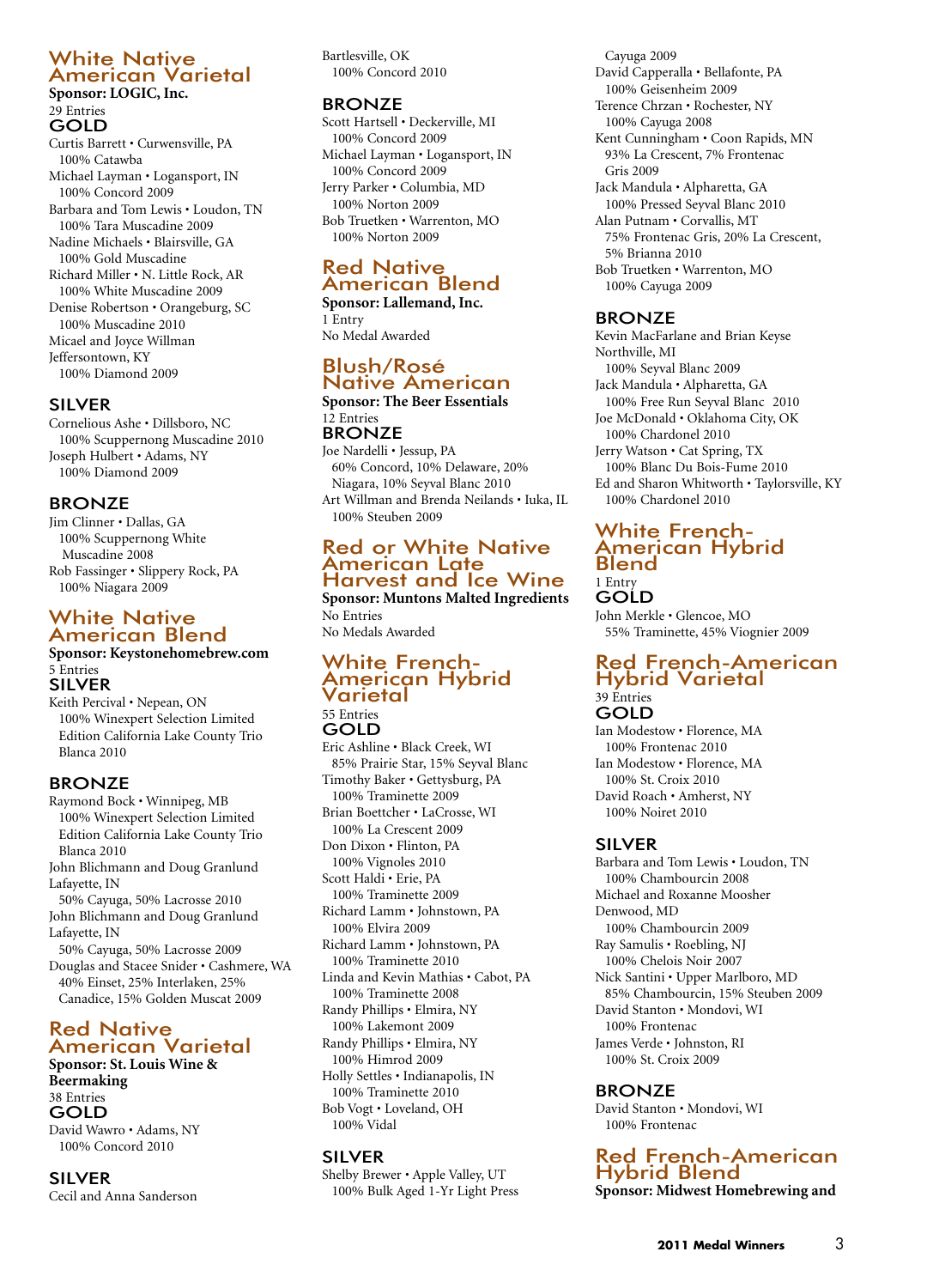

**Winemaking Supplies** 6 Entries No Medals Awarded

## Blush/Rosé French-American Hybrid

#### 7 Entries SILVER

Kent Cunningham • Coon Rapids, MN 95% Frontenac, 5% La Crescent 2009 T.A. Pechin • Lagrange, IN 100% Frontenac Bill Wilen • Kent, OH 90% Rosettte, 10% Syrah 2009

## BRONZE

Ian Modestow • Florence, MA 90% La Crescent, 10% Frontenac 2010

#### Red or White French-American Late Harvest and Ice Wine 13 Entries

GOLD Eric Schmitt • Brookfield, WI 100% Vidal Blanc Ice Wine 2009

## SILVER

Carson Shi • North Vancouver, BC 100% RJ Spagnols Vidal Ice Wine 2009

## Chardonnay

**Sponsor: Beer & Wine Makers Warehouse** 159 Entries GOLD

Gary Burchat • Barry's Bay, ON 100% RJ Spagnols En Primeur Chardonnay

Kerry Clark • Castaic, CA 100% Monterey Chardonnay 2007 Clayton Converse • Ottawa, IL

100% Chardonnay 2010 Todd Cunningham • North Vancouver, BC 100% RJ Spagnols En Primeur Hightail Chardonnay 2009

George DeFelice • Dracut, MA 100% California Chardonnay 2009 Jeff Huizenga • Grant Park, IL

100% Winexpert Selection International

Australian Chardonnay 2010 Bobby Hyman • Edgewood, WA 100% Winexpert Selection Estate Chardonnay 2009 Robert Floyd and Ken Schlosser Sebastopol, CA 100% Chardonnay 2008 Ed Szubielski • Laguna Niguel, CA 100% Sonoma Chardonnay 2009 Loren Tama • San Francisco, CA 100% Chardonnay 2009 Scott Townsend • Woodside, CA 100% Napa Chardonnay 2009 David Zuchero • Highland, MD 100% Chardonnay 2008

## SILVER

J. Alfredo de la Peña • North Wales, PA 100% Pennsylvania Chardonnay 2009 George Bazin • Saanichtan, BC 100% RJ Spagnols Hightail Chardonnay 2009 Terence Chrzan • Rochester, NY 94% Chardonnay, 6% Cayuga 2009 Deb Craig • West Kelowna, BC 100% RJ Spagnols Golden Heights Australian Chardonnay 2010 Sherman Devries • Arn Prior, ON 100% RJ Spagnols Hightail Barrel Fermented Chardonnay Keike Doerksen • Regina, SK 100% Vineco Cheeky Monkey Australian Chardonnay 2010 Ole Flyng • Lake Field, ON 100% RJ Spagnols En Primeur Chardonnay Mark Hathaway • San Jose, CA 60% Live Oak Hill Chardonnay, 40% Tesla Ranch Chardonnay 2009 Warren Kane • San Juan Capistrano, CA 100% Russian River Chardonnay 2009 Richard Mansfield • San Jose, CA 100% Chardonnay 2008 John Marquis • Charlottesville, VA 100% Chardonnay 2010 Patrick McMullan • Richmond Hill, ON 100% RJ Spagnols Cellar Classic Bella Bianco 2010 George Rice • East Islip, NY 100% Winexpert Selection International Australian Chardonnay 2007 David Robinson • Duncan, BC 100% Cellar Craft Showcase Chardonnay 2010 Michael Toll • Ottawa, ON 100% Winexpert Selection Estate Series Sonoma Dry Creek Valley Chardonnay 2010

## BRONZE

Andrew Blumel • Ladner, BC 100% RJ Spagnols En Primeur Hightail Okanagan Chardonnay Lurna Brinton • Surrey, BC 100% Vineco Cheeky Monkey Chardonnay 2010 Roger Doull • Surrey, BC 100% Winexpert Estate Series Sonoma Chardonnay Fermented in Oak 2009 Derek and Donna Finlayson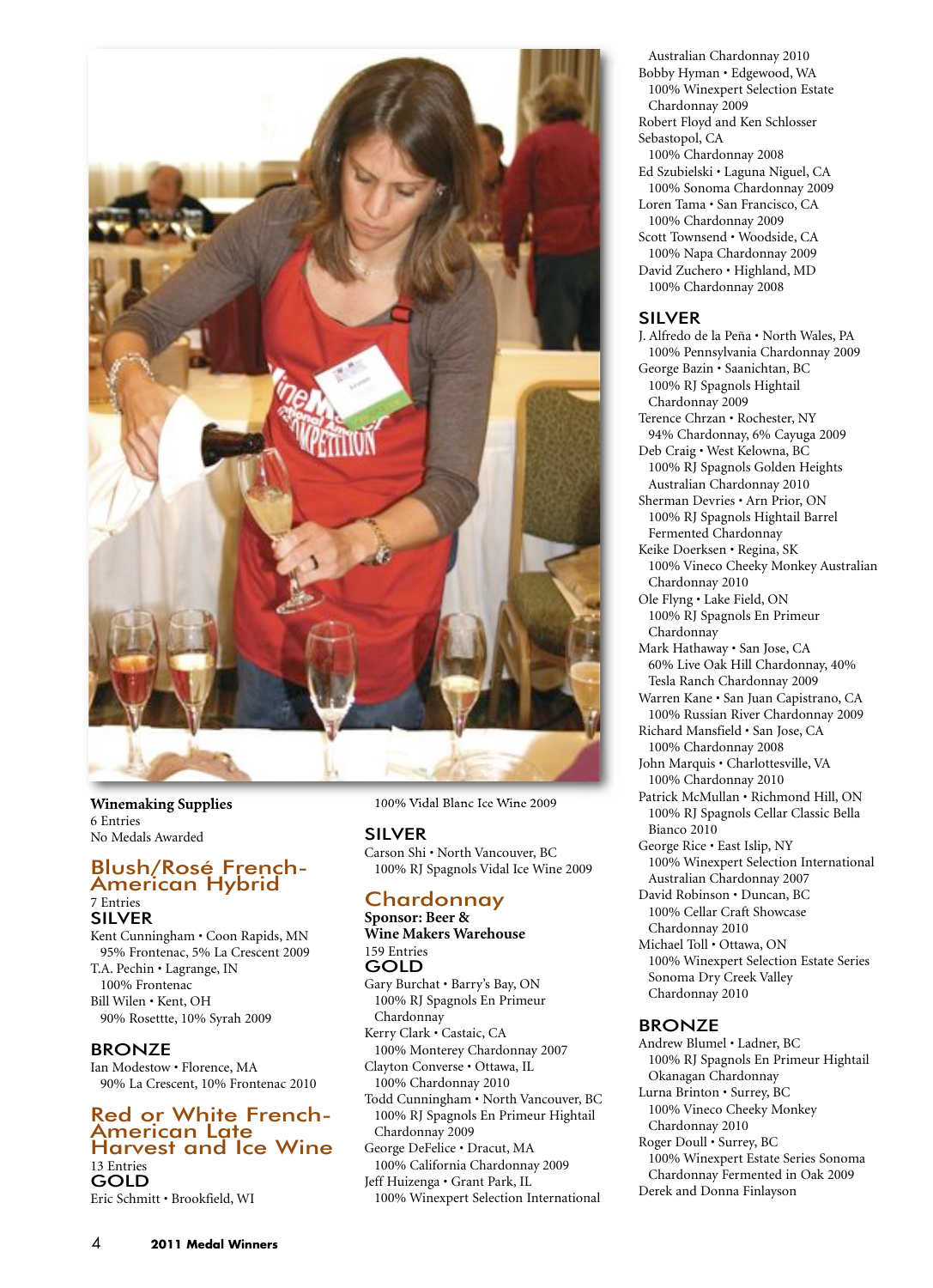North Saanich, BC 100% Wine Kitz Sommelier Reserve Sonoma Chardonnay 2010 Orrin Gilmour • Greely, ON 100% RJ Spagnols En Primeur Chardonnay 2010 Gordon Gribble • Norwich, VT 100% Chardonnay 2009 Joseph Hansen • Kenwood, CA 100% Chardonnay 2009 Francine LaFlamme • Orleans, ON 100% RJ Spagnols En Primeur Chardonnay James Landa • Healdsburg, CA 75% Chardonnay, 25% Pinot Grigio 2009 Richard Morris • Louisville, KY 100% Chardonnay 2009 S. Gregory Moscaritolo • River Edge, NJ 100% Chardonnay 2010 Tom Olinger • Carmel, IN 100% Chardonnay 2010 Richard Perley • Mitchell, ON 100% Vineco KenRidge Founders Series Okanagan Valley Chardonnay 2010 Erich Pfanzelt • Irving, TX 100% RJ Spagnols En Primeur Golden Heights Australian Chardonnay 2010 James Picano • Fairfield, CA 100% Chardonnay 2008 Nancy and John Pritchard • Chilliwack, BC 100% RJ Spagnols En Primeur Australian Chardonnay 2010 Aaron Etcheverry and Anu Rai • Lodi, CA 100% Chardonnay 2009 Jerome Robbins • Tacoma, WA 100% Chardonnay in French Oak 2009 J. Paul Rupert • Adrian, MI 100% Winexpert Selection Original Premium Chardonnay Eric Schuller • Greely, ON 100% Vineco Heron Bay Ultra Premium Australian Chardonnay 2010 Timothy Skok • Santa Rosa, CA 100% Keefer Ranch Chardonnay Randy Sorensen • Sechelt, BC 25% RJ Spagnols Cru Select New Zealand Chardonnay, 25% RJ Spagnols En Primeur Australian Chardonnay, 25% RJ Spagnols Cellar Classic Bella Bianco, 25% RJ Spagnols Hightail Okanagan Chardonnay 2009 Jane Petruniak and Stephen Stefanyk Surrey, BC 100% RJ Spagnols Hightail Okanagan Chardonnay 2010 Charles Symington • Ajax, ON 100% RJ Spagnols En Primeur Chardonnay Ashley Waller • Barrie, ON 100% Winexpert Selection Estate Series British Columbia Chardonnay 2009 Lisa Whitmore • Comox, BC 100% Winexpert Selection Estate Series Small Lot British Columbia Chardonnay 2010 Ed and Sharon Whitworth • Taylorsville, KY 100% Chardonnay 2010

#### Pinot Grigio/ Pinot Gris

**Sponsor: Divine Wines** 78 Entries

GOLD

Leighton Akin • White Rock, BC 100% RJ Spagnols En Primeur Pinot Grigio 2010 Orrin Gilmour • Greely, ON 100% Cellar Craft Premium Pinot Grigio 2010

Kathy Hicks • Langley, BC 100% Vineco KenRidge Showcase Italian Pinot Grigio 2010 Brendon Kohrs • Kent, OH

100% Pinot Grigio 2009 Lowell Lumley • Indianapolis, IN 100% Winexpert Selection International

Pinot Grigio 2008 Judy McFarlane • Etobicoke, ON 100% RJ Spagnols En Primeur Pinot Grigio 2010

L and J Meek • San Luis Obispo, CA 100% Pinot Grigio 2010

Sylvie Tanguay • Vancouver, BC 100% Vineco Legacy Pinot Grigio 2009

## SILVER

David Albright • Saint John, IN 100% Winexpert Selection International Italian Pinot Grigio Gordon Andrews • Surrey, BC 100% Cellar Craft Showcase Yakima Pinot Grigio 2010 Kelley Belfry • Hantsville, ON 100% RJ Spagnols En Primeur Hightail Washington Pinot Gris 2008 David Capperalla • Bellafonte, PA 100% Pinot Grigio 2009 Erroll Gee • Whitby, ON 100% Wine Kitz Ultimate Estate Pinot Grigio 2010 Leigh Ann Jackson • London, ON 100% Heron Bay Premium California Pinot Grigio 2010 Majorie Keast • Sherwood Park, AB 100% RJ Spagnols Cru Select Viognier Pinot Gris 2008 Jim McDaniel • Martinsville, IN 100% Winexpert Estate Series Washington Yakima Valley Pinot Gris 2009 James Mullen • Prince George, BC 100% RJ Spagnols En Primeur Pinot Grigio 2010 Michael and Wendy Tafreshi Laurel Hollow, NY

100% Pinot Grigio 2010 Neil Vaseleniuck • Windsor, ON 100% Vineco KenRidge Showcase Italian Pinot Grigio 2010

## **BRONZE**

Lorna Brinton • Surrey, BC 100% Vineco KenRidge Showcase Italian Pinot Grigio 2010 Ron Dickens • Phoenix, AZ 85% Pinot Gris, 7.5% Muscoto, 7.5% Viognier 2010 Jackie Foxall • Newcastle, ON 100% RJ Spagnols Grand Cru

International Italian Pinot Grigio 2010 Dan Gareri • Fairfax Station, VA 100% RJ Spagnols En Primeur Italian Pinot Grigio 2009 Edmund Gregg • Mineral, VA 100% RJ Spagnols En Primeur Pinot Grigio 2010 Marion Olsen • Surrey, BC 100% Vineco Cheeky Monkey Washington Pinot Gris 2010 Ronald Scovil, Jr. • Aurora, CO 100% RJ Spagnols En Primeur Hightail Series Washington Pinot Gris 2010 Peter Snaichuk • Burnaby, BC 100% Vineco KenRidge Showcase Italian Pinot Grigio 2010

Judy Tang • Regina, SK 100% RJ Spagnols Cru Select Australian Viognier Pinot Gris 2009

## Gewürztraminer

#### **Sponsor: High Gravity** 67 Entries SILVER

Roger Fontaine • Coquitlam, BC 100% RJ Spagnols Cellar Classic Gewürztraminer 2010 Gordon Gribble • Norwich, VT 100% Gewürztraminer 2010 John Kraan • Ladner, BC 100% RJ Spagnols En Primeur Hightail Niagara Gewürztraminer 2010 Sandy Somner • Victoria, BC 100% RJ Spagnols En Primeur Hightail

Niagara Gewürztraminer 2010

BRONZE David Capperalla • Bellafonte, PA 100% Gewürztraminer 2009 Chad Conley • Saanichton, BC 100% Winexpert Estate Series Mosel Valley Gewürztraminer 2009 Carey Deubel • Wheatfield, IN 100% Winexpert Selection Original Series Gewürztraminer Sherman Devries • Arn Prior, ON 100% RJ Spagnols Cru Select Gewürztraminer Paul Goldie • Toronto, ON 100% RJ Spagnols En Primeur Hightail Niagara Gewürztraminer 2010 Gino Guarino • Winnipeg, MB 100% Winexpert Selection Limited Edition German Gewürztraminer 2007 Christopher Hay • Regina, SK 100% RJ Spagnols En Primeur Hightail Niagara Gewürztraminer 2010 Judy McFarlane • Etobicoke, ON 100% RJ Spagnols En Primeur Hightail Niagara Gewürztraminer 2009 Robert Miller • Zelienople, PA 100% Gewürztraminer 2009 Dawn Paul • Cranbrook, BC 100% Vineco KenRidge Showcase German Gewürztraminer 2010

Anna Pink • Red Deer, AB 100% RJ Spagnols Cellar Classic Gewürztraminer 2008

Augie and Sal Runfola • Farmingdale, NJ 100% RJ Spagnols German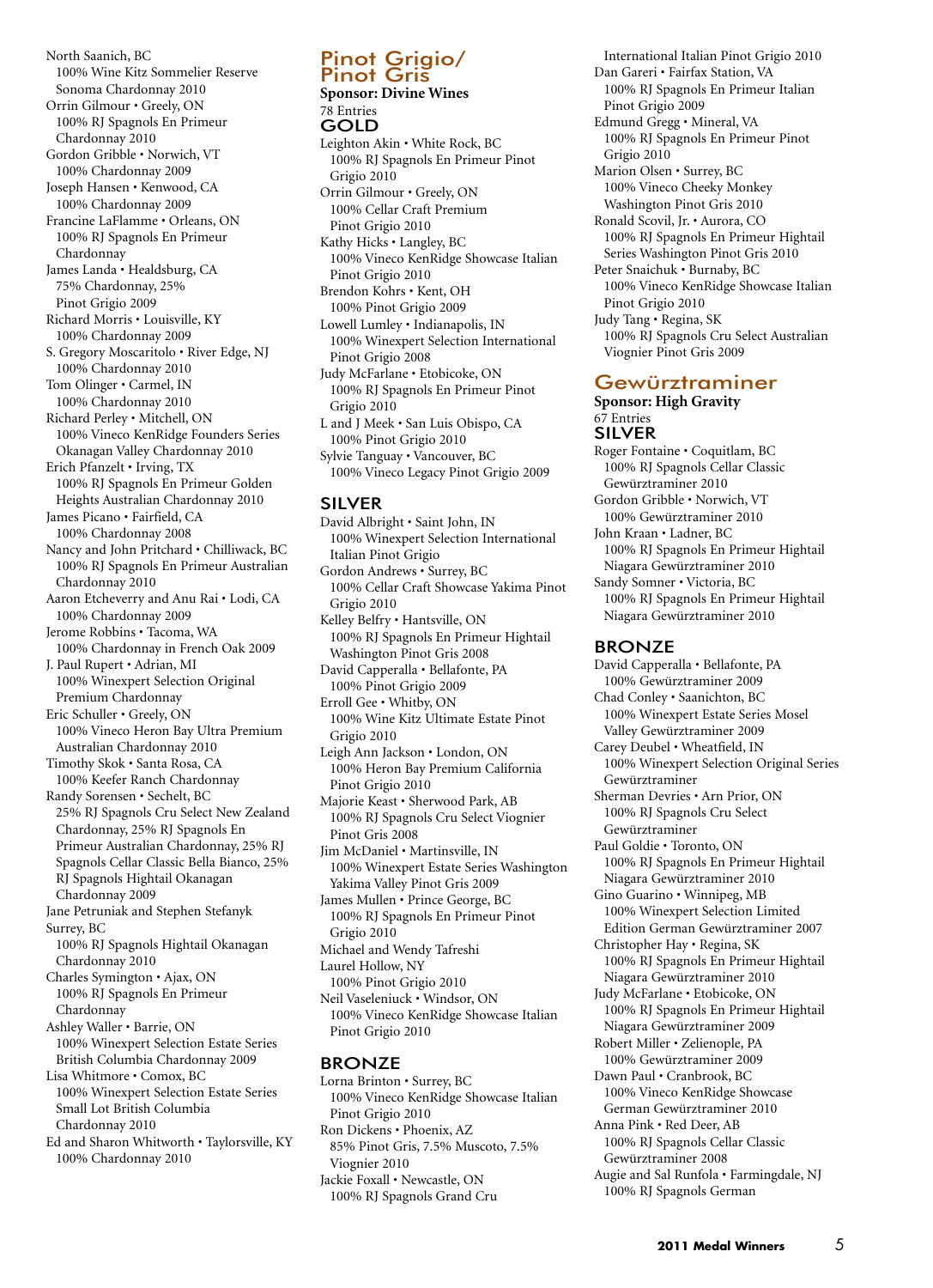Gewürztraminer 2010 Douglas and Stacee Snider • Cashmere, WA 100% Gewürztraminer 2009 Erin Traquair • Exeter, ON 100% Winexpert Selection Limited Edition New Zealand Gewürztraminer 2008 Glenda Von Euw • Langley, BC 100% Winexpert Selection Original Gewürztraminer 2009

## Riesling

#### **Sponsor: MiniBrew.com** 102 Entries GOLD

Jacqueline Baker • Big Sandy, TN 100% RJ Spagnols En Primeur German Riesling 2009 Maureen Briskar • Clearfield, PA 100% Riesling 2010 Clayton Converse • Ottawa, IL 100% Riesling 2010 Marc DeMelo • Gilbert, AZ 98% Winexpert Selection Original Series Piesporter 2010, 2% Twin Vines Vinho Verde 2008 Gregg Keeton • Spring Lake, MI 100% Riesling 2008 David Roach • Amherst, NY 100% Riesling 2010 Glenn Sweatt • Jeffersonville, IN 100% Winexpert Selection Original Series Piesporter 2010

#### SILVER

Bill and Janet Aaron • Skaneateles, NY 100% California Riesling Richard Campbell • Houston, TX 100% Winexpert Selection Original Series Piesporter 2009 David Capperalla • Bellafonte, PA 100% Riesling 2009 Rodney Courtney • Delphos, OH 100% Winexpert Island Mist Green Apple Riesling 2010 Cheryl Eedens • Vernon, BC 100% Cellar Craft Showcase Limited Release Two Hemisphere Riesling 2010 Peter Frisch • Sidney, NY 100% New York Riesling 2008 Jim and Mary Haversack • Hyde, PA 100% Riesling 2009 Joanne McLean • Bancroft, ON 100% Cellar Craft Showcase Limited Release Two Hemisphere Riesling 2010 Marion Olsen • Surrey, BC 100% Vineco KenRidge Founders German Riesling 2010 Paula Porritt • Langley, BC 100% Vineco KenRidge Founders German Riesling 2010 Paula Porritt • Langley, BC 100% Vineco Legacy Piesporter 2010 Scott Sweaza • Corona, CA 100% Winexpert Vintners Reserve Piesporter 2008

#### BRONZE

Bob Anderson • Delta, BC 100% Cellar Craft International

Washington Reserve Harvest Riesling 2010 Anthony Arguello • Lakewood, CO 100% Riesling 2009 Mino Choi • Mequon, WI 100% Yakima Valley Riesling 2010 Eric Derr • Nottingham, PA 100% Winexpert Selection Estate Series Washington Columbia Valley Riesling 2009 Steven Fylypchuk • Calgary, AB 100% Wine Kitz Sommelier Reserve Washington Riesling 2008 Ed Hepting • Burnaby, BC 100% Cellar Craft Showcase Limited Release Two Hemispheres Riesling 2010 Kathy Inglis • Ladner, BC 100% Cellar Craft Showcase Limited Release Two Hemispheres Riesling 2010 Joshua Jonkman • Highland, IN 100% Winexpert Selection Estate Series Washington Columbia Valley Riesling 2009 Scott Kirk • London, ON 100% Cellar Craft Showcase Limited Release Two Hemisphere Riesling 2010 Joe Laws • Wright City, MO 100% Winexpert Selection Estate Series Washington Columbia Valley Riesling 2010 Mark Middaugh • Sayre, PA 100% Riesling 2010 Elspeth Payne • Silver Spring, MD 100% Winexpert Vintners Reserve Riesling Richard Perley • Mitchell, ON 100% Vineco KenRidge Founders Series Mosel River Valley German Riesling 2010 Marilyn Stewart • Ladner, BC 100% Cellar Craft Showcase Limited Release Two Hemispheres Riesling 2010 Lindsay Tate • Sudbury, ON 100% Cellar Craft Showcase Limited Release Two Hemispheres Riesling 2009 Glenda Von Euw • Langley, BC 100% Winexpert Limited Edition Riesling 2007 Marilyn Walters • Mississauga, ON 100% Cellar Craft Showcase Limited Release Two Hemispheres Riesling 2009 Sauvignon Blanc

**Sponsor: Fine Vine Wines – The Winemaker's Toy Store** 65 Entries GOLD Joshua Johnson • Liberty, MO 100% Winexpert Selection Original

Sauvignon Blanc 2008 Gerri Lee Schafer • Vernon, BC 100% RJ Spagnols En Primeur Sauvignon Blanc 2010 Michael and Wendy Tafreshi Laurel Hollow, NY 100% Sauvignon Blanc 2010

#### SILVER

Matthew Beard • Cedarhill, MO 100% Winexpert Selection Premium Sauvignon Blanc 2009

Debbie Ames, Scott Harris, Doug Fritz and Tom Vence • Napa, CA 100% Napa Valley Sauvignon Blanc 2009 Alex Mantakounis • Portage, MI 100% Winexpert Estate Series New Zealand Marlborough Sauvignon Blanc 2010 Ernest McFeeters • Madison, WI 100% Sauvignon Blanc 2010 Paula Porritt • Langley, BC 100% Vineco KenRidge Showcase French Sauviginon Blanc 2010 David Robinson • Duncan, BC 100% RJ Spagnols En Primeur Sauvignon Blanc 2010 Ed and Sharon Whitworth • Taylorsville, KY 100% Sauvignon Blanc 2010 Mike and Patricia Zuniga • Blind Bay, BC 100% RJ Spagnols En Primeur New Zealand Sauvignon Blanc 2010 BRONZE J. Alfredo de la Peña • North Wales, PA 100% California Sauvignon Blanc 2008 Lurna Brinton • Surrey, BC 100% Vineco Cheeky Monkey Sauvignon Blanc 2010 Kerry Clark • Castaic, CA 100% Neenach Sauvignon Blanc 2010 Kerry Clark • Castaic, CA 90% Neenach Sauvignon Blanc, 10% Chardonnay 2010 Derek and Donna Finlayson North Saanich, BC 100% Wine Kitz Ultimate Estate Reserve Sauvignon Blanc 2010 Merilyn Guiney • Winnipeg, MB 100% RJ Spagnols En Primeur New Zealand Sauvignon Blanc 2009 Quincy Medeiros • London, ON 100% ABC Cork Fontana Complete Sauvignon Blanc 2010 Peter Polfuss • Waterloo, ON 100% Vineco Micro Winery Series Sauvignon Blanc 2009 Mike Rozmarin • Redwood City, CA 100% Sauvignon Blanc 2009 Glenn Sweatt • Jeffersonville, IN 100% Sauvignon Blanc Sylvie Tanguay • Vancouver, BC 100% Vineco KenRidge Showcase Sauvignon Blanc 2009 Erin Traquair • Exeter, ON 100% Winexpert Selection Estate Series New Zealand Marlborough Sauvignon Blanc 2010 Neil Vaseleniuck • Windsor, ON 100% Vineco KenRidge Showcase New Zealand Sauvignon Blanc 2010 Mitch Wagner • Louisville, KY 90% Sauvignon Blanc, 10% Sémillion 2009 Other White

## Vinifera Varietals 169 Entries GOLD

Dave Becker • Dover, NJ 100% RJ Spagnols Cru Select RQ German Ehrenfelser 2009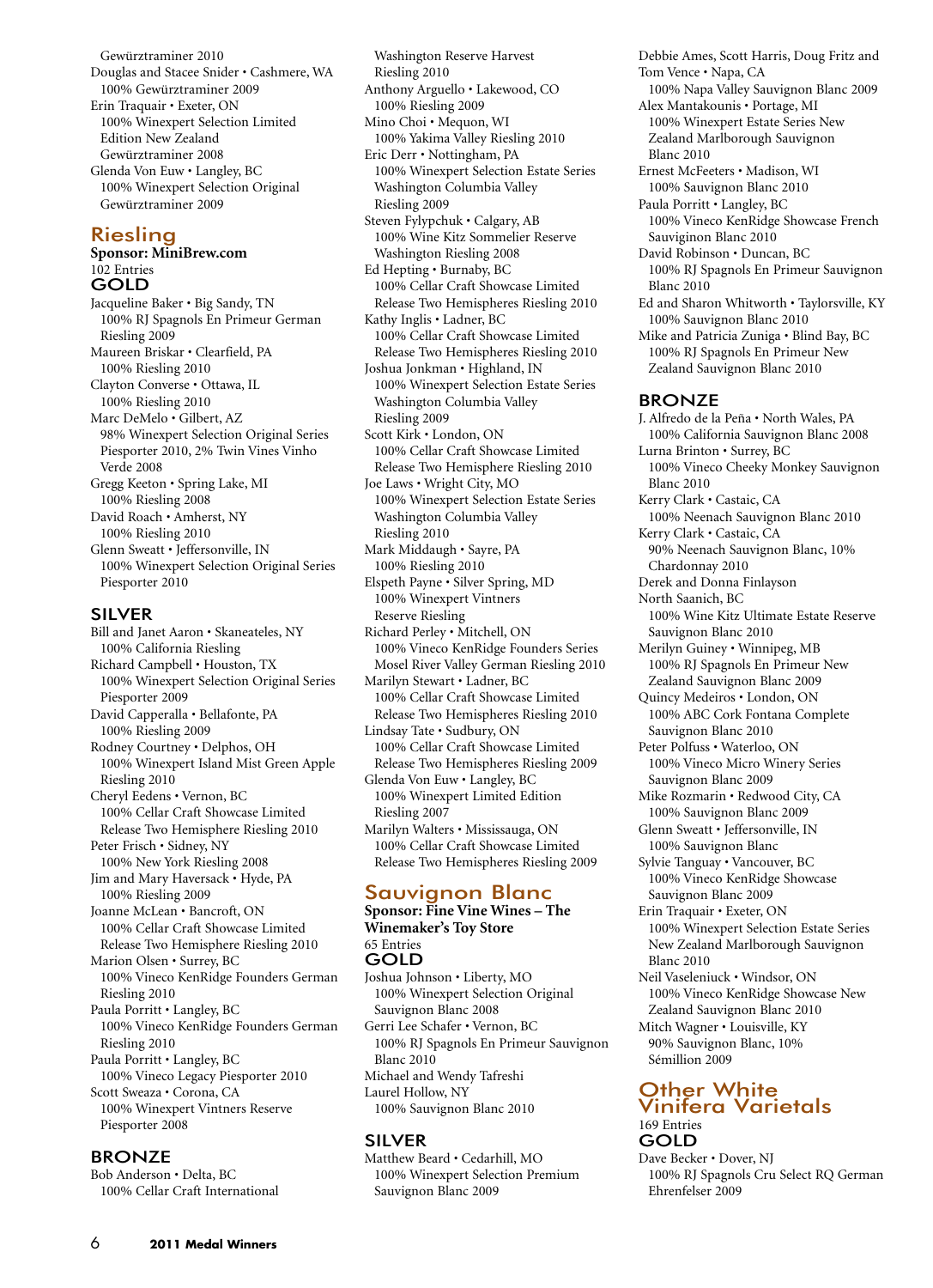Lamont Beers • Eden, NY 100% Viognier 2009 Valerie Crichton • Ladner, BC 100% RJ Spagnols Cru Select RQ German Ehrenfelser 2010 Dave Fellowes • Richmond, BC 100% RJ Spagnols Cru Select RQ German Ehrenfelser 2010 Gordon Gribble • Norwich, VT 100% Muscat 2009

Stephen Heike Jr. • West Chicago, IL 100% Winexpert Selection Limited Edition Argigento Sicilian Grillo 2009

Susan and Edward Kelley • Brasstown, NC 100% RJ Spagnols Cru Select RQ German Ehrenfelser 2010

Walter Kokidko • Valparaiso, IN 100% Winexpert Selection International Müller-Thurgau 2009

Al Lund • Ladner, BC 100% RJ Spagnols Cru Select RQ German Ehrenfelser 2010

Ron Sweet • Kitchener, ON 100% Cellar Craft Showcase Yakima Valley Viognier 2010

#### SILVER

Allan Armstrong • St. Helena, CA 100% Trousseau Gris 2010 Phyllis Cook • Stayner, ON 100% Cellar Craft Showcase Viognier 2010 Bonneau Dickson • Berkeley, CA 100% Viognier 2009 John and Ellen Gutzwiller • Batesville, IN 100% French Colombard 2009 Scott Haldi • Erie, PA 83% Muscat, 17% Diamond 2009 Kathy Inglis • Ladner, BC 100% RJ Spagnols Cru Select RQ German Ehrenfelser 2010 Kevin Kaday • Erie, PA 100% Chenin Blanc 2008 Mavis Kirton • Red Deer, AB 100% RJ Spagnols Cru Select RQ German Ehrenfelser 2010 Paul Livingstone • Red Deer, AB 100% RJ Spagnols Cru Select RQ German Ehrenfelser 2010 Richard Mansfield • San Jose, CA 100% Chenin Blanc 2008 Gail Nelson • Creston, BC 100% RJ Spagnols Cru Select RQ German Ehrenfelser 2009 Michael Neves • Mississauga, ON 100% Cellar Craft Showcase Grüner Veltliner 2010 Elspeth Payne • Silver Spring, MD 100% Winexpert Selection Estate Reserve Müller-Thurgau 2010 Doug Pemberton • Richmond, BC 100% RJ Spagnols Cru Select RQ German Müller-Thurgau 2009 Keith Percival • Nepean, ON 100% RJ Spagnols Cru Select RQ German Müller-Thurgau 2009 Grace Ressler • Annandale, VA 100% RJ Spagnols Cru Select RQ Argentinean Torrentes 2009 Brian Ross • Campbell River, BC



100% Cellar Craft Showcase Viognier 2010 Holly Settles • Indianapolis, IN 100% RJ Spagnols Cellar Classic Verdicchio 2010 Neil Vaseleniuck • Windsor, ON 100% Vineco KenRidge Showcase South African Chenin Blanc 2010 Barb and Will Watkins • Ladner, BC 100% RJ Spagnols Cru Select RQ German Ehrenfelser 2010

#### **BRONZE**

Mike Arthurs • Markham, ON 100% Cellar Craft Showcase Grüner Veltliner 2010 Merv Bayley • Whitby, ON 100% RJ Spagnols Cru Select Platinum South African Petite Chenin Blanc Dave Becker • Dover, NJ 100% RJ Spagnols Cru Select RQ Steep Slope German Müller-Thurgau 2009 Dan Betteridge • Winfield, BC

100% Cellar Craft Showcase Viognier 2010 Dan Betteridge • Winfield, BC 100% RJ Spagnols Cru Select RQ German Ehrenfelser 2010 Dan Betteridge • Winfield, BC 100% Cellar Craft Showcase Grüner Veltliner 2010 Barrie Browne • Guelph, ON 100% RJ Spagnols Cru Select RQ German Ehrenfelser 2010 Jaqueline Bryant • Red Deer, AB 100% RJ Spagnols Cru Select RQ Argentinean Torrontes 2010 Marilyn Chiasson • Calgary, AB 100% RJ Spagnols Cru Select RQ Germany Ehrenfelser 2010 Vasile Dumitru • Victoria, BC 100% Wine Kitz Ultimate Estate Reserve Viognier 2010 Kathy Inglis • Ladner, BC 100% Cellar Craft Showcase Austrian Grüner-Veltliner 2009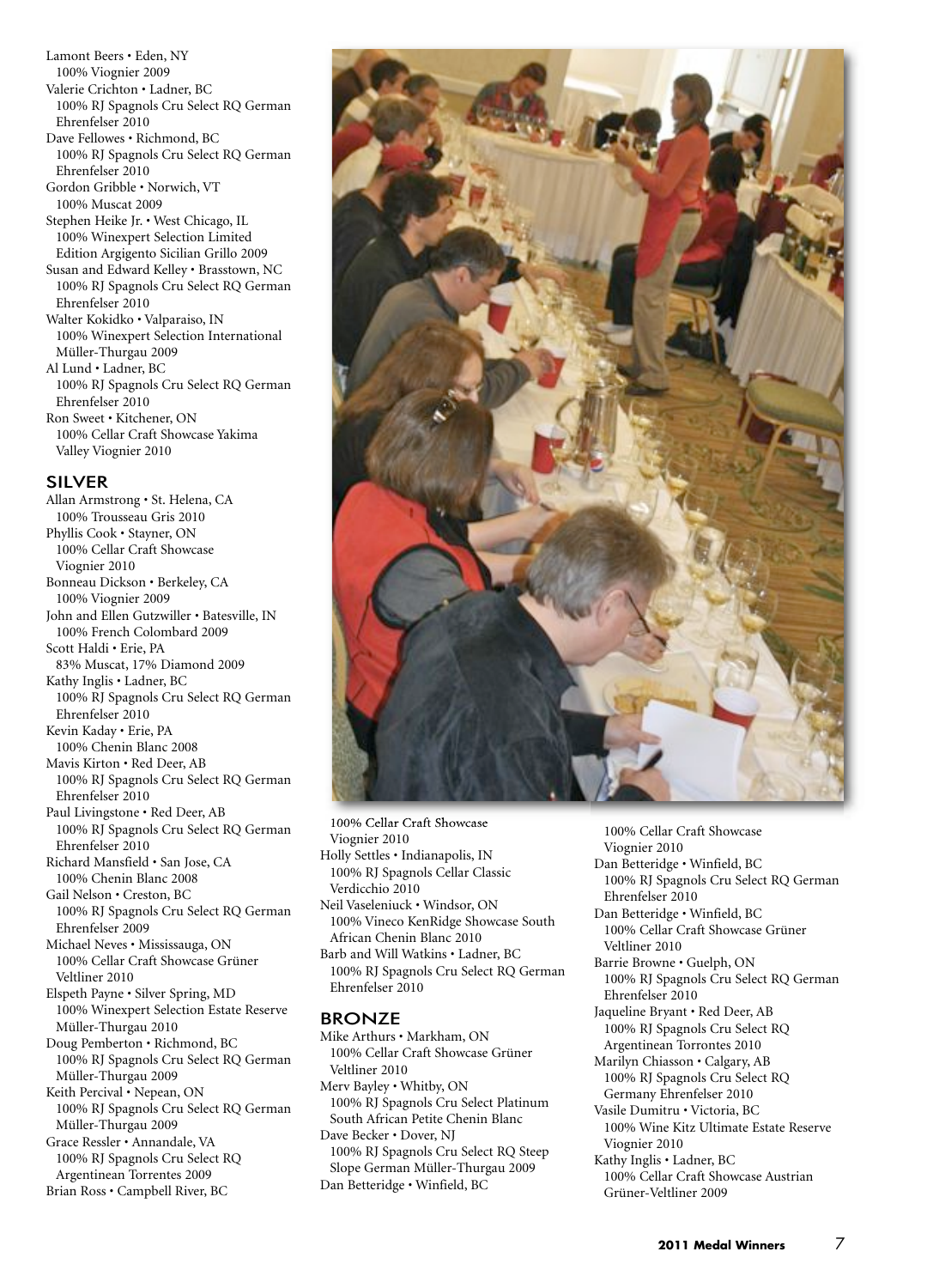Maarten Lammers • Nelson, BC 100% Cellar Craft Showcase Viognier 2010 Maarten Lammers • Nelson, BC 100% Cellar Craft Showcase Austrian Grüner Veltliner 2010 Art Lindala • Cassidy, BC 100% RJ Spagnols Cru Select RQ German Ehrenfelser 2010 Joe Marchioreto • Chicago, IL 100% Mosti Mondiale Trebbiano 2008 James Mullen • Prince George, BC 100% RJ Spagnols Cru Select RQ German Ehrenfelser 2010 Pauline and Russell Nugent • Ladner, BC 100% RJ Spagnols Cru Select RQ German Ehrenfelser 2010 Carla Pisani • Surrey, BC 100% Cellar Craft Showcase Yakima Viogier 2010 Patricia Quaite • Chilliwack, BC 100% Vineco KenRidge Showcase German Müller-Thurgau 2010 Grace Ressler • Annandale, VA 100% RJ Spagnols Cru Select RQ German Ehrenfelser 2009 Joseph Schuitema • Lewisville, TX 100% Cellar Craft Showcase Gruner Veltliner 2009 David Sickels • Lake Saint Louis, MO 100% Cellar Craft Viognier 2009 Brian Smith • Tyler, TX 100% Winexpert Selection Viognier Sue Steevie • Delta, BC 100% RJ Spagnols Cru Select RQ German Ehrenfelser 2010 Andrew Stephenson • Edmonton, AB 100% RJ Spagnols Cru Select RQ German Ehrenfelser 2009 Marilyn Stewart • Ladner, BC 100% RJ Spagnols Cru Select RQ Italian Piazza 2010 Marilyn Stewart • Ladner, BC 100% RJ Spagnols Cru Select RQ German Müller-Thurgau 2009 Marilyn Stewart • Ladner, BC 100% RJ Spagnols Cru Select RQ German Ehrenfelser 2010 Pat Strome • Windsor, ON 100% Cellar Craft Showcase Viognier 2010 Scott Tackaberry • Winnipeg, MB 100% RJ Spagnols Cru Select RQ Argentinean Torrontes 2010 Margaret Taylor • Oliver, BC 100% RJ Spagnols Cru Select RQ German Ehrenfelser 2010 Brian Weisgerber • Surrey, BC 100% RJ Spagnols Cru Select RQ German Ehrenfelser 2010 White Vinifera

## Bordeaux Style Blends 4 Entries

#### BRONZE

Todd Cunningham • North Vancouver, BC 100% RJ Spagnols Cru Select Platinum Australian Sémillon Sauvignon Blanc 2009

Alan Main • Far Hills, NJ 100% RJ Spagnols Cru Select Platinum Australian Sémillon Sauvignon Blanc 2010

#### Other White Vinifera Blends

**Sponsor: Grape Expectations – Bridgewater, NJ** 126 Entries GOLD Ron Keast • Lively, ON 100% Heron Bay Appellation Series Austrian Grüner Veltliner 2010 Larry Morrison • Newark, OH 100% Winexpert Selection Premium Liebfraumilch Marie Graham and Pat Dwyer Kitchener, ON 100% Cellar Craft Showcase Gewürztraminer Riesling 2010

#### SILVER

George Cornelius • Carrollton, TX 100% Cellar Craft Limited Release Gentil 2008 Jim Everton • Dugald, MB 100% Winexpert Limited Edition Pacific Quartet Dan Gareri • Fairfax Station, VA 100% RJ Spagnols Cru Select Argentinian Trio 2008 Kathy Hicks • Langley, BC 100% Vineco Legacy Liebfraumilch 2010 Lisa Holmes • Armstrong, BC 100% Winexpert Selection Orignal Piesporter Style 2009 Michael Layman • Logansport, IN 100% Winexpert Selection Liebfraumilch 2007 Greg McKeigan • Embrum, ON 100% RJ Spagnols Cellar Classic Piesporter 2009 Mark Moscicki • North Chili, NY 60% Heron Bay Chardonnay, 40% Heron Bay Pinot Grigio 2009 Doug Pemberton • Richmond, BC 100% RJ Spagnols Argentinean Viognier Riesling Chardonnay 2009 Paula Porritt • Langley, BC 100% Vineco KenRidge Showcase Collection Washington Riesling Gewürztraminer 2010 John Schotting • Bethel Park, PA 100% Winexpert Selection Original Luna Bianca 2008 John Thompson • Ladner, BC

100% RJ Spagnols Cru Select Australian Viognier Pinot Gris 2010 John Zacharias • Winnipeg, MB 100% Winexpert Limited Edition Pacific Quartet 2009

#### BRONZE

Mike Baird • Demotte, IN 100% Winexpert Selection Original Piesporter 2009 Larry Bartyzel • Fairport, NY 100% Winexpert Selection Limited

Edition California Lake County Trio Blanca 2010 Kelley Belfry • Hantsville, ON 100% RJ Spagnols RQ Argentinean Trio 2008 Dave Bracey • Calgary, AB 100% Winexpert Selection Limited Edition Pacific Quartet 2009 Deb Craig • Kelowna, BC 100% Winexpert World Vineyard Argentina Chardonnay Torrontes 2010 Rob Dean • Franklin, TN 100% Winexpert Selection Original Series Luna Bianca 2010 Roger Doull • Surrey, BC 100% Winexpert Selection International Australian Traminer Riesling 2010 Vasile Dumitru • Victoria, BC 75% Wine Kitz Sommelier Reserve Chardonnay, 25% Wine Kitz Sommelier Reserve Chenin 2010 Erik Hayes • Wabash, IN 100% Winexpert Selection Luna Bianca 2010 Lisa Holmes • Armstrong, BC 100% Winexpert Selection Original Luna Bianca 2008 Lynnea Huizenga • Grant Park, IL 100% Winexpert Selection Limited Edition California Lake County Trio Blanca 2010 David Ives • Vancouver, BC 100% Cellar Craft Showcase Gewürztraminer Riesling 2010 Brian James • Winnipeg, MB 100% Winexpert Limited Edition Pacific Quartet 2009 Maria King • Kelowna, BC 100% Winexpert Selection International Australian Traminer Riesling 2009 Johanna Kraemer • Calgary, AB 100% Wine Kitz Viognier Chardonnay 2010 Dave McChesney • Newmarket, ON 100% Winexpert World Vineyard Argentina Chardonnay Torrontes 2010 Pam McDaniel • Martinsville, IN 100% Winexpert Limited Edition Pacific Quartet 2007 Eric Pfaff • Lewis Center, OH 100% Winexpert Selection Original Series Piesporter 2010 Elizabeth Ruf • Hiawassee, GA 100% RJ Spagnols Cru Select Argentinean Trio Viognier, Riesling, Chardonnay 2009 Terry Smith • Kimberley, ON 50% Winexpert Selection Original Sauvignon Blanc, 25% Winexpert Selection Original Gewürztraminer, 25% Winexpert Selection Original Riesling Brian Staple • Winnipeg, MB 100% Winexpert Selection Limited Edition California Lake County Trio Blanca 2010 Don Stewart • Ladner, BC 100% Cellar Craft International Showcase Yakima Pinot Gris Gewürztraminer Riesling 2009 Colin Swanston • Winnipeg, MB 100% Winexpert Selection Pacific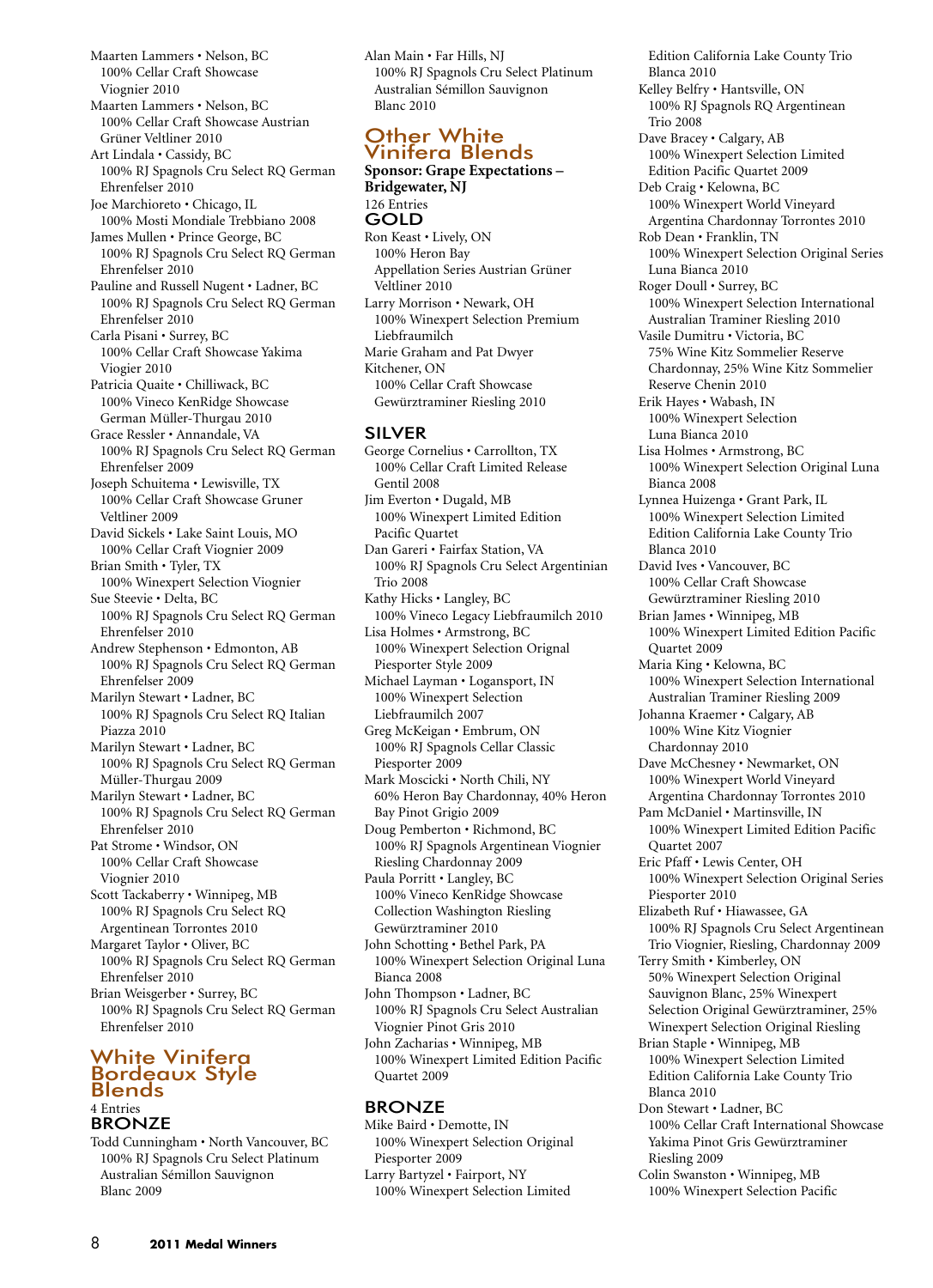Quartet 2009 Neil Vaseleniuck • Windsor, ON 100% Vineco Legacy Piesporter 2010 Lisa Whitmore • Comox, BC 100% Winexpert Selection International Australian Traminer Riesling 2010

#### Cabernet Franc 34 Entries GOLD

Randall Avis • Manassas, VA 75% Cabernet Franc, 25% Cabernet Sauvignon 2008 Reneé Barrett • Encinitas, CA 95% Cabernet Franc, 5% Merlot Clayton Converse • Ottawa, IL 90% Cabernet Franc, 10% Cabernet Sauvignon 2009 Richard Walker • Antioch, CA 95% Cabernet Franc, 5% Cabernet Sauvignon 2009

#### SILVER

Steve Barrett • Roseville, CA 75% Cabernet Franc, 15% Cabernet Sauvignon, 10% Petit Verdot 2008 Lee Goodman • Baltimore, MD 100% Cabernet Franc 2008 Drew Hodgdon • Kansas City, MO 100% Cabernet Franc 2010 Paul Rogerville • San Carlos, CA 100% Lodi Cabernet Franc 2008

#### **BRONZE**

- David Carlson Fresno, CA 75% Cabernet Franc, 24% Cabernet Sauvignon, 1% Petit Verdot 2008 Cheryl Gravkin • Vancouver, BC 100% Wine Kitz Sommelier Reserve Napa Cabernet Franc 2005 Ron Gray • Mission Viejo, CA 100% Cabernet Franc 2009 Ronald Gray • Danville, CA 75% Cabernet Franc, 20% Merlot, 5% Cabernet Sauviginon 2009 Richard Morris • Louisville, KY 100% Cabernet Franc 2009 Mike Riddle • Napa, CA 82% Lodi Cabernet Franc, 9% Oakville Cabernet Sauvignon, 9% Napa Merlot 2009 Scott Townsend • Woodside, CA
- 82% Cabernet Franc, 9% Cabernet Sauvignon, 9% Merlot 2008

## Cabernet Sauvignon

**Sponsor: Fine Vine Wines – The Winemaker's Toy Store** 292 Entries GOLD Jeff Anderson • Troy, NY 100% Cabernet Sauvignon 2009 Mike Barnell • St. Louis, MO 100% Cabernet Sauvignon 2007 Kevin Beattie • London, ON 100% Cellar Craft Showcase Collection Red Mountain Cabernet Sauvginon 2008 Kevin Beattie • London, ON 100% Cellar Craft Showcase Collection Red Mountain Cabernet Sauvginon 2009 Chuck Gower and Cheryl DiPanfilo Boulder, CO 100% Cabernet Sauvignon, 10 months French Oak 2008 Kerry Clark • Castaic, CA 100% Paso Robles Cabernet Sauvignon 2006 Frank Corrado • Kennett Square, PA 100% Chilean Cabernet Sauvignon 2009 Robert Crudup • Thousand Oaks, CA 100% Cabernet Sauvignon 2009 George DeFelice • Dracut, MA 100% California Cabernet Sauvignon 2008 Bonneau Dickson • Berkeley, CA 100% Cabernet Sauvignon 2005 Michael Grippe • Port Jefferson Station, NY 100% Cabernet Sauvignon 2008 John and Patty Hannegan • Los Gatos, CA 100% Hecker Pass Cabernet Sauvignon 2008 James G. Laier III • Santa Rosa, CA 95% Cabernet Sauvignon, 5% Merlot 2007 John Mack • Langley, BC 100% Cellar Craft Showcase Collection Red Mountain Cabernet Sauvginon 2009 David Smith and Mark Mahan Ridgefield, WA 95% Cabernet Sauvignon, 5% Merlot Rocco Marzullo • Bartlett, IL 82% Cabernet Sauvignon, 18% Syrah Nicola Mogavero • Saugus, MA 100% California Cabernet Sauvignon 2010 Terry Overholser • Goshen, IN 100% Winexpert Selection Limited Edition South African Cabernet Sauvignon 2008 Robert Pedzich • Webster, NY 100% Winexpert Selection Limited Edition South African Cabernet Sauvignon 2009 Peter Pesonen • Angels Camp, CA 100% Cabernet Sauvignon 2008 James Picano • Fairfield, CA 100% Cabernet Sauvignon 2006 John Elmer and Sandra Curry Danville, CA 100% Cabernet Sauvignon 2009 Joseph Schuitema • Lewisville, TX 100% Cellar Craft Showcase Cabernet Sauvignon 2009 Leo Sperrazza • Pittston, PA 100% Rancho Sarco Cabernet Sauvignon 2007 Stephen Sprindis • Brookfield, CT 100% California Cabernet Sauvignon 2007 Jane Petruniak and Stephen Stefanyk Surrey, BC 100% RJ Spagnols Hightail Okanagan Cabernet Sauvignon 2008 Dawne Swanson • Edgewood, WA 100% Cabernet Sauviginon 2009 Ed Szubielski • Laguna Niguel, CA 100% Cabernet Sauvignon 2007 Stephen Tankersley • Auburn, CA 100% Cellar Craft Showcase Collection Red Mountain Cabernet Sauvignon 2008

Carmine Toto • Madison, NJ 80% Pugila Cabernet Sauvignon, 20% Pugila Merlot 2008 Lazaro Vega • Miami, FL 100% Mosti Mondiale Del Veneto Cabernet Sauvignon Bob Vogt • Loveland, OH 100% Cabernet Sauvignon Richard Walker • Antioch, CA 85% Cabernet Sauvignon, 10% Merlot, 5% Cabernet Franc 2008 Mark Weiner • Los Gatos, CA 100% Los Gatos Cabernet Sauvignon 2008 Darin Murray Young • Langley, BC 100% Napa Valley Cabernet Sauvignon 2008 SILVER Kevin Antrobus • Regina, SK 100% RJ Spagnols Grand Cru

International Australian Cabernet Sauvignon, aged in Hungarian Oak 2010 Sam Benrubi • Franklin Lakes, NJ 95% Napa Cabernet Sauviginon, 5% Napa Merlot Larry Blessinger • Franklin Square, NY 100% Unpressed/Unfiltered Cabernet Sauvignon 2009 Steve Gower and Brian Callahan Windsor, CA 92% Cabernet Sauvignon, 8% Merlot 2005 Aimi Burchell-Davis • New Westminster, BC 100% Cellar Craft Showcase Collection Red Mountain Cabernet Sauvginon 2010 Brant Burgiss • Jamestown, NC 100% Cellar Craft Showcase Collection Red Mountain Cabernet Sauvignon 2010 George Calhoun II • Louisville, KY 80% Cabernet Sauvignon, 20% Petite Verdot 2007 Frank Corrado • Kennett Square, PA 100% California Cabernet Sauvignon 2008 Bonneau Dickson • Berkeley, CA 100% Cabernet Sauvignon 2009 Joseph Dwornik • Tucson, AZ 100% Winexpert Selection Estate Series Lodi Ranch 11 Cabernet Sauvignon 2008 Marc Giannini • Cortland Manor, NY 75% Cabernet Sauvignon, 25% Merlot 2008 Michael Gower • San Jose, CA 100% Cabernet Sauvignon 2008 Ronald Gray • Danville, CA 100% Cabernet Sauvignon 2009 Gordon Gribble • Norwich, VT 100% Cabernet Sauvignon 2009 Michael Grippe • Port Jefferson Station, NY 100% RJ Spagnols En Primeur Coastal Cabernet Sauvignon 2009 John and Patty Hannegan • Los Gatos, CA 100% Carmel Cabernet Sauvignon 2008 Sarah-Beth McDonald • Courtice, ON 100% Winexpert Selection International Australian Cabernet Sauvignon 2010 Richard McNamara • Riverview, NB 100% RJ Spagnols Hightail Okanagan

Cabernet Sauvignon 2008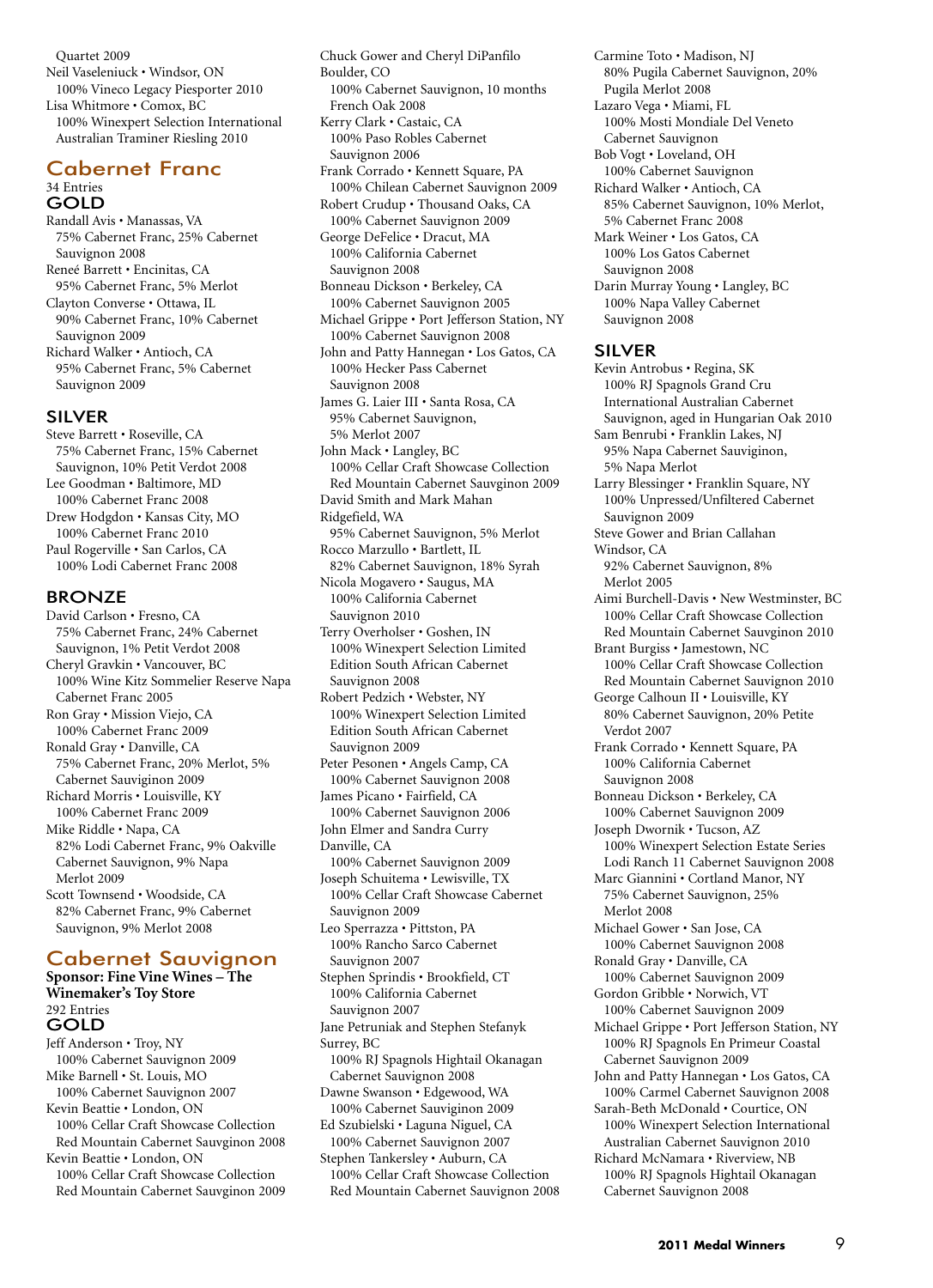

85% Napa Cabernet Sauvignon, 15% Lake County Merlot 2007 DuWayne Moyle • Huricon, WI 100% Winexpert Selection Estate Series Sonoma Valley Cabernet Sauvignon 2010 Kathy and Kenton Nice • Toms River, NJ 80% Cabernet Sauvignon, 15% Merlot, 5% Cabernet Franc 2008 Mike and Sharon Orton • Livermore, CA 100% Napa Cabernet Sauvignon 2007 Erika and Matt Palmer • Menlo Park, CA 100% Cabernet Sauvignon 2009 James Picano • Fairfield, CA 95% Cabernet Sauvignon, 5% Merlot 2007 Nathan Pixley • Glenside, PA 100% Cabernet Sauvignon 2009

Steve Morger • Durham, CA

Aaron Etcheverry and Anu Rai • Lodi, CA 100% Cabernet Sauvignon 2008

Joe Richie • Tucson, AZ 80% Old Hill Cabernet Sauvignon, 20%

Sonoma Cabernet Sauvignon 2007 Joe Slana • Mississauga, ON

100% Cellar Craft Showcase Collection Washington Red Mountain Cabernet Sauvignon 2009

- Ed Szubielski Laguna Niguel, CA 80% Napa Cabernet Sauvignon, 20% Syrah
- Ashley Waller Barrie, ON 100% Winexpert Selection International Australian Cabernet Sauvignon 2009

#### **BRONZE**

Terry Miller, Jamie Garden and Rick Armstrong • Waxhaw, NC 100% Napa Cabernet Sauvignon 2009

Jacqueline Baker • Big Sandy, TN 100% RJ Spagnols Cellar Classic Winery Series Cabernet Sauvignon 2007

Steve Barrett • Roseville, CA 100% Cabernet Sauvignon 2008 Jim Bowden • Victoria, BC

100% RJ Spagnols En Primeur Woodbridge Cabernet Sauvignon 2010 Allen Brown • Brownsburg, IN 100% Winexpert Selection International Australian Cabernet Sauvignon 2009 Dominick Calcagni • Bronx, NY 100% Cabernet Sauvignon 2009 Dennis Caviglia • Reno, NV 100% Cabernet Sauvignon 2009 Chuck Gower and Cheryl DiPanfilo Boulder, CO 100% Cabernet Sauvignon, 10 months Oak 2006 George DeFelice • Dracut, MA 100% California Cabernet Sauvignon 2009 Bonneau Dickson • Berkeley, CA 100% Cabernet Sauvignon, French and US Oak 2007 John DiMeo • Forest Hill, MD 100% Cabernet Sauvignon 2009 Marie Graham and Pat Dwyer Kitchener, ON 100% RJ Spagnols En Primeur Hightail California Cabernet Sauvignon 2010 Chris Geberta • Georgetown, MA 89% Cabernet Sauvignon, 11% Merlot 2009 Steven Granese • Marblehead, MA 100% Cabernet Sauvignon 2009 Ron Gray • Mission Viejo, CA 100% Cabernet Sauvignon 2008 Bernadette Howen • Walnut Creek, CA 100% Livermore Cabernet Sauvignon 2008 Bobby Hyman • Edgewood, WA 100% Cellar Craft Cabernet Sauvignon 2009 Joe Isaia • Reno, NV 100% Cabernet Sauvignon Ed Johnson • Charlotte, NC 100% Cabernet Sauvignon Larry Judd • Louisville, KY 100% Winexpert Selection Chilean Cabernet Sauvignon 2009 Gary Duesterberg and Adora Ku Roswell, GA 100% Cellar Craft Cabernet Sauvignon 2009 David Smith and Mark Mahan Ridgefield, WA 100% Cabernet Sauvignon 2008 Jim McDaniel • Martinsville, IN 100% Winexpert Limited Edition South African Cabernet Sauvignon 2008 Veronica Mok • Oakville, ON 100% Cellar Craft Carafe Limied Release Cabernet Quartet 2008 Padraig and Barbara O'Cleirigh Guelph, ON 100% Winexpert Limited Edition South African Cabernet Sauvignon 2008 Ralph Obenauf • Basking Ridge, NJ 80% Cabernet Sauvignon, 20% Syrah 2009 Erika and Matt Palmer • Menlo Park, CA 100% Cabernet Sauvignon 2008 William Regan • Pasadena, CA 85% Cabernet Sauvignon, 15% Cabernet Franc 2009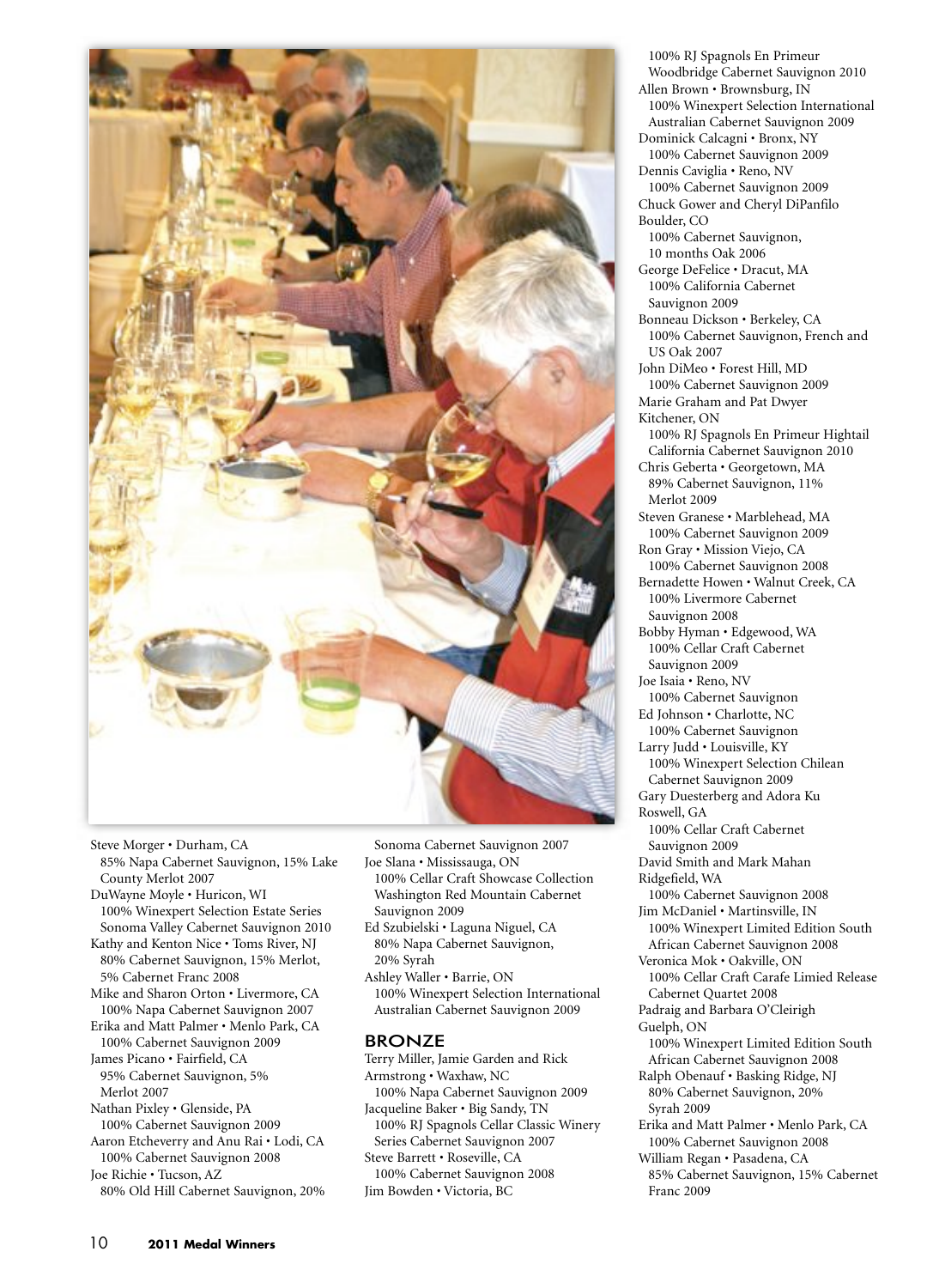Mike Riddle • Napa, CA 80% Oakville Cabernet Sauvignon, 10% Napa Merlot, 10% Lodi Cabernet Franc 2009 Paul Rowe • London, ON 100% RJ Spagnols En Primeur Coastal Cabernet Sauvignon 2010 Ray Samulis • Roebling, NJ 100% Cabernet Sauviginon 2007 Natalie Sanscartier • Carp, ON 100% Winexpert Selection Estate Lodi Ranch Cabernet Sauvignon Bruce Schwarze • San Rafael, CA 88% Cabernet Sauvignon, 9% Cabernet Franc, 3% Merlot 2008 Rob Stuban • San Jose, CA 80% Cabernet Sauvignon, 20% Cabernet Franc 2007 Ed Szubielski • Laguna Niguel, CA 80% Cabernet Sauvignon, 20% Syrah 2008 Ed Szubielski • Laguna Niguel, CA 80% Cabernet Sauvignon, 20% Syrah 2009 Sylvie Tanguay • Vancouver, BC 100% Cellar Craft Showcase Collection Red Mountain Cabernet Sauvignon 2010 Latchezar Boyadjiev and Zdravko Terziev Novato, CA 85% Cabernet Sauvignon, 15% Petit Verdot 2010 Scott Townsend • Woodside, CA 85% Cabernet Sauvignon, 8% Merlot, 7% Cabernet Franc 2008 Ray Vezeau • Brooklin, ON 100% RJ Spagnols En Primeur Delu Ranch Woodbridge Cabernet Sauvignon 2009 Richard Walker • Antioch, CA 89% Cabernet Sauvignon, 7% Merlot, 4% Cabernet Franc 2007 Richard Walker • Antioch, CA 95% Cabernet Sauvignon, 5% Merlot 2009 Joseph Whatley • Bellevue, WA 100% Cabernet Sauvignon 2007 Robin Wilson • Clayton, NJ 80% Cabernet Sauvignon, 20% Cabernet Franc Mike Workman • Saratoga, CA 100% Cabernet Sauvignon 2009 Mike Workman • Saratoga, CA 100% Cabernet Sauvignon 2008 Mike Workman • Saratoga, CA 100% Clone Blend Cabernet Sauvignon 2008 Merlot **Sponsor: Grape and Granary** 148 Entries GOLD

Kevin Beattie • London, ON 100% Cellar Craft Showcase Merlot 2009 Ray Beattie • London, ON 100% Cellar Craft Showcase Merlot 2009 Tyler Black • Winnipeg, MB 100% Winexpert Selection Estate Series

Stag's Leap Merlot 2009 Joseph Caturegli • Sonoma, CA

90% Merlot, 10% Cabernet Sauvignon

Carmine and Joe Fardella, Cliff Mack and Mario Gabrielli • Brewster, NY 85% Merlot, 10% Petit Verdot, 5% Cabernet Sauvignon, new Oak Barrel 2007 Raymond Degli • Kirtland, OH 100% Merlot 2007 Ron Gray • Mission Viejo, CA 100% Merlot 2006 Lisa Holmes • Armstrong, BC 100% Winexpert Selection Estate Series Stag's Leap Merlot 2009 Jim and Maryann Lowney • Waretown, NJ 100% Chile Merlot 2009 J. Paul Rupert • Adrian, MI 100% Winexpert Selection Original Premium Merlot

#### SILVER

Larry Blessinger • Franklin Square, NY 100% Unpressed/Unfiltered Merlot 2008 Frank Corrado • Kennett Square, PA 100% California Merlot 2008 George DeFelice • Dracut, MA 100% California Merlot 2007 Ronald Gray • Danville, CA 100% Merlot 2009 Edmund Gregg • Mineral, VA 100% RJ Spagnols En Primeur Chilean Merlot 2008 Christopher Guild • Spring City, PA 90% Merlot, 10% Petite Sirah 2009 Paul Kirton • Red Deer, AB 100% RJ Spagnols En Primeur Talagante Chilean Merlot 2006 Art Lindala • Cassidy, BC 100% RJ Spagnols Cellar Classic Winery Series Washington Merlot 2009 Joseph and Robbie Maldonado Walnut, CA 100% Merlot 2006 David Smith and Mark Mahan Ridgefield, WA 90% Merlot, 5% Cabernet Sauvignon, 5% Petit Verdot 2009 Stewart McCormack • Plaistow, NH 100% California Merlot Richard McCrary • Roseville, CA 80% Amador Merlot, 20% Russian River Cabernet Sauvignon 2009 Erika and Matt Palmer • Menlo Park, CA 100% Merlot 2009 Eric Schmitt • Brookfield, WI 100% Merlot 2008 Joseph Stanjones, Jr. • Northport, NY 100% Winexpert Selection Original Series Merlot 2008 Sylvie Tanguay • Vancouver, BC 100% Cellar Craft Showcase Yakima Merlot 2008 Richard Walker • Antioch, CA 100% Merlot 2009

#### **BRONZE**

Randall Avis • Manassas, VA 75% Merlot, 25% Petit Verdot Byron Barnes • San Antonio, TX 100% Sangiacomo Vineyard Carneros Merlot 2008 George DeFelice • Dracut, MA

100% California Merlot 2009 Erica Delorme • Peculiar, MO 100% Winexpert Selection Estate Napa Valley Stag's Leap District Merlot 2008 Tom Down • Sarnia, ON 100% Cellar Craft Showcase Limited Release Red Mountain Merlot Jim Everton • Dugald, MB 100% Winexpert Vintners Reserve Merlot John and Patty Hannegan • Los Gatos, CA 90% Merlot, 10% Cabernet Sauvignon 2008 Bobby Hyman • Edgewood, WA 100% Cellar Craft Merlot 2008 Hilton Kate • Ladner, BC 100% Cellar Craft Showcase Limited Release Two Latitudes Merlot 2007 Maarten Lammers • Nelson, BC 100% Cellar Craft Showcase Merlot 2009 Padraig and Barbara O'Cleirigh Guelph, ON 100% Winexpert Selection Limited Edition New Zealand Merlot 2008 James Picano • Fairfield, CA 100% Merlot 2008 Jerome Robbins • Tacoma, WA 100% Merlot 2008 Paul Rogerville • San Carlos, CA 92% Carnenos Merlot, 8% Cabernet Sauvignon 2008 Scott Simkover • Kelseyville, CA 100% Dry Farmed Merlot 2009 Joe Slana • Mississauga, ON 100% RJ Spagnols En Primeur Chilean Merlot 2010 Kenneth Stinger • Portland, OR 100% Merlot 2009 Patrick Tse • Unionville, ON 100% Cellar Craft Showcase Merlot 2010 Rick and Barb Wark • Virden, MB 100% Winexpert Selection Estate Napa Stag's Leap District Merlot 2009

#### Shiraz/Syrah

#### **Sponsor: Bader Beer & Wine Supply** 233 Entries GOLD

Gordon Andrews • Surrey, BC 100% Cellar Craft Showcase Yakima Syrah 2010 Ed Bitz • Enderby, BC 100% Cellar Craft Showcase Australian Shiraz 2010 Dan Boykin • Concord, CA 88% Syrah, 8% Petit Syrah, 4% Merlot 2009 Darren Delmore • Shell Beach, CA 100% San Luis Obispo County Syrah 2009 John Growdon • Menlo Park, CA 100% Syrah 2009 Scott Keast • Sherwood Park, AB 100% RJ Spagnols En Primeur Australian Shiraz 2007 Craig Marlow • Sidney, BC 100% Winexpert Estate Series Single Vineyard Shiraz Ron Murray • Strathroy, ON

100% Cellar Craft Showcase Washington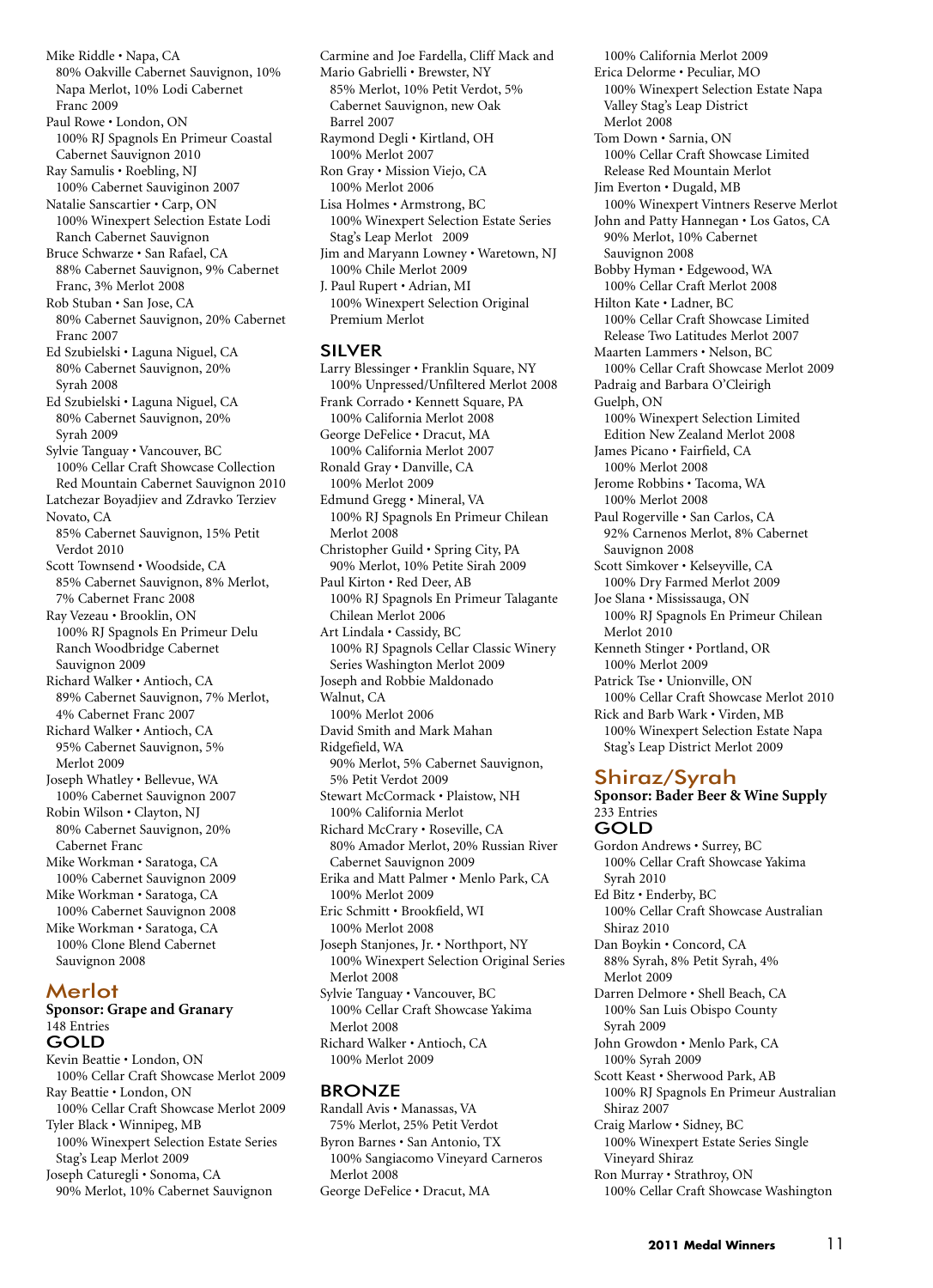

Syrah 2008

Kathy and Kenton Nice • Toms River, NJ 80% Syrah, 19% Grenache, 1% Viognier 2008 Don St. Claire • Angels Camp, CA 100% Syrah 2007 Ed Szubielski • Laguna Niguel, CA 100% Syrah 2009 Mike Workman • Saratoga, CA 100% Syrah 2009

#### SILVER

- Mike Brittain Rockland, ON 100% Cellar Craft Showcase Syrah 2009 Tom Down • Sarnia, ON 100% Cellar Craft Showcase Australian Shiraz 2009 Mike Dunn • Stillsville, ON 100% RJ Spagnols Cellar Classic Winery Series Syrah Dave Fellowes • Richmond, BC 100% Cellar Craft Showcase Australian Shiraz 2009 Mark Finver • Davis, CA 100% Sonoma Syrah 2009 David Foley • Etobicoice, ON 100% Cellar Craft Showcase Darlington Point Australia Shiraz 2009 Orrin Gilmour • Greely, ON 100% Cellar Craft Showcase Limited Release South African Shiraz 2007 Ron Gray • Mission Viejo, CA 100% Syrah 2009
- Merilyn Guiney Winnipeg, MB 100% RJ Spagnols En Primeur Sicilian Syrah 2009 Merilyn Guiney • Winnipeg, MB 100% Cellar Craft Limited Release Stellendosch South African Shiraz 2008 Ed Hepting • Burnaby, BC 100% Cellar Craft Limited Release Quartet Syrah 2009 Carol Hunt • Winnipeg, MB 100% Winexpert Selection Limited Edition South African Shiraz 2008 Mark and Heather Hvasti Bracebridge, ON 100% Vineco Founders Series Australian Shiraz 2009 Ben Kleinsasser • Brantford, ON 100% Cellar Craft Showcase South African Shiraz Art Lindala • Cassidy, BC 100% Cellar Craft Darlington Point Riveria New South Wales Shiraz 2009 Tom Molls • Sacramento, CA 100% El Dorado Syrah 2008 Mars Muller • Fallbrook, CA 100% Shiraz Noir 2009 Allan Percival • Orleans, ON 100% RJ Spagnols Cellar Classic Winery Series Syrah Keith Percival • Nepean, ON 100% RJ Spagnols Hightail Shiraz 2010 Annita Pidcock • Agassiz, BC 100% Cellar Craft Showcase Yakima

Valley Syrah 2010 Denis Porlier • Mississauga, ON 100% Cellar Craft Showcase South Australian Shiraz 2009 Mike Rogowsky • Victoria, BC 100% Cellar Craft Limited Release Washington Red Mountain Syrah 2008 Paul Romanowsky • Harleysville, PA 100% Winexpert Selection Estate Crushendo Australian Single Vineyard Shiraz 2008 Charlie Shaw • Castroville, CA 100% Santa Cruz Syrah 2008 Joe Slana • Mississauga, ON 100% Cellar Craft Showcase South Africa Shiraz 2009 Don Stewart • Ladner, BC 100% Cellar Craft International Showcase Limited Release Red Mountain Syrah 2008 Scott Townsend • Woodside, CA 100% Syrah 2008 BRONZE Bill and Janet Aaron • Skaneateles, NY 100% California Syrah 2008 Dan and Juli Adams • Mesa, CO 100% Colorado Syrah 2008 Larry Blessinger • Franklin Square, NY

- 100% Unpressed/Unfiltered Syrah 2009 Fred Carbone • Santa Maria, CA
- 100% Syrah 2008
- Jared Carlberg Winnipeg, MB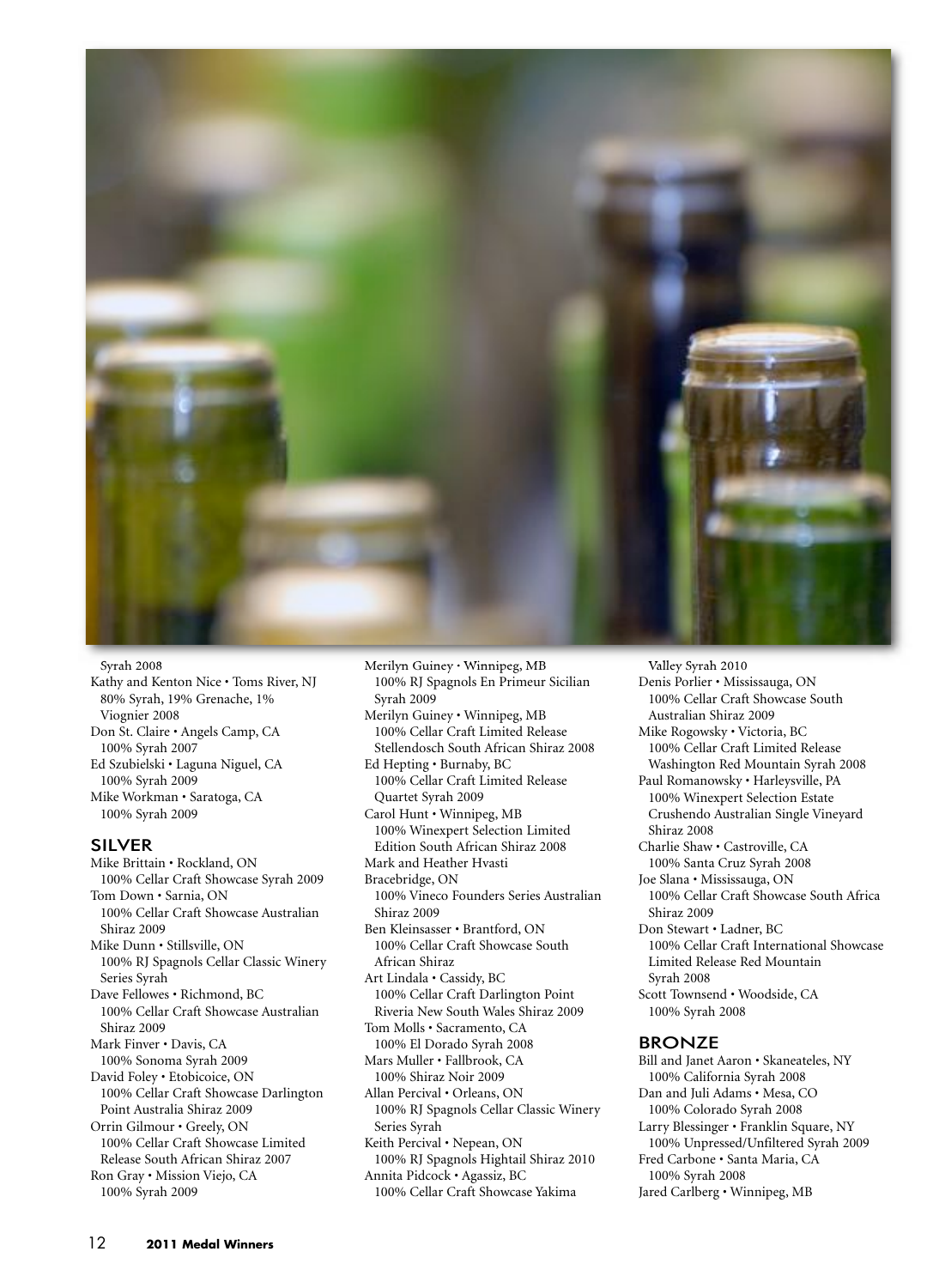100% Cellar Craft Limited Release Quartet Syrah 2009 Tom Carlyle • Winnipeg, MB 100% Winexpert Selection Limited Edition South African Shiraz 2009 Frank Corrado • Kennett Square, PA 100% California Syrah 2008 David Cui • Vancouver, BC 100% Cellar Craft Showcase South African Shiraz 2010 Todd Cunningham • North Vancouver, BC 100% RJ Spagnols Cellar Classic Winery Series California Syrah 2008 Roger Doull • Surrey, BC 100% Winexpert Selection Limited Edition South African Shiraz 2009 Orrin Gilmour • Ottawa, ON 100% RJ Spagnols Winery Series California Syrah Orrin Gilmour • Ottawa, ON 100% RJ Spagnols Cellar Classic Winery Series Shiraz 2010 Larry Dashiell and Nick Goldman Oakhurst, CA 95% Syrah, 5% Viognier 2007 Bill Goneau • Belleville, ON 100% RJ Spagnols Cellar Classic Winery Series Syrah Cheryl Gravkin • Vancouver, BC 100% Wine Kitz Sommelier Reserve Syrah 2009 Edmund Gregg • Mineral, VA 100% RJ Spagnols En Primeur Sicilean Syrah 2008 Stephen Heike, Jr. • West Chicago, IL 100% Syrah 2007 David Hicks • Kelseyville, CA 80% Syrah, 20% Primitivo 2008 Brooks Hipgrave • Guelph, ON 100% Vineco KenRidge Showcase Australian Shiraz 2009 Jeff Huizenga • Grant Park, IL 100% Winexpert Selection International Australian Shiraz 2009 John La Grou • Placerville, CA 90% Syrah, 10% Zinfandel David Smith and Mark Mahan Ridgefield, WA 100% Syrah 2009 John McNeil • Ojai, CA 100% Syrah, Medium Oak 2009 Quincy Medeiros • London, ON 100% ABC Cork Fontana Complete Shiraz 2010 Gail Nelson • Creston, BC 100% RJ Spagnols En Primeur Sicilian Syrah 2009 Walter Neneman • Bellevue, NE 100% Brehm Vineyards Syrah Lawrence Nutter • Sutter Creek, CA 95% Syrah, 5% Viogier 2008 Duncan Overall • Chase, BC 100% Cellar Craft Showcase Australian Shiraz 2010 Richard Perley • Mitchell, ON 100% Cellar Craft Showcase Limited Release Quartet Syrah 2010 John and Nancy Pritchard • Chilliwack, BC 100% Cellar Craft Showcase Limited Edition Red Mountain Syrah 2009

Joe Richie • Tucson, AZ 100% Arizona Syrah 2008 Mike Riddle • Napa, CA 90% Amador Syrah, 10% Napa Zinfandel 2009 Brian Ross • Campbell River, BC 100% Cellar Craft Limited Release Quartet Syrah 2009 Joseph Schuitema • Lewisville, TX 100% Cellar Craft Limited Release Syrah 2007 Carson Shi • North Vancouver, BC 100% RJ Spagnols En Primeur Australian Shiraz 2010 Gregg Smith • Culver City, CA 100% Los Alamos Syrah 2010 Marilyn Stewart • Ladner, BC 100% Cellar Craft Showcase Limited Release Quartet Syrah 2009 Scott Tackaberry • Winnipeg, MB 100% RJ Spagnols Cellar Classic Winery Series California Syrah 2010 John Zacharias • Winnipeg, MB 100% Winexpert Selection Limited Edition South African Shiraz 2009

#### Pinot Noir

**Sponsor: High Gravity** 103 Entries GOLD Paul Derkach • Winnipeg, MB 100% RJ Spagnols En Primeur Dashwood New Zealand Pinot Noir 2008 David Hobson • Auburn, WA 100% RJ Spagnols En Primeur Dashwood New Zealand Pinot Noir 2008 Warren Kane San Juan Capistrano, CA 100% Russian River Pinot Noir 2009 James G. Laier III • Santa Rosa, CA 100% Dijon Clone Pinot Noir 2008 Joseph Pannia • Hackettstown, NJ 100% Winexpert Selection Premium Pinot Noir 2010 Lori Sanfratello • Lowell, IN 100% Winexpert New Zealand Pinot Noir 2009

#### SILVER

Steve Gower and Brian Callahan Windsor, CA 100% Pinot Noir 2008 Robert Carbone • Summit, NJ 100% Pinot Noir 2010 Heike Doerksen • Regina, SK 100% RJ Spagnols En Primeur Dashwood New Zealand Pinot Noir 2010 Roger Doull • Surrey BC 100% Winexpert Selection International Chilean Pinot Noir 2009 Joseph Eduardo Yorktown Heights, NY 100% Winexpert Selection International New Zealand Pinot Noir 2010 Dave Fellowes • Richmond, BC 100% Cellar Craft Limited Release Willamette Valley Pinot Noir 2005 Lisa Haaf • Surrey, BC 100% Cellar Craft Limited Release Pinot

Nero 2009 Mark and Heather Hvasti Bracebridge, ON 100% Vineco Cheeky Monkey Chilean Pinot Noir 2010 Earl Keast • Sherwood Park, AB 100% RJ Spagnols Cru Select Pinot Noir 2008 Art Lindala • Cassidy, BC 100% RJ Spagnols Grand Cru International British Columbia Pinot Noir 2010 Art Lindala • Cassidy, BC 100% Vancouver Island Grown Fleming Reserve Pinot Noir 2009 Jim and Maryann Lowney • Waretown, NJ 100% Pinot Noir 2008 Judy McFarlane • Etobicoke, ON 100% RJ Spagnols En Primeur New Zealand Pinot Noir Rod McLeod • Kelowna, BC 100% Winexpert Selection Estate Series Sonoma Valley Pinot Noir 2009 Steve and Lorraine Polakowski Hackettstown, NJ 100% Winexpert Selection International Premium Pinot Noir Dan Pratt • Woburn, MA 100% Northern California Pinot Noir 2009 Stephen Shannon • Charlotte, NC 100% Artful Winemaker Pinot Noir Glenda Von Euw • Langley, BC 100% Winexpert International New Zealand Pinot Noir 2009 BRONZE Dave Becker • Dover, NJ 100% Winexpert Selection Estate Series Sonoma Valley Pinot Noir 2008 Inge Carpenter • Barrie, ON

- 100% Winexpert Selection Estate Series Sonoma Valley Pinot Noir 2009
- Gordon Chew Winnipeg, MB 100% RJ Spagnols Grand Cru International Pinot Noir 2009
- William Cooley Valparaiso, IN 100% Winexpert International Selection New Zealand Pinot Noir 2010
- Jim Everton Dugald, MB 100% Winexpert Estate Series Sonoma Pinot Noir 2009
- Cella Family Lavallette, NJ 100% Santa Cruz Mountain Pinot Noir 2008
- Jim Girvan Branchburg, NJ 100% Pinot Noir 2008
- Eric Haila Longmont, CO 100% Carneros Pinot Noir, Freerun/Press 2007
- Kathy Hicks Langley, BC 100% Cellar Craft Showcase Pinot Nero 2009
- Shauna Keunecke Kimberley, ON 100% Winexpert Estate Series Sonoma Pinot Noir 2009

Walter Kokidko • Valparaiso, IN 100% Winexpert Selection International New Zealand Pinot Noir 2009 Robert Kupps • Morgan Hill, CA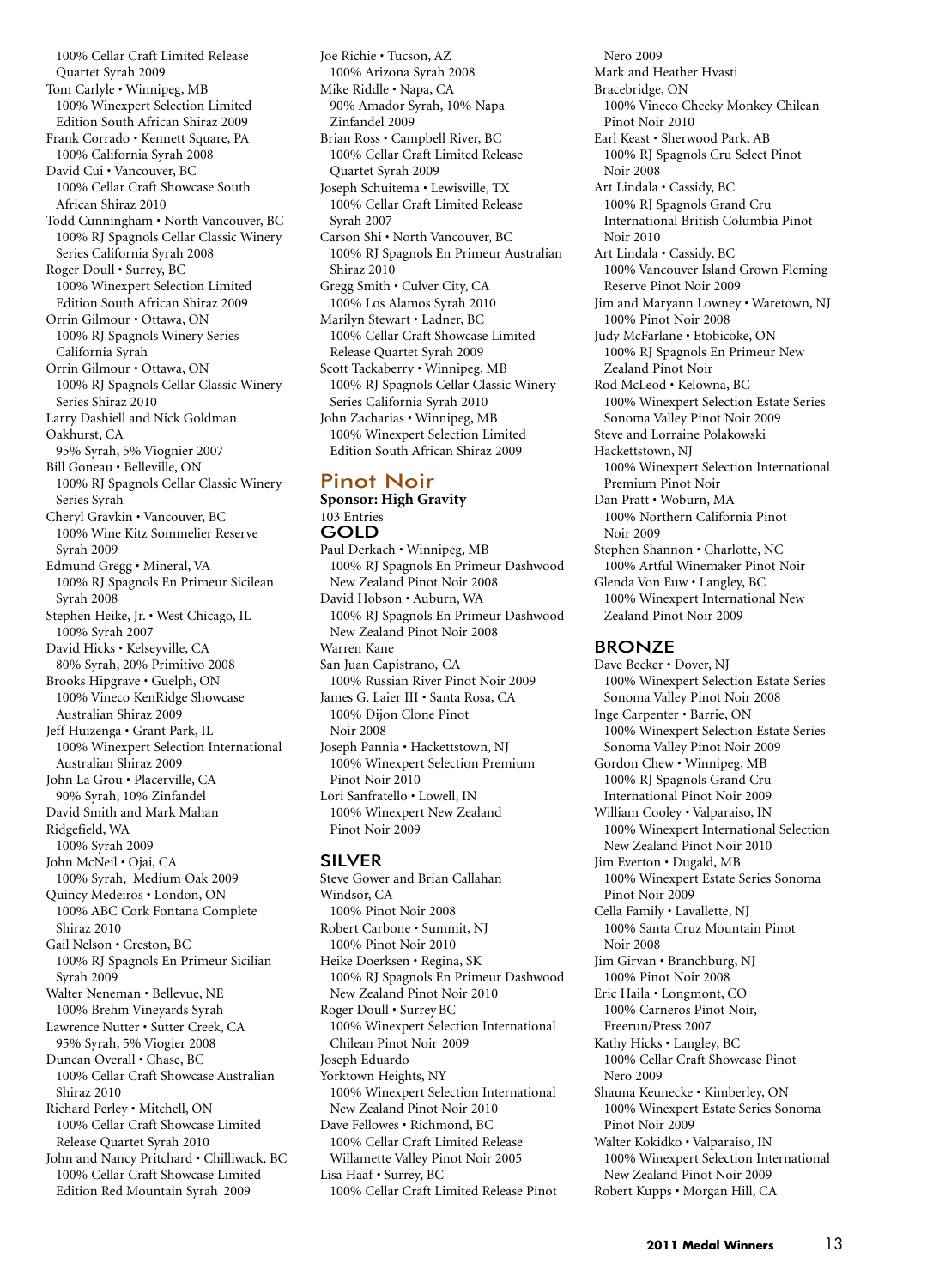100% Pinot Noir 2009 Tom Lalumiere • Orleans, ON 100% RJ Spagnols Cru Select California Pinot Noir Eric Schuller • Greely, ON 100% Vineco KenRidge Showcase New Zealand Pinot Noir 2010 Rose Schwager • Kingston, ON 100% Wine Kitz Sommelier Reserve New Zealand Pinot Noir 2010 Joseph Vallorani, Jr. • Avondale, PA 100% Pinot Noir 2009 Richard Walker • Antioch, CA 100% Pinot Noir 2009

## Sangiovese

**Sponsor: Gino Pinto Inc.** 79 Entries GOLD

Doug Atkinson • Pine Hill, NJ 100% Brunello 2010 George DeFelice • Dracut, MA 100% California Sangiovese 2009 Tyrel Elzinga • Sechelt, BC 100% RJ Spagnols Grand Cru International Italian Brunello 2010 Edmund Gregg • Mineral, VA 100% RJ Spagnols Cru Select Brunello 2009 Earl Keast • Sherwood Park, AB 100% RJ Spagnols Cru Select Brunello 2007 Patrick McMullan • Richmond Hill, ON 100% RJ Spagnols Cru Select Chianti Riserva 2010 Ralph Obenauf • Basking Ridge, NJ

80% Sangiovese, 10% Merlot, 10% Cabernet Sauvignon 2009 Carmine Toto • Madison, NJ

80% California Sangiovese, 20% California Cabernet Sauvignon 2008

#### SILVER

Kerry Clark • Castaic, CA 100% Santa Barbara Sangiovese 2009 Dan Gareri • Fairfax Station, VA 100% RJ Spagnols Brunello 2009 Katherine Heisler • Kelowna, BC 100% Winexpert Selection Crushendo Castellina Super Tuscan Di Sienna 2010 Drew Hodgdon • Kansas City, MO 100% Winexpert Selection Brunello 2010 Nicola Mogavero • Saugus, MA 100% California Sangiovese Matt Pruszynski • Kent, OH 100% Winexpert Selection Limited Edition Italian Brunello 2009 Stephen Sprindis • Brookfield, CT 100% California Sangiovese 2007

#### BRONZE

Mike Barnell • St. Louis, MO 85% Sangiovese, 15% Barbera 2007 Gregg Bartholomew • Munroe Falls, OH 100% Winexpert Selection Limited Edition Italian Brunello 2008 George Calhoun II • Louisville, KY 100% Winexpert Selection Limited Edition Italian Brunello 2008 Orrin Gilmour • Greely, ON

100% Cellar Craft Premium Sangiovese 2010

- Al Henderson Edmonton, AB 100% Winexpert Selection Limited Edition Italian Brunello 2010
- Joe Laws Wright City, MO 100% RJ Spagnols Cru Select Italian Brunello 2009
- Art Lindala Cassidy, BC 100% Cellar Craft Premium Italian Sangiovese with Cabernet Sauvignon Skins 2009
- Art Lindala Cassidy, BC 100% Cellar Craft Premium Italian Sangiovese 2010
- Jim McDaniel Martinsville, IN 100% Winexpert International Italian Sangiovese 2009 Alan McGowan • North Bay, ON 100% Vineco KenRidge Founders Series Italian Brunello 2010 Teri Kerns and Micole Moore Ramona, CA
- 100% Sangiovese 2008 Mike Rozmarin • Redwood City, CA
- 85% Sangiovese, 15% Syrah 2009 Augie and Sal Runfola
- Farmingdale, NJ
- 70% Sangiovese, 30% Cabernet Sauvignon 2009 Scott Tackaberry • Winnipeg, MB
- 100% RJ Spagnols Cru Select Platinum Italian Brunello 2010

## Zinfandel

**Sponsor: Stomp Them Grapes! LLC** 126 Entries GOLD Mike Rubino and Al Bowen Pittsburgh, PA 80% Zinfandel, 20% Oats 2008

Lurna Brinton • Surrey, BC 100% Cellar Craft Showcase Old Vines Zinfandel 2010 Dominick Calcagni • Bronx, NY 100% Zinfandel 2009 Raymond Degli • Kirtland, OH 85% Zinfandel, 15% Petite Sirah 2008 Richard Eber • Concord, CA 100% Diamond Springs Zinfandel 2009 Brema, Highton and Giorgio Seaside Park, NJ 100% Lodi Old Vine Zinfandel 2009 Steven Granese • Marblehead, MA 100% Old Zinfandel 2008 Teri Kerns and Micole Moore Ramona, CA 100% Zinfandel 2009 Allen Myers • Hudson, OH 100% Zinfandel 2009 Mike and Sharon Orton • Livermore, CA 100% Zinfandel 2008 Marvin and Spencer Sichewski Winnipeg, MB 100% Cellar Craft Old Vines Zinfandel 2009 Stephen Tankersley • Auburn, CA 90% Cellar Craft Showcase Lodi Old Vine Zinfandel, 10% Sonoma Chalk Hill

Cabernet Sauvignon

Robert Trump • Quakertown, PA 100% Zinfandel 2009 Ed and Sharon Whitworth • Taylorsville, KY 100% Old Dirt Vine Zinfandel 2009 Earl Ziemann • Huntington Beach, CA 100% Zinfandel 2009 SILVER Mike Arthurs • Markham, ON 100% Cellar Craft Showcase Old Vines Zinfandel 2010 Tim Calder • Abbotsford, BC 100% Cellar Craft Showcase Lodi Old Vines Zinfandel 2009 Richard Campbell • Houston, TX 100% RJ Spagnols Cellar Classic Old Vine Zinfandel 2010 Heike Doerksen • Regina, SK 100% RJ Spagnols Cellar Classic Winery Series Old Vine Zinfandel 2010 Renee Duncan • Cincinnati, OH 100% Zinfandel 2006 David Foley • Etobicoice, ON 100% Cellar Craft Showcase Old Vines Zinfandel 2010 Erroll Gee • Whitby, ON 100% Wine Kitz Sommelier Zinfandel 2010 Larry Dashiell and Nick Goldman Oakhurst, CA 100% Zinfandel 2008 Gordon Gribble • Norwich, VT 100% Zinfandel 2009 Kathy Hicks • Langley, BC 100% Cellar Craft Showcase Old Vines Zinfandel 2009 Johanna Kraemer • Calgary, AB 100% Wine Kitz Zinfandel 2008 Gary Duesterberg and Adora Ku Roswell, GA 100% RJ Spagnols Cellar Classic Old Vine Zinfandel 2009 James G. Laier III • Santa Rosa, CA 100% Buch/Schrock Zinfandel 2009 Maarten Lammers • Nelson, BC 100% Cellar Craft Showcase Old Vines Zinfandel 2009 Jim McDaniel • Martinsville, IN 100% Winexpert Estate Series Lode Old Vine Zinfandel 2008 Annita Pidcock • Agassiz, BC 100% Cellar Craft Sterling Old Vines Zinfandel 2010 Noel Powell • Westford, MA 100% Northern California Zinfandel 2008 Mike Riddle • Napa, CA 90% Napa Zinfandel, 10% Amador Syrah 2009 J. Paul Rupert • Adrian, MI 100% Winexpert Selection Original Premium Zinfandel Dave Taylor • Peachland, BC 100% Cellar Craft Showcase Lodi Old Vines Zinfandel, Unoaked 2010 Bob Vogt • Loveland, OH 98% Zinfandel, 2% Petite Sirah BRONZE

Rex Johnston and Barbara Bentley Walnut Creek, CA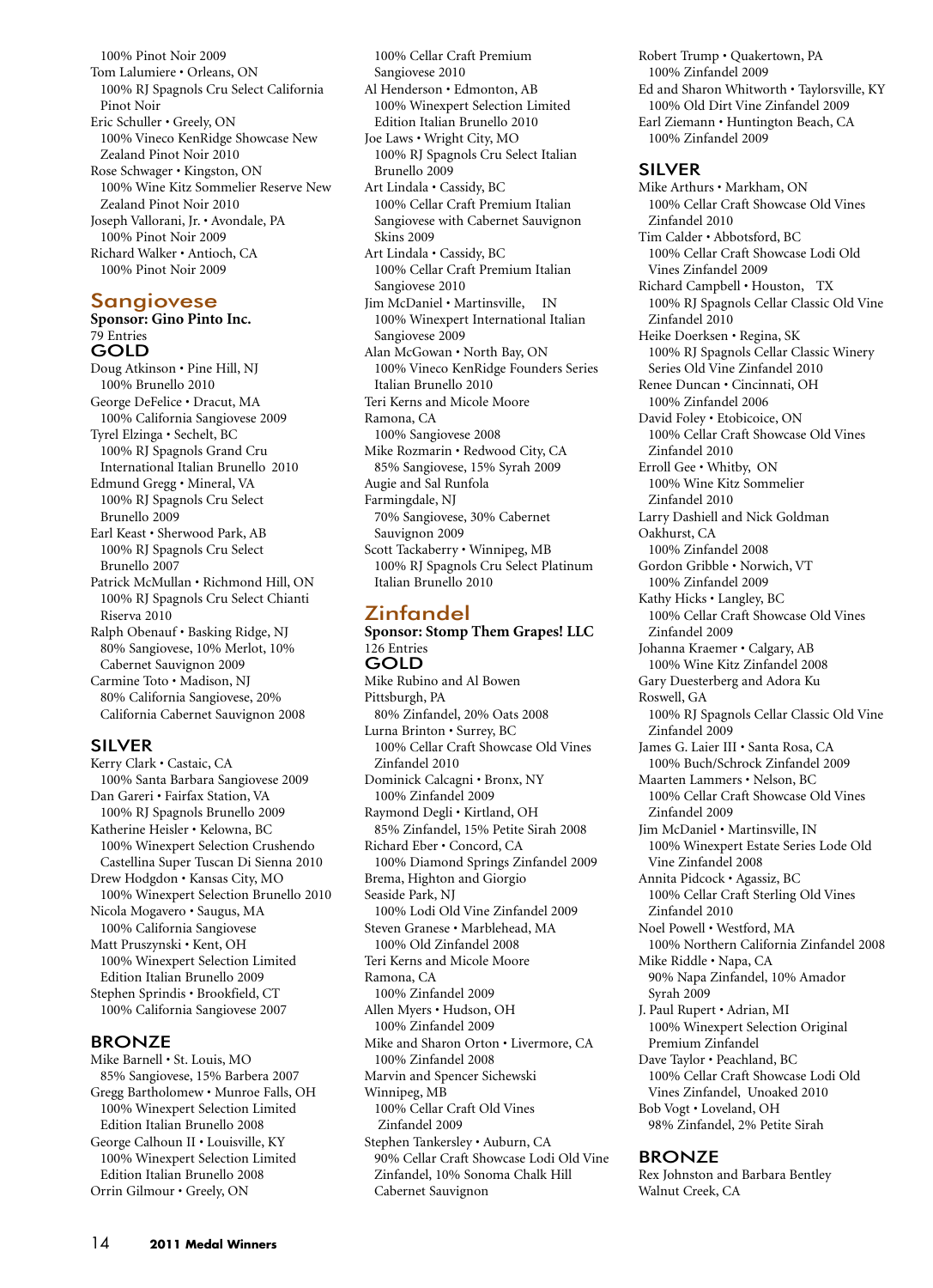**Parcia cost** 

100% Winexpert Selection Estate Lodi Old Vines Zinfandel 2009 Dan Boykin • Concord, CA 97% Zinfandel, 3% Petite Sirah 2009 Joe Doyle • Patterson, CA 100% Zinfandel 2010 Derek and Donna Finlayson North Saanich, BC 100% Wine Kitz Sommelier Reserve Old Vines Zinfandel 2010 John Blichmann and Doug Granlund Lafayette, IN 100% Zinfandel 2010 Ron Gray • Mission Viejo, CA 100% Zinfandel 2008 Al Henderson • Edmonton, AB 100% Winexpert Estate Series Lodi Old Vines Zinfandel 2010 Kathy Inglis • Ladner, BC 100% RJ Spagnols En Primeur Hightail California Zinfandel 2010 Stuart Lenoff • Sherman Oaks, CA 100% Zinfandel 2009 Lea Monas • Cumberland, BC 100% Cellar Craft Showcase Old Vines Zinfandel 2010 Phil Notarange • Bel Air, MD 100% RJ Spagnols Cellar Classic Winery Series Old Vine Zinfandel 2009 Lawrence Nutter • Sutter Creek, CA 90% Zinfandel, 10% Petite Sirah 2008 Anthony Palmiotto • Wall, NJ 75% Old Vine Zinfandel, 15% Petite Sirah, 10% Sangiovese 2009 Paula Porritt • Langley, BC 100% Cellar Craft Sterling Old Vines Zinfandel 2010 Mark Puckhaber • Westfield, NY 100% Zinfandel 2009 Larry Sherer • West Friendship, MD

100% Russian River Zinfandel 2006 Leland Wines • Benicia, CA 100% Contra Costa Zinfandel 2008

#### Other Red Vinifera Varietals **Sponsor: The Beverage People**

#### 474 Entries GOLD

Iris Baarda • Langley, BC 100% Cellar Craft Showcase Limited Release Uruguayan Tannat 2010 Larry Bartyzel • Fairport, NY 100% Winexpert Selection Limited Edition Australian Petit Verdot 2010 Jim Bowden • Victoria, BC 100% Cellar Craft Limited Release Tannat 2010 Dan Boykin • Concord, CA 100% Malbec 2009 Steve Gower and Brian Callahan Windsor, CA 100% Petite Sirah 2008 Carmine and Joe Fardella, Cliff Mack and Mario Gabrielli • Brewster, NY 90% Montepulciano, 10% Petit Verdot, Twice Used Oak Barrel 2009 Carmine and Joe Fardella, Cliff Mack and Mario Gabrielli • Brewster, NY 90% Montepulciano, 10% Petit Verdot, Once Used Oak Barrel 2009 Joanne Crawford • Georgetown, MA 100% Mosti Mondiale Lambrusco 2009 Dan Gareri • Fairfax Station, VA 100% RJ Spagnols Cru Select Nero D'Avola 2007 Dan Gisolfi • Hopewell, NY 75% Tempranillo, 25% Sonoma Cabernet

Sauvignon 2008 Ron Gray • Mission Viejo, CA 100% Petite Sirah 2008 Cindy Holmes • Gravenhurst, ON 100% RJ Spagnols Cellar Classic Winery Series Malbec 2010 Ben Kleinsasser • Brantford, ON 100% Cellar Craft Showcase Limited Release Uruguayan Tannat Ron Kraan • Ladner, BC 100% Cellar Craft Showcase Limited Release Uruguayan Tannat 2010 Maarten Lammers • Nelson, BC 100% Cellar Craft Showcase Limited Release Uruguayan Tannat 2010 Sal Lipari • Thorton, ON 100% Cellar Craft Showcase Limited Release Uruguayan Tannat 2010 Jim and Maryann Lowney • Waretown, NJ 100% Argentina Malbec 2009 Al Lund • Ladner, BC 100% Cellar Craft Showcase Limited Release Uruguayan Tannat 2010 Mark Middaugh • Sayre, PA 100% Dornfelder 2010 Michael Neves • Mississauga, ON 100% Cellar Craft Showcase Zweigelt 2010 Kathy and Kenton Nice • Toms River, NJ 100% Montepulciano 2009 Mike and Sharon Orton • Livermore, CA 100% Grenache 2009 Denis Porlier • Mississauga, ON 100% Cellar Craft Showcase Limited Release Uruguayan Tannat 2010 Mike Rogowsky • Victoria, BC 100% RJ Spagnols Cru Select Nero D'Avola 2008 Mike Rogowsky • Victoria, BC 100% Cellar Craft Showcase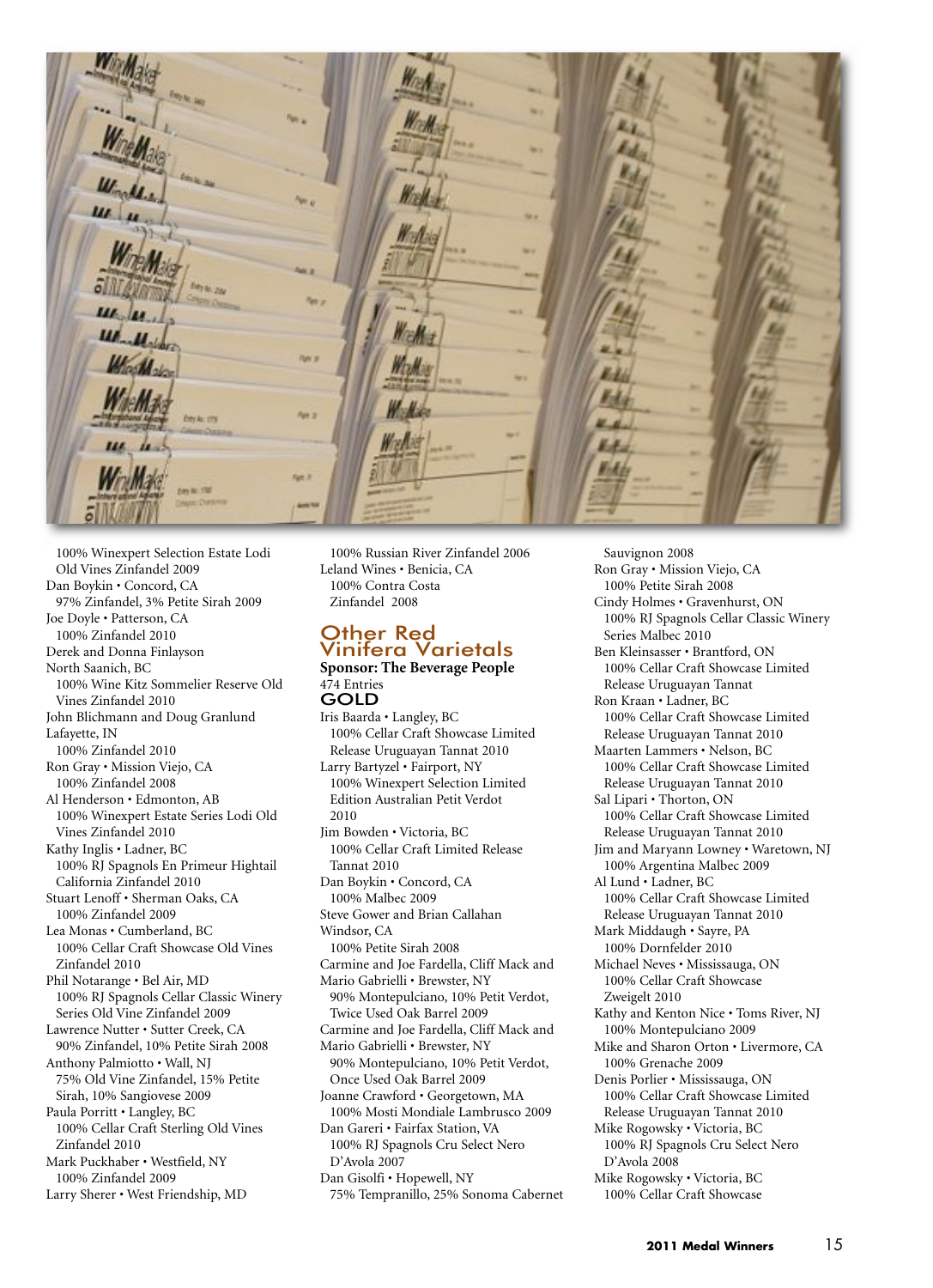Barbera 2008 Mike Rozmarin • Redwood City, CA 85% Dolcetto, 15% Petite Sirah 2009 Carson Shi • North Vancouver, BC 100% Cellar Craft Showcase Limited Release Uruguayan Tannat 2010 John Slana • Mississauga, ON 100% Cellar Craft Showcase Argentinean Malbec 2010 Terry Smith • Kimberley, ON 100% Winexpert Selection International Montepulciano 2010 Jane Petruniak and Stephen Stefanyk Surrey, BC 100% Cellar Craft Showcase Limited Release Uruguayan Tannat 2010 Jane Petruniak and Stephen Stefanyk Surrey, BC 100% RJ Spagnols Spanish Continental Lowlands Tempranillo 2009 David Sundberg • Valparaiso, IN 100% Winexpert Selection International Argentina Malbec Latchezar Boyadjiev and Zdravko Terziev Novato, CA 100% Petit Verdot 2010 Marilyn Walters • Mississauga, ON 100% Cellar Craft Showcase Barbera 2007 Harm Woldring • New Westminster, BC 100% Cellar Craft Showcase Argentinean Malbec 2009

#### SILVER

Dan and Juli Adams • Mesa, CO 80% Tempranillo, 20% Cabernet Sauvignon 2009 Charlie Adonizio • Wilkes-Barre, PA 100% Italian Montepulciano 2009 Kevin Beattie • London, ON 100% Cellar Craft Showcase Zweigelt 2008 Dianne Boxall • Salmon Arm, BC 100% RJ Spagnols Grand Cru Barolo 2010 Dianne Boxall • Salmon Arm, BC 100% RJ Spagnols En Primeur Chilean Carménère 2010 Dan Boykin • Concord, CA 96% Petite Sirah, 4% Syrah 2009 Jared Carlberg • Winnipeg, MB 100% RJ Spagnols Cru Select RQ Italian Barbaresco 2009 Tom Carlyle • Winnipeg, MB 100% Winexpert Selection Limited Edition Australian Petit Verdot 2009 Inge Carpenter • Barrie, ON 100% Winexpert Selection Estate Italian Barolo 2009 Don Corrick • Orillia, ON 100% Cellar Craft Showcase Limited Release Uruguayan Tannat 2010 Gary Miles and Alison Crawford Courtenay, BC 100% Winexpert Selection International Montepulciano 2010 George DeFelice • Dracut, MA 100% Mosti Mondiale Juice Montepulciano 2009

Marie Graham and Pat Dwyer Kitchener, ON 100% RJ Spagnols Cellar Classic Winery Series Chilean Carménère, Barrel Aged 2010 Tom Down • Sarnia, ON 100% Cellar Craft Showcase Limited Release Uruguayan Tannat 2010 Bill Drouillard • Essex, ON 100% Cellar Craft Showcase Limited Release Uruguayan Tannat 2010 Vasile Dumitru • Victoria, BC 100% Wine Kitz Ultimate Estate Reserve Barolo 2010 James Fields • Woodbridge, ON 100% Vintner's Cellar Supreme Sterile Must Barolo 2010 Rob Gisolfi • Yorktown Heights, NY 100% Chilean Carménère 2009 John Blichmann and Doug Granlund Lafayette, IN 100% Chile Malbec 2010 Milana Green • Kelowna, BC 100% Winexpert Selection Original Barolo 2009 Grace Gregg • Mineral, VA 100% RJ Spagnols Cru Select RQ 2009 Spanish Tempranillo Cabernet Sauvignon 2009 Edmund Gregg • Mineral, VA 100% RJ Spagnols Cellar Classic Chilean Malbec 2009 Alfred Grzeschik • N. Canton, OH 100% Winexpert Selection International Italian Montepulciano 2009 Eric Haila • Longmont, CO 100% Sonoma Malbec, Freerun/Press 2007 Mike and Jackie Hatfield • Delta, BC 100% Cellar Craft Showcase Limited Release Uruguayan Tannat 2010 Katherine Heisler • Kelowna, BC 100% Winexpert Selection International South African Pinotage 2009 Kathy Inglis • Ladner, BC 100% Cellar Craft Showcase Limited Release Uruguayan Tannat 2010 Doug and Lee John • Forest, VA 100% Winexpert World Vineyard Italian Barolo 2010 Ron Keast • Lively, ON 100% RJ Spagnols Cellar Classic Winery Series Chilean Malbec 2010 Ron Keast • Lively, ON 100% Vineco KenRidge Showcase Argentina Malbec 2010 Mavis Kirton • Red Deer, AB 100% RJ Spagnols Cru Select RQ Australian Bush Vine Grenache 2007 Ben Kleinsasser • Brantford, ON 100% RJ Spagnols Cru Select Australian Bush Vine Grenache Maarten Lammers • Nelson, BC 100% Cellar Craft Showcase Austrian Zweigelt 2009 Brad Lashmar • Red Deer, AB 100% RJ Spagnols Cellar Classic Winery Series Chilean Malbec 2009 Paul Livingstone • Red Deer, AB

100% RJ Spagnols Grand Cru Internatinoal Collection Italian Primitivo 2010 Patrick McMullan • Richmond Hill, ON 100% RJ Spagnols Cru Select Italian Barolo 2009 Steve Morger • Durham, CA 90% Amador Petite Sirah, 10% Lake County Merlot 2008 Micheal Neves • Mississauga, ON 100% Winexpert Selection Limited Edition Petit Verdot 2010 Duncan Overall • Chase, BC 100% Cellar Craft Showcase Argentinean Malbec 2009 Duncan Overall • Chase, BC 100% Cellar Craft Showcase Limited Release Uruguayan Tannat 2010 Tony Wynne and Jane Petruniak Surrey, BC 100% RJ Spagnols Cru Select Australian Bush Vine Grenache 2010 Geno Pometo • Baltimore, MD 100% Winexpert Selection International Italian Montepulciano 2007 Paula Porritt • Langley, BC 100% Vineco KenRidge Founders Chilean Carménère 2010 Patricia Quaite • Chilliwack, BC 100% RJ Spagnols Cru Select RQ Italian Nero D'Avola 2008 Jerome Robbins • Tacoma, WA 100% Lemberger 2008 Bruno Rotondo • Hamilton, NJ 100% Barbera 2009 Otto Fox and Robin Rutherford Plymouth, CA 100% Petite Sirah 2008 Eric Schmitt • Brookfield, WI 100% Petite Sirah 2007 Rose Schwager • Kingston, ON 100% Wine Kitz Sommelier Reserve Pinotage 2009 Dwight Scudder • London, ON 100% Cellar Craft Showcase Barbera 2010 Charlie Shaw • Castroville, CA 75% Grenache, 25% Syrah 2008 Tammy Snow-Allen • Carleton Place, ON 100% Cellar Craft Showcase Zweigelt 2010 Kenneth Stinger • Portland, OR 100% Malbec 2009 Pat Strome • Windsor, ON 100% Cellar Craft Showcase Pinotage 2009 Doug Symyrozum • Calgary, AB 100% Cellar Craft Showcase Limited Release Old Vine Mencia 2009 Barry Tanyn • Kelowna, BC 100% Cellar Craft Showcase Limited Release Uruguayan Tannat 2010 Chris Toomer • Parker, CO 100% Cellar Craft Showcase Collection Malbec 2009 Don Truetken • Indianapolis, IN 100% Winexpert Selection Petit Verdot 2010 Larry VandeVenter • Rockport, MA 100% Malbec 2009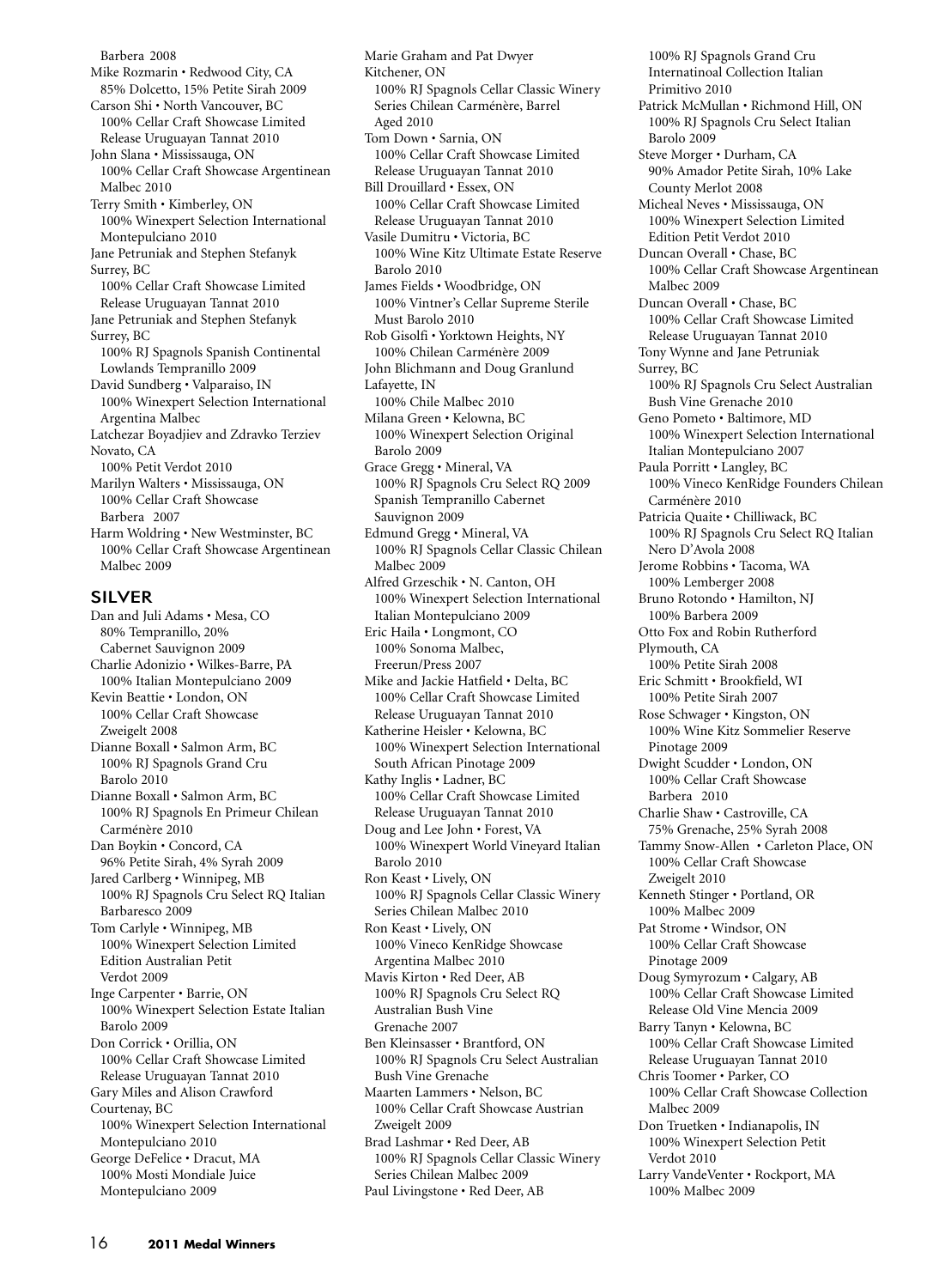Richard Walker • Antioch, CA 100% Primitivo 2009 Wendy and Russ Warkman • Kamloops, BC 100% RJ Spagnols Cru Select Chilean Malbec 2009 Laura Werter • Antioch, CA 100% Malbec 2009 Lisa Whitmore • Comox, BC 100% Winexpert Selection International Chilean Carménère 2009

#### BRONZE

Leighton Akin • White Rock, BC 100% RJ Spagnols Cru Select Bush Vine Grenache 2010 Gordon Andrews • Surrey, BC 100% Cellar Craft Showcase Austrian Zweigelt 2010 Steve Barrett • Roseville, CA 100% Barbera 2008 David Bataille • North Vancouver, BC 100% Cellar Craft Showcase Limited Release Uruguayan Tannat 2010 Tyler Black • Winnipeg, MB 100% Winexpert Selection Estate Italian Barolo 2009 Mike Brittain • Rockland, ON 100% Cellar Craft Showcase Carmémère 2008 Robert Broome • Terrace, BC 100% RJ Spagnols Cru Select Chilean Malbec 2009 Bernice Cezman • Anglemont, BC 100% Cellar Craft Showcase South African Pinotage 2010 Barbara Chamberlain Gananoque, ON 100% Cellar Craft Showcase Limited Release Uruguayan Tannat 2010 Phyllis Cook • Stayner, ON 100% Cellar Craft Showcase Pinotage 2010 Guilherme Costa • Pittsburgh, PA 100% Mosti Mondiale Meglioli Limited Edition Barolo 2008 Deb Craig • Kelowna, BC 100% Winexpert Limited Edition Australian Petit Verdot 2009 Valerie Crichton • Ladner, BC 100% Cellar Craft International Showcase Limited Release Old Vines Mencia 2010 Robert Edworthy • Surrey, BC 100% RJ Spagnols Cru Select Chilean Malbec 2009 Lowra Eider • Saanichtan, BC 100% RJ Spagnols En Primeur Chilean Carménère Bruce Farmer • Winnipeg, MB 100% Winexpert Selection Limited Edition Australian Petit Verdot 2009 Rich and Gretel Firt • Red Deer, AB 100% RJ Spagnols Grand Cru Petite Sirah 2010 Dan Gareri • Fairfax Station, VA 100% RJ Spagnols Cru Select Barolo 2007 Rob Gordon • Zionsville, IN 100% Winexpert Malbec 2007 Cheryl Gravkin • Vancouver, BC

100% Wine Kitz Elite Vintners South African Pinotage 2009

- Ron Gray Mission Viejo, CA 100% Petite Sirah 2009
- Merilyn Guiney Winnipeg, MB 100% Cellar Craft Showcase Austrian Zweigelt 2009
- Lisa Haaf Surrey, BC 100% Cellar Craft Showcase Limited Release Uruguayan Tannat 2010
- Tim Hainsworth South River, ON 100% Vineco Cheeky Monkey Chilean Malbec 2010
- Madeleine Halvorsen Pitt Meadows, BC 100% Vineco KenRidge Showcase Collection Spanish Monastrell 2010
- Ed Hepting Burnaby, BC 100% Cellar Craft Showcase Barbera 2010
- David Hicks Kelseyville, CA 90% Primitivo, 5% Cabernet, 5% Syrah 2008
- Kathy Hicks Langley, BC 80% Vineco KenRidge Showcase Collection Monastrell, 20% Vineco Vinterra Pinot Noir 2010
- Doug and Lee John Forest, VA 100% Winexpert World Vineyard Spanish Tempranillo 2010
- Joshua Johnson Liberty, MO 100% RJ Spagnols Cru Select RQ Italian Barbaresco 2009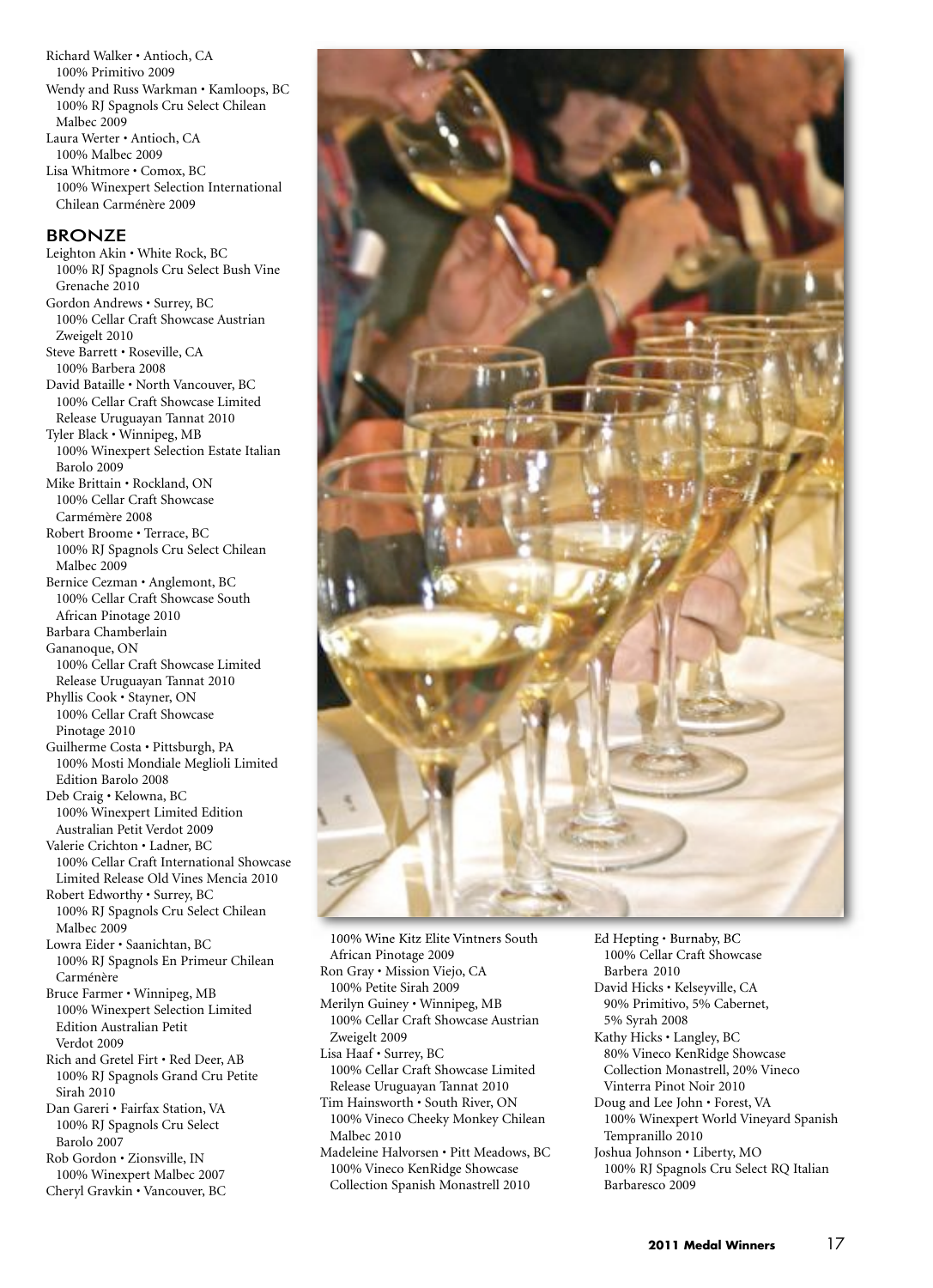Kevin Kaday • Erie, PA 100% Carménère 2009 Ron Keast • Lively, ON 100% Vineco Cheeky Monkey Chilean Malbec 2010 Majorie Keast • Sherwood Park, AB 100% RJ Spagnols Cru Select Italian Barbaresco 2009 Nancy Kielburger • Kars, ON 100% Vineco KenRidge Founders Series Unfiltered Chilean Carménère 2010 Terrell Kingen • Corinth, MA 100% Winexpert Selection Limited Edition Australian Petit Verdot 2009 Scott Kirk • London, ON 100% Cellar Craft Showcase Carmémère 2010 Maarten Lammers • Nelson, BC 100% Cellar Craft Showcase Argentinian Malbec 2009 Michael Lautner • West Chester, OH 96% Petite Sirah, 4% Syrah 2009 Jim and Maryann Lowney • Waretown, NJ 100% Chile Malbec 2009 John Mack • Langley, BC 100% Vineco KenRidge Founders South African Pinotage 2010 John Mack • Langley, BC 100% Cellar Craft Sterling Malbec Joanne Maclean • Bancroft, ON 100% Winexpert Selection Australian Petit Verdot 2010 Butch Magee • Houston, TX 100% Malbec 2010 Alex Mantakounis • Portage, MI 100% Winexpert Selection International Argentina Malbec 2010 Pat Mathews • Winnipeg, MB 100% Winexpert Selection Limited Edition Petit Verdot 2009 Dave McChesney • Newmarket, ON 100% Winexpert Selection International French Gamay Nouveau 2010 Bernadette McCormick • Cambridge, ON 100% RJ Spagnols Cellar Classic Winery Series Carménère 2010 Greg McKeigan • Embrum, ON 100% RJ Spagnols Cru Select Chilean Malbec 2010 Quincy Medeiros • London, ON 100% ABC Cork Fontana Select Barolo 2010 Ian Modestow • Florence, MA 100% Malbec 2010 Veronica Mok • Oakville, ON 100% Cellar Craft Showcase Barbara 2010 Tim Nolan • Sudbury, ON 100% Winexpert Limited Edition Australian Petit Verdot 2009 Lawrence Nutter • Sutter Creek, CA 100% Barbera 2009 Terry O'Hara • Kelowna, BC 100% RJ Spagnols Cellar Classic Winery Series Chilean Malbec 2010 Glen Oaren • Hope, BC 100% Cellar Craft Showcase Chilean Carménère 2010 Tom Olinger • Carmel, IN

100% Winexpert Selection Limited Edition Australian Petit Verdot 2009 Marion Olsen • Surrey, BC 100% Vineco KenRidge Showcase Limited Edition Nero D'Avola 2009 Dawn Paul • Cranbrook, BC 100% Vineco Legacy Montepulciano 2010 David Pendel • Coraopolis, PA 75% Malbec, 25% Cabernet Sauvignon 2009 Richard Perley • Mitchell, ON 100% Cellar Craft Showcase Colchagua Valley Chile Carménère 2010 Denis Porlier • Mississauga, ON 100% Cellar Craft Showcase Malbec 2009 Paula Porritt • Langley, BC 100% Cellar Craft Showcase Austrian Zweigelt 2010 Paula Porritt • Langley, BC 100% Cellar Craft Showcase Limited Release Uruguayan Tannat 2010 John and Nancy Pritchard • Chilliwack, BC 100% Cellar Craft Showcase Limited Release Old Vine Mencia 2009 Sydney Reimer • Rosenort, MB 100% Winexpert Limited Edition Australian Petit Verdot 2009 Sydney Reimer • Rosenort, MB 100% Winexpert Selection International French Gamay Nouveau 2010 Mary Robbins • Tacoma, WA 100% Cellar Craft Pinotage 2008 Brian Ross • Campbell River, BC 100% Cellar Craft Showcase Malbec 2009 Edward Saunders • Winnipeg, MB 100% Cellar Craft Showcase Limited Release Old Vine Mencia 2009 Henk Schonewille Niagara Falls, ON 100% Cellar Craft Showcase Limited Release Uruguayan Tannat 2010 Michael Schwartz • South Salem, NY 100% Cellar Craft Tempranillo 2009 Dwight Scudder • London, ON 100% Cellar Craft Showcase Carménère 2010 Carson Shi • North Vancouver, BC 100% Cellar Craft Showcase Chilean Carménère 2009 David Sickels • Lake Saint Louis, MO 100% Mosti Mondiale AllJuice Barolo 2009 Joe Slana • Mississauga, ON 100% Cellar Craft Showcase Chile Carménère 2010 Peter Snaichuk • Burnaby, BC 100% Vineco Cheeky Monkey Chilean Malbec 2010 Peter Snaichuk • Burnaby, BC 100% Vineco KenRidge Collection Spanish Monastrell Sandy Somner • Victoria, BC 100% Cellar Craft Showcase Limited Release Uruguayan Tannat 2010 Ann and Bob Stewart • Chilliwack, BC 100% Cellar Craft Showcase Limited

100% Cellar Craft Limited Release Old Vines Mencia 2009 Nick Thomsik • Winters, CA 100% Italy Marzemino 2008 Tony Tortorice • Beaumont, TX 100% Winexpert Selection Limited Edition Petite Verdot 2010 Marilyn Walters • Mississauga, ON 100% Winexpert Limited Edition Italian Dolcetto 2009 Harm Woldring • New Westminster, BC 100% Cellar Craft Showcase South African Pinotage 2009 Red Vinifera Bordeaux Style Blends **Sponsor: Oceans of Wine Supply, Inc.** 135 Entries GOLD Ken D'Andrea • Hamilton, NJ 50% Syrah, 40% Merlot, 10% Barbera 2005 Ron Gray • Mission Viejo, CA 27% Merlot, 27% Cabernet Sauvignon, 14% Malbec, 14% Petit Verdot, 18% Cabernet Franc 2007 Tim Hainsworth • South River, ON 100% Vineco Founders Chilean Tres Tinto Cabernet Sauvignon Cabernet Franc Merlot 2010 Derek Hammund • Thornbury, ON 100% RJ Spagnols RQ British Columbia Meritage 2009 Brent Jewell • Sherwood Park, AB 100% RJ Spagnols Cellar Classic Winery Series Rosso Grande Excellente 2007 Richard McNamara • Riverview, NB 100% RJ Spagnols RQ Okanagan Valley Red Meritage 2009 Joey Smith • Ottawa, ON 100% RJ Spagnols Cru Select RQ British Columbia Meritage 2010 Rich Trotta • Waunakee, WI 100% Winexpert World Vineyard California Trinity Red 2009 Konrad Wos • Rye, NY 60% Cabernet Sauvignon, 30% Merlot, 10% Cabernet Franc Cuvee 2007 SILVER Robert Broome • Terrace, BC 100% RJ Spagnols Winery Series Australian Meritage 2009 Don Corrick • Orillia, ON 100% Winexpert Selection Original Cabernet Sauvignon Merlot 2010

Release Uruguayan Tannat 2010 Sylvie Tanguay • Vancouver, BC 100% Cellar Craft Showcase Chile

Sylvie Tanguay • Vancouver, BC

Carménère 2007

- Ken D'Andrea Hamilton, NJ 65% Syrah, 35% Barbera 2009 Dave Fellowes • Richmond, BC
- 100% RJ Spagnols British Columbia Okanagan Valley Red Meritage 2009 Ron Gray • Mission Viejo, CA 70% Merlot, 30% Cabernet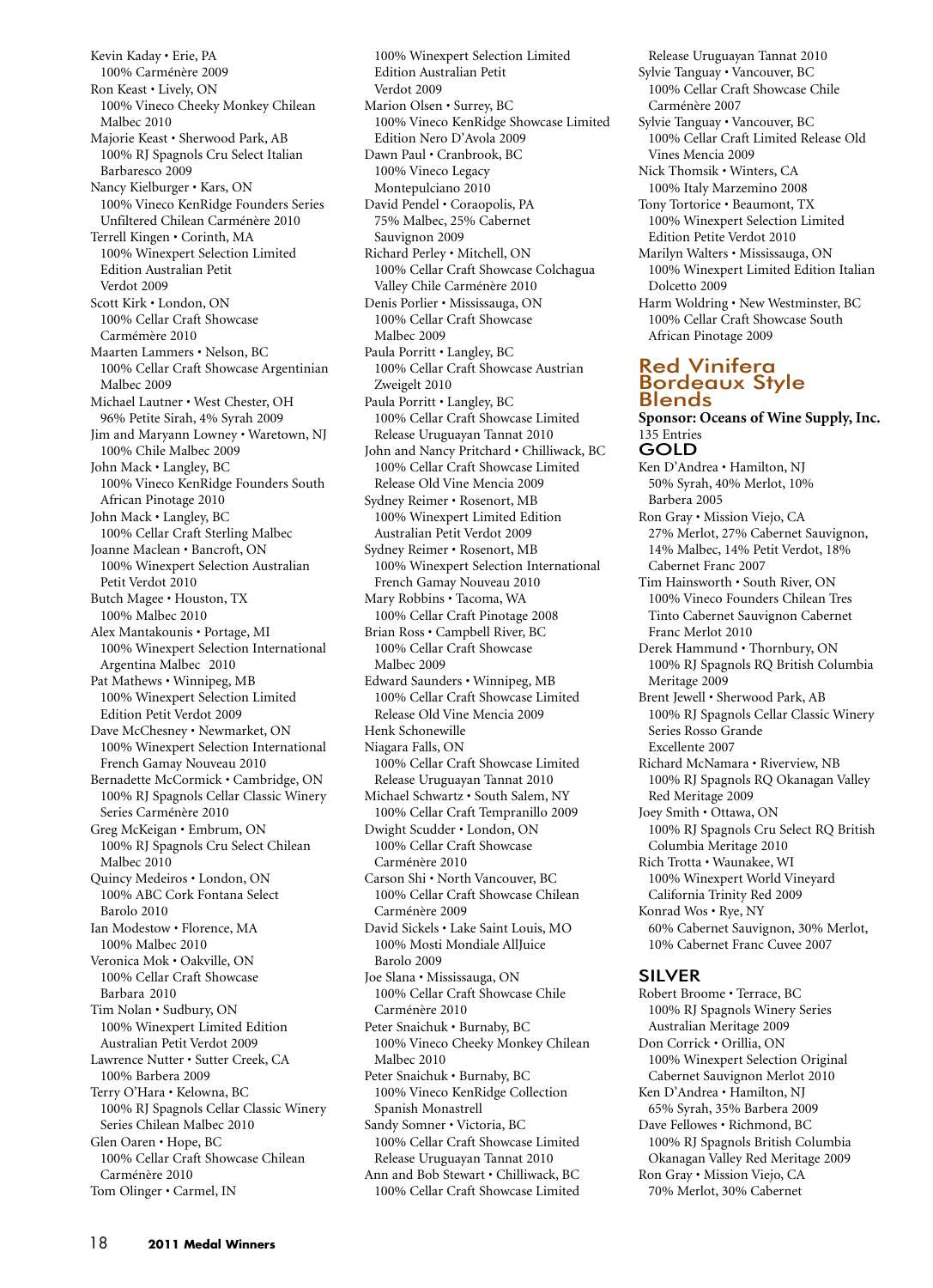Sauvignon 2008 Sarah Haldane • Sidney, BC 100% RJ Spagnols Cru Select RQ Okanagan Valley Red Meritage 2009 Kevin Kaday • Erie, PA 60% Carménère, 30% Cabernet Franc, 10% Merlot Richard Morris • Louisville, KY 60% Cabernet Sauvignon, 40% Cabernet Franc 2009 James Picano • Fairfield, CA 60% Cabernet Sauvignon, 40% Merlot 2008 Carole and Calvin Quaite • Chilliwack, BC 100% RJ Spagnols Cru Select RQ South African Cabernet Franc Merlot 2010 Patricia Quaite • Chilliwack, BC 100% RJ Spagnols Cru Select RQ Okanagan Valley Red Meritage 2009 Mike Riddle • Napa, CA 70% Lodi Cabernet Franc, 15% Oakville Cabernet Sauvignon, 15% Napa Merlot 2009 Larry Sherer • West Friendship, MD 66% Russian River Merlot, 34% Russian River Cabernet Sauvignon 2007 John Slana • Mississauga, ON 100% Winexpert Limited Edition Meritage 2010 Scott Tackaberry • Winnipeg, MB 100% RJ Spagnols Cru Select RQ Argentine Malbec Syrah2010 Scott Townsend • Woodside, CA 50% Cabernet Sauvignon, 25% Cabernet Franc, 25% Merlot 2009 Scott Townsend • Woodside, CA 50% Cabernet Franc, 25% Cabernet Sauvignon, 25% Merlot 2008 Neil Vaseleniuck • Windsor, ON 100% Vineco KenRidge Classic Trilogy 2010 Shirley Voldeng • Saskatoon, SK 100% RJ Spagnols Cru Select RQ Okanagan Valley Red Meritage 2009 Sherri Vollick • Plant City, FL 100% Winexpert Selection Estate Small Lots 3 Continents Meritage 2009 Carl Vrska • Chesterton, IN 40% California Merlot, 18% California Cabernet Sauvignon, 2% California Syrah, 40% Michigan Cabernet Franc 2009 BRONZE Steve Barrett • Roseville, CA

70% Merlot, 20% Cabernet Franc, 10% Cabernet Sauvignon 2008 Dan Boykin • Concord, CA 61% Merlot, 25% Cabernet Franc, 14% Petit Verdot 2008 Bert Champion • Ladner, BC 100% Cellar Craft Showcase Chateau du Pays 2010 Valerie Crichton • Ladner, BC 50% Cellar Craft Showcase South African Pinotage, 50% Cellar Craft Showcase Argentinean Malbec 2009

Michael D'Auria • Cherry Hill, NJ

- 48% Cabernet Sauviginon, 36% Merlot, 16% Cabernet Franc 2009 Joe Doyle • Patterson, CA 70% Cabernet Sauvignon, 20% Merlot, 10% Zinfandel 2010 Sarah Haldane • Sidney, BC 100% Cellar Craft Showcase Walla Walla Cabernet Merlot Christopher Hay • Regina, SK 100% RJ Spagnols Cellar Classic Winery Series Australian Meritage, Aged in Hungarian Oak 2010
- Mike Johnston Providence Bay, ON 100% RJ Spagnols Cru Select British Columbia Meritage 2009 Keith Kembel • Red Deer, AB 100% RJ Spagnols Cru Select RQ South African Cabernet Franc Merlot 2010 James Landa • Healdsburg, CA 75% Zinfandel, 25% Cabernet Sauvignon 2009 Jim and Maryann Lowney • Waretown, NJ
- 60% Cabernet Sauvignon, 30% Merlot, 10% Cabernet Franc 2009

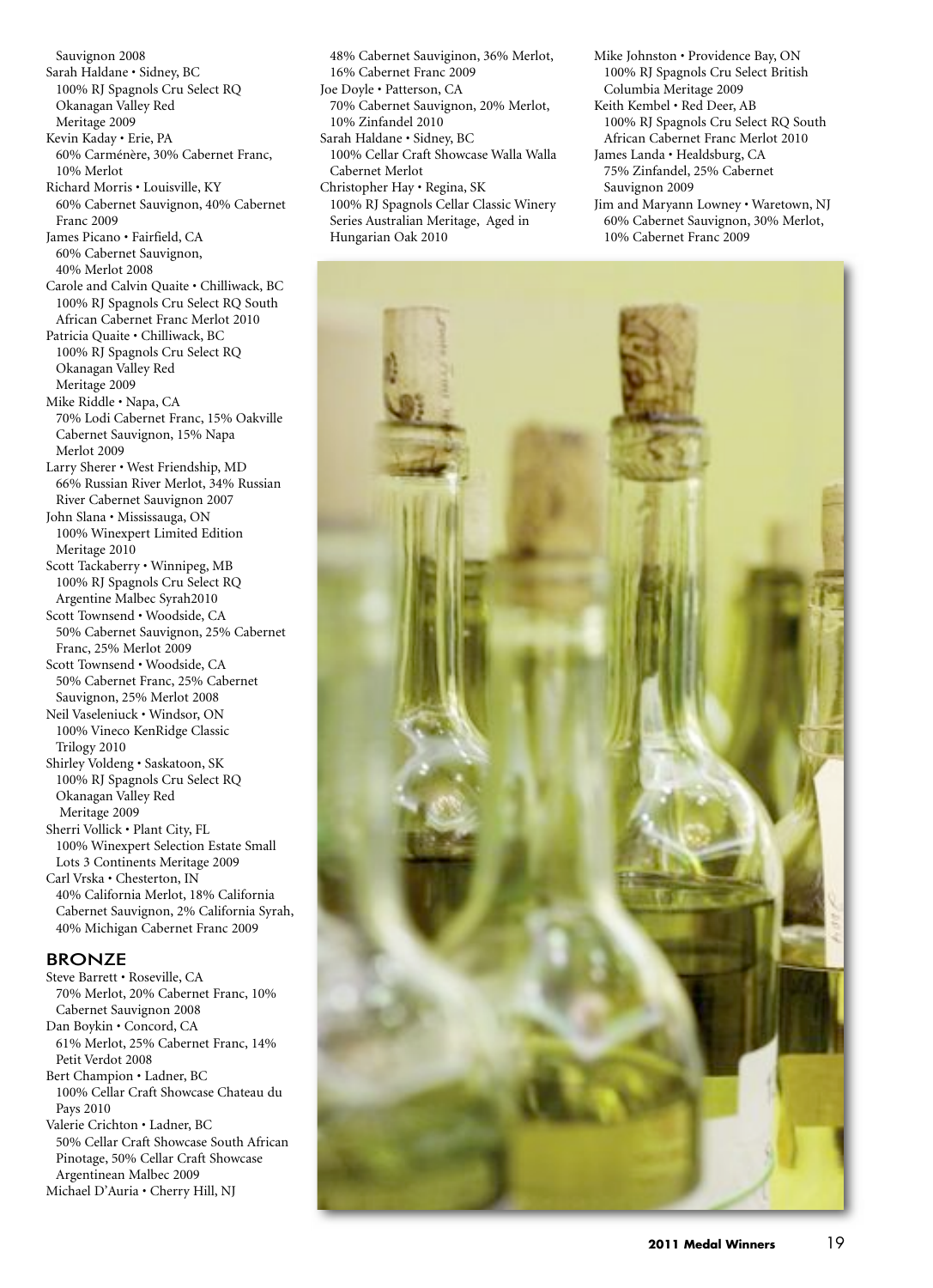

Al Lund • Ladner, BC 100% RJ Spagnols Cellar Classic Winery Series Rosso Bravissimo 2010 David Smith and Mark Mahan Ridgefield, WA 60% Merlot, 35% Cabernet Sauvignon, 5% Petit Verdot 2009 Richard McCrary • Roseville, CA 50% Russian River Cabernet Sauvignon, 50% Amador Merlot 2009 Joe McDonald • Oklahoma City, OK 60% Merlot, 40% Cabernet Sauvignon 2009 Tom Olinger • Carmel, IN 50% Winexpert Selection Carménère, 25% Winexpert Selection Cabernet Sauvignon, 25% Winexpert Selection Merlot 2009 Marion Olsen • Surrey, BC 100% Cellar Craft Limited Edition Australian Cabernet Shiraz 2010 Randy Partridge • St. Marys, ON 100% RJ Spagnols Cru Select RQ British Columbia Okanagan Valley Red Meritage 2009 Peter Polfuss • Waterloo, ON 100% Vineco Petit Verdot Cabernet 2010 Carole and Calvin Quaite • Chilliwack, BC 100% RJ Spagnols Cellar Classic Winery Series Australian Meritage 2009 Robert Stewart • Kemptville, ON 100% Vineco KenRidge Founders Series Maipo Chilean Tres Tinto Maipo 2009 Stephen Tankersley • Auburn, CA 100% RJ Spagnols Cru Select RQ Okanagan Valley Meritage 2009 Margaret Taylor • Oliver, BC 100% RJ Spagnols Cru Select RQ Argentinean Malbec Syrah 2010 Bob Vogt • Loveland,OH

70% Cabernet Sauvignon, 25% Merlot, 5% Cabernet Franc

Ashley Waller • Barrie, ON 100% Winexpert Selection Estate 3 Continents Meritage Harm Woldring New Westminster, BC 100% RJ Spagnols Cru Select RQ Okanagan Valley Red Meritage 2009

#### Other Red Vinifera Blends 588 Entries GOLD

Roland Brosseau • Sudbury, ON 100% RJ Spagnols Cru Select RQ South African Cabernet Franc Merlot 2010

Roger Fontaine • Coquitlam, BC 100% RJ Spagnols Cru Select RQ Trio de Vinto Tinto 2010

Kathy and Kenton Nice • Toms River, NJ 60% Sangiovese, 40% Cabernet Sauvignon 2008

Lincoln Vlasblom • Toronto, ON 100% RJ Spagnols Cellar Classic Winery Series Super Tuscan

#### SILVER

Chuck Bauernschmidt • Bratenahl, OH 50% Zinfandel, 42% Petite Sirah, 8% Sangiovese 2009

Charles and Alphonso Binda

Stoneham, MA

50% Cabernet Sauvignon, 50% Sangiovese 2009

Sid Breckenridge • Williams Lake, BC 100% RJ Spagnols Cellar Classic Winery Series Super Tuscan 2009

Sid Breckenridge • Williams Lake, BC 100% RJ Spagnols Cellar Classic Winery Series Rosso Grande Excellente 2009

Aimi Burchell-Davis • New Westminster, BC 100% Cellar Craft Showcase Chateau du

Pays 2010 Lisa Haaf • Surrey, BC 100% RJ Spagnols Cru Select Argentina Malbec Syrah 2010 Bobby Hyman • Edgewood, WA 100% Cellar Craft 2010 Limited Release New South Wales Australia Cabernet Shiraz 2009 Curtis Jensen • Draper, UT 100% Winexpert Selection Limited Edition Chilean Carménère Cabernet Sauvignon Earl Keast • Sherwood Park, AB 100% RJ Spagnols Cru Select Amarone 2007 Ron Keast • Lively, ON 100% RJ Spagnols Cellar Classic Cabernet Shiraz 2010 Scott Keast • Sherwood Park, AB 100% RJ Spagnols Cru Select RQ Montepulciano Cabernet Merlot 2007 Art Lindala • Cassidy, BC 100% Cellar Craft Showcase Amarone 2009 Al Lund • Ladner, BC 100% Cellar Craft Showcase Limited Release Darlington Point Australian Cabernet Shiraz 2010 David Smith and Mark Mahan Ridgefield, WA 65% Syrah, 30% Cabernet Sauvignon, 5% Petit Verdot 2009 Judy McFarlane • Etobicoke, ON 100% RJ Spagnols Cru Select Platinum Valpolicella Ripassa 2010 Quincy Medeiros • London, ON 100% ABC Cork Fontana Extraordinaire Amarone 2010 S. Gregory Moscaritolo • River Edge, NJ 50% Malbec, 25% Cabernet Sauvignon, 25% Carménère 2007 Kathy and Kenton Nice • Toms River, NJ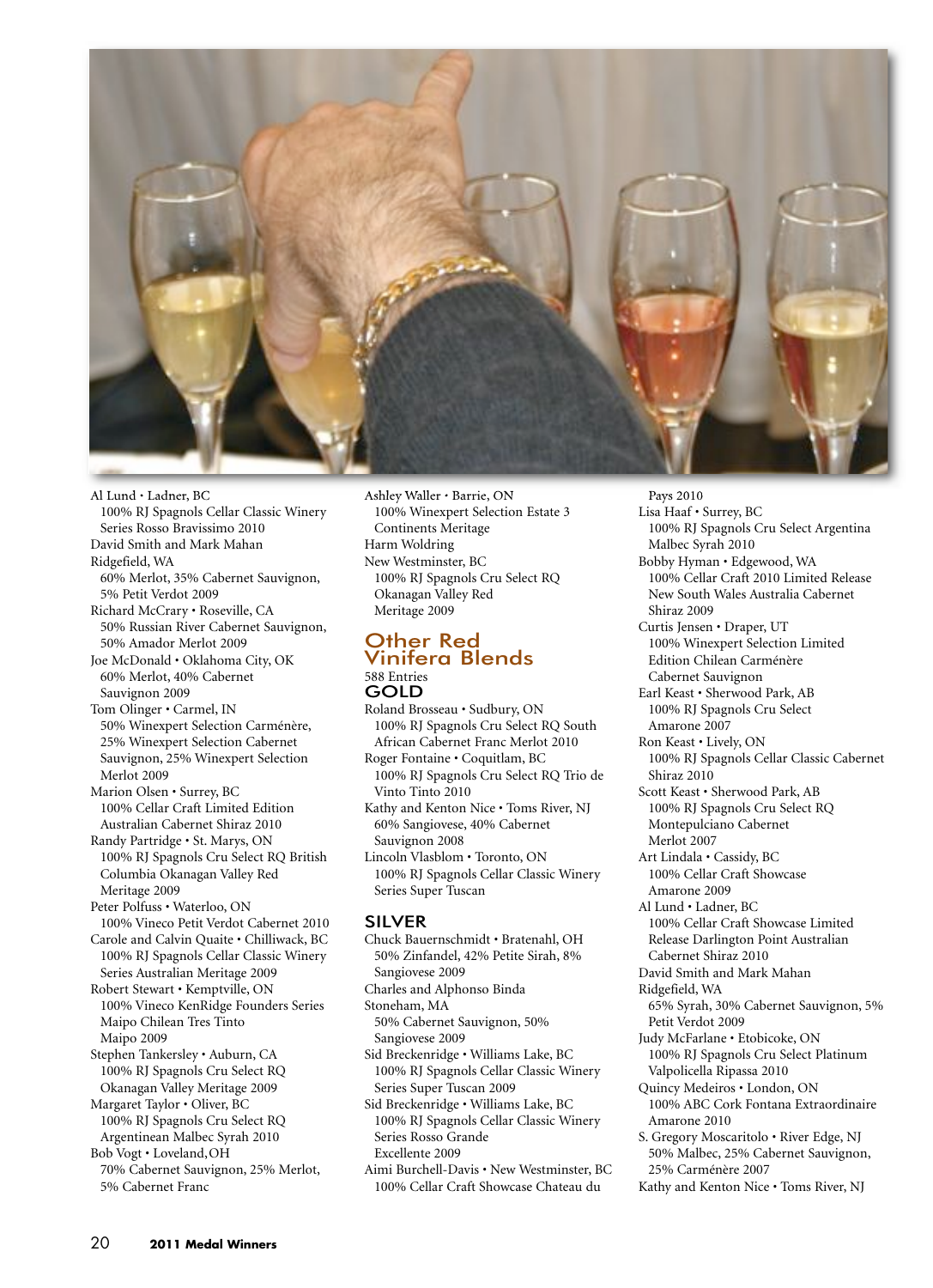33% Old Vine Zinfandel, 33% Carignan, 33% Petite Sirah 2009 Dave Repol • Whitby, ON 100% RJ Spagnols Cellar Classic Winery Series Super Tuscan 2010 Dave Repol • Whitby, ON 100% RJ Spagnols Cellar Classic Winery Series Meritage 2010 Shelley Rich • North Bay, ON 100% RJ Spagnols En Primeur Amarone 2010 Mike Rogowsky • Victoria, BC 100% Cellar Craft Limited Release Down Under Trio 2009 Jordan Sanchioni • North Bay, ON 100% Vineco Cheeky Monkey Petit Verdot Carménère 2010 Elaine Shaft • Prosper, TX 100% Cellar Craft Sterling Collection Amarone 2010 Carson Shi • North Vancouver, BC 100% Cellar Craft Limited Release Australian Cabernet Shiraz 2010 Michael and Tena Southwell • Austin, TX 100% Winexpert Selection Luna Rossa 2009 Pat Strome • Windsor, ON 100% RJ Spagnols Cru Select Portugal

#### BRONZE

Trio de Vinto Tinto

Leighton Akin • White Rock, BC 100% RJ Spagnols Cru Select Cabernet Franc Merlot 2010 J. Alfredo de la Peña North Wales, PA 33% Malbec, 33% Carménère, 33% Merlot 2008 Gordon Andrews • Surrey, BC 100% Vineco Kenridge Showcase Limited Edition Petit Verdot Cabernet Sauvignon 2010 David Arber • Toronto, ON 100% RJ Spagnols Cru Select RQ Tempranillo Cabernet Sauvignon 2009 David Arber • Toronto, ON 100% RJ Spagnols Cru Select RQ Malbec Syrah 2010 Terry Miller, Jamie Garden and Rick Armstrong • Waxhaw, NC 50% Napa Cabernet Sauvignon, 44% Lodi Zinfandel, 6% Lodi Petite Sirah 2009 Byron Barnes • San Antonio, TX 60% Alexander Syrah, 20% Malbec, 20% Cabernet Franc 2007 David Bataille North Vancouver, BC 100% Cellar Craft Limited Release Trio Tinto 2010 Merv Bayley • Whitby, ON 100% RJ Spagnols Cru Select Platinum Malbec Syrah Andrew Blumel • Ladner, BC 67% Washington Zinfandel, 33% Washington Malbec William Boehler • Burlington, ON 100% RJ Spagnols Cru Select Shiraz Viognier 2009 Dave Bracey • Calgary, AB 100% Winexpert Selection Original Series

Luna Rossa 2008 Lurna Brinton • Surrey, BC 100% Vineco Legacy Primo Rosso 2010 Lurna Brinton • Surrey, BC 100% Cellar Craft Showcase Amarone 2010 Jaqueline Bryant • Red Deer, AB 100% RJ Spagnols Cru Select RQ Portugal Trio de Vinto Tinto 2010 Jackie Foxall • Newcastle, ON 100% RJ Spagnols Cellar Classic Winery Series Italian Amarone 2009 David Cui • Vancouver, BC 100% Cellar Craft Showcase Limited Release Australian Cabernet Shiraz 2010 Heike Doerksen • Regina, SK 100% RJ Spagnols Cru Select RQ Malbec Syrah 2009 Keike Doerksen • Regina, SK 100% Vineco KenRidge Founders Series France Grenache Syrah Mourvèdre 2010 Marie Graham and Pat Dwyer Kitchener, ON 100% Cellar Craft Showcase Limited Release Cabernet Shiraz 2010 Dave Fellowes • Richmond, BC 100% Cellar Craft Limited Release Trio Tinto 2010 Betsy Filion • Delta, BC 100% Cellar Craft Showcase Amarone 2009 Derek and Donna Finlayson North Saanich, BC 100% Wine Kitz Sommelier Reserve Migliore Paul Goldie • Toronto, ON 100% RJ Spagnols Cru Select RQ Italian Nero D'Avola 2008 Paul Goldie • Toronto, ON 100% RJ Spagnols Cru Select RQ Spanish Tempranillo Cabernet Sauvignon 2009 Ron Gray • Mission Viejo, CA 70% Petite Sirah, 30% Cabernet Sauviginon 2008 Lisa Haaf • Surrey, BC 100% Cellar Craft Limited Release Australian Cabernet Shiraz 2010 Lisa Haaf • Surrey, BC 100% RJ Spagnols Cru Select Australian Meritage 2010 Erik Hayes • Wabash,IN 100% Winexpert Selection Luna Rossa 2010 Stephen Heike, Jr. • West Chicago, IL 100% Winexpert Selection Original Series Luna Rossa 2008 Katherine Heisler • Kelowna, BC 100% Winexpert Selection International Italian Amarone 2009 David Hicks • Kelseyville, CA 70% Syrah, 30% Primitivo 2008 Cindy Holmes • Gravenhurst, ON 100% RJ Spagnols Cru Select Malbec Syrah 2010 Bobby Hyman • Edgewood, WA 60% Cellar Craft Tempranillo, 40% Cellar Craft Cabernet Sauvinon 2009 David Ives • Vancouver, BC 100% Cellar Craft Showcase Washington Cabernet Sauviginon Shiraz 2010

Majorie Keast • Sherwood Park, AB 100% RJ Spagnols Cellar Classic Super Tuscan 2007 Kevin Kelly • Seattle, WA 55% Washington Cabernet Sauvignon 2008, 45% Washington State Tempranillo 2009 Terrell Kingen • Corinth, MA 100% RJ Spagnols Cru Select Cellar Classic South African Cabernet Franc Merlot Ben Kleinsasser • Brantford, ON 100% Cellar Craft Showcase Limited Release Trio Tinto Tempranillo Grenache Carinena Gary Duesterberg and Adora Ku Roswell, GA 100% Cellar Craft Amarone 2009 Michael Layman • Logansport, IN 100% Winexpert Selection Luna Rossa 2008 Chris Legge • Airdrie, AB 100% RJ Spagnols Cru Select Cabernet Franc Merlot 2010 Greg Ambrose and Gary MacDonald Pottstown, PA 70% Lanza Vineyard Zinfandel, 30% Petite Sirah 2008 John Mack • Langley, BC 100% Cellar Craft Showcase Amarone 2009 Greg McKeigan • Embrum, ON 100% RJ Spagnols Cru Select Italian Chianti 2010 Mary Ann McKinnon Vancouver, BC 100% Cellar Craft Limited Release Australian Cabernet Shiraz 2010 Rod McLeod • Kelowna, BC 100% Winexpert Selection Limited Edition Nero D'Avola Shiraz 2008 Veronica Mok • Oakville, ON 100% Cellar Craft Sterling Amarone 2010 S. Gregory Moscaritolo • River Edge, NJ 60% Grenache, 25% Syrah, 5% Alicante, 5% Carignan, 5% Black Malvasia 2009 Greg Nolting • Oklahoma City, OK 100% RJ Spagnols Cellar Classic Valpolicella 2008 Ralph Obenauf • Basking Ridge, NJ 60% Tempranillo, 25% Cabernet Sauvignon, 15% Merlot 2009 Randy Partridge • St. Marys, ON 100% RJ Spagnols Cellar Classic Winery Series Italian Amarone 2009 Doug Pemberton • Richmond, BC 100% RJ Spagnols Valpolicella Ripassa 2010 Denis Porlier • Mississauga, ON 100% Cellar Craft Showcase Limited Release Trio Tinto 2010 Paula Porritt • Langley, BC 100% Cellar Craft Showcase Australian Cabernet Shiraz 2010 Peter Potocnik • Mississauga, ON 100% RJ Spagnols Cru Select RQ Tempranillo Cabernet Sauvignon 2009 John and Nancy Pritchard • Chilliwack, BC

100% Cellar Craft Showcase Limited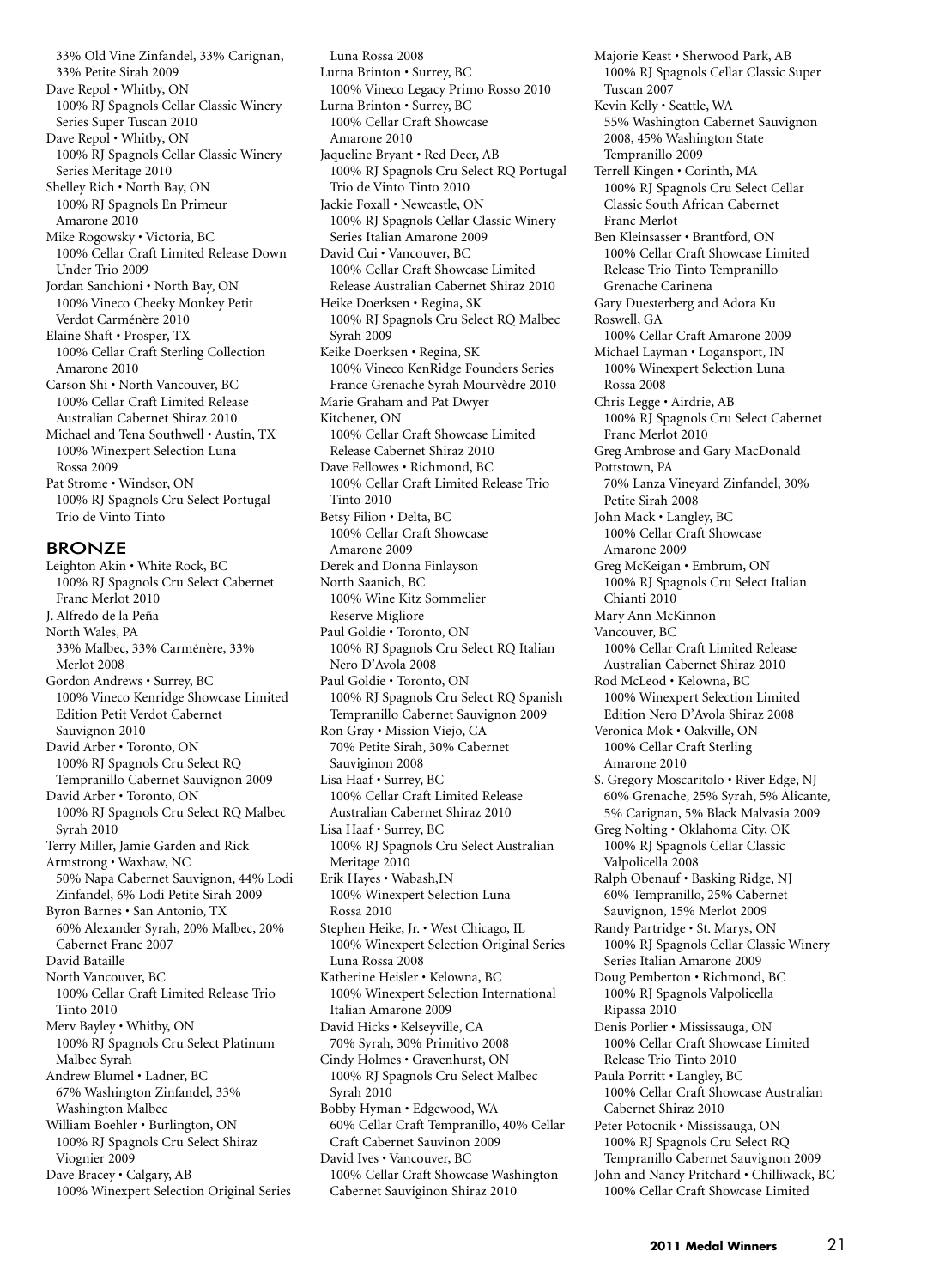Super Rosso Fortissimo 2008 Paul Rowe • London, ON 100% Cellar Craft Showcase Gard France Limited Release Grenache Syrah Mourvèdre 2009 James Ryan • Windsor, ON 100% RJ Spagnols Cellar Classic Winery Series Italian Amarone 2010 Natalie Sanscartier • Carp, ON 100% Winexpert Selection International Italian Amarone Rose Schwager • Kingston, ON 100% Wine Kitz Sommelier Reserve Meritage 2010 Rose Schwager • Kingston, ON 100% Wine Kitz Ultimate Estate Grande Rouge 2010 Carson Shi • North Vancouver, BC 100% Cellar Craft Showcase Rosso Fortissimo 2010 Carson Shi • North Vancouver, BC 100% Cellar Craft Showcase Amarone 2010 Joe Slana • Mississauga, ON 100% Winexpert Selection International Italian Amarone 2010 Terry Smith • Kimberley, ON 100% Winexpert Selection International Amarone 2010 Sandy Somner • Victoria, BC 100% Cellar Craft Showcase Limited Release Australian Cabernet Shiraz 2010 Randy Sorensen • Sechelt, BC 100% RJ Spagnols Cru Select RQ Portugal Trio de Vinto Tinto, Hungarian Oak Aged 2010 Ann and Bob Stewart Chilliwack, BC 100% RJ Spagnols En Primeur Italian Amarone 2010 Don Stewart • Ladner, BC 100% Cellar Craft International Showcase Amarone 2009 Marilyn Stewart • Ladner, BC 100% RJ Spagnols Cru Select RQ Trio do Vinho Tinto 2010 Doug Symyrozum • Calgary, AB 100% RJ Spagnols Cellar Classic Winery Rosso Bravissimo 2010 Stephen Tankersley • Auburn, CA 80% Winexpert Selection Estate Cabernet Franc Merlot, 20% Sonoma Chalk Hill Cabernet Sauvignon 2009 Lindsay Tate • Sudbury, ON 100% Cellar Craft Showcase Amarone 2009 Dave Taylor • Peachland, BC 100% Cellar Craft Showcase Yakima Cabernet Shiraz 2010 Ian Thomass • Winnipeg, MB 100% RJ Spagnols Cru Select RQ Trio de Vinto Tinto 2010 Patrick Tse • Unionville, ON 100% Cellar Craft Showcase Rosso Fortissimo 2010 Sharon Twamley • Fernie, BC 100% RJ Spagnols Cellar Classic Rosso Grande Jeannette Van Saltbommel • Blind Bay, BC

Series Super Tuscan 2008 Shelly Vollmer • Listowel, ON 100% RJ Spagnols Cru Select Australian Cabernet Shiraz Merlot 2010 Rick and Barb Wark • Virden, MB 100% Winexpert Selection Original Luna Rossa 2009 Wendy and Russ Warkman • Kamloops, BC 100% RJ Spagnols Cru Select RQ Cabernet Franc Merlot 2010 Brian Weisgerber • Surrey, BC 100% RJ Spagnols Cru Select Cabernet Franc Merlot 2010 Harm Woldring • New Westminster, BC 60% Cellar Craft Showcase Cabernet, 40% Cellar Craft Showcase Spanish Tempranillo 2009 Mike Workman • Saratoga, CA 65% Syrah, 34% Petite Sirah 2009 Barb Wynee • Thornton, ON 100% Cellar Craft Sterling Malbec Shiraz 2010

100% RJ Spagnols Cellar Classic Winery

#### Blush/Rosé Red Vinifera 56 Entries

## GOLD

- James Fields Woodbridge, ON 100% Vintner's Cellar Supreme Sterile Must Zinfandel 2010 Mark Hathaway • San Jose, CA
- 100% Live Oak Hill Zinfandel Rosé 2010
- Mike Rogowsky Victoria, BC 100% RJ Spagnols En Primeur Australian Grenache Rosé 2010
- Erin Traquair Exeter, ON 100% Winexpert Selection Original White Merlot 2010
- Sam White Mercer, PA 100% Winexpert Vintners Reserve White
- Zinfandel Thomas Wolfe • Lancaster, PA 100% Winexpert Island Mist Strawberry White Merlot 2010

## SILVER

- Jeffery Cruess Sun Valley, NV 100% Winexpert Selection Original White Zinfandel 2009
- Douglas Dorrer Clarksburg, WV 100% Winexpert Selection White Merlot 2009
- Alex Mantakounis Portage, MI 100% Winexpert Selection White Merlot 2010
- Lucy Pert London, ON 100% Cellar Craft Premium Washington White Merlot 2010

## BRONZE

Jeff Anderson • Troy, NY 100% Grenache 2010 Milana Green • Kelowna, BC 100% Winexpert Selection Original White Merlot 2010 Earl Keast • Sherwood Park, AB 100% RJ Spagnols Cru Select California

White Merlot 2009 Joe Laufenberg • Johnson City, TN 100% Winexpert Vintners Reserve Blush 2010 Kurt Olson • Lilburn, GA 100% Merlot 2009 Tim Pensel • Cape Girardeau, MO 100% Winexpert Selection Original White Merlot 2009 Charles Shaffer and Tom Shives Struthers, OH 100% Winexpert Selection Original Series White Merlot 2010

## Red or White Vinifera Late Harvest and Ice Wine

**Sponsor: Noontime Labels** 61 Entries

## GOLD

Lamont Beers • Eden, NY 60% Gewürztraminer, 40% Traminette 2009 Rex Johnston and Barbara Bentley Walnut Creek, CA 100% Late Harvest Malvasia Bianca 2010 Rex Johnston and Barbara Bentley Walnut Creek, CA 100% Malvasia Bianca 2010 Rex Johnston and Barbara Bentley Walnut Creek, CA 90% Pinot Gris, 10% Mango 2010 Derek Hammund • Thornbury, ON 100% RJ Spagnols Cru Select Specialty Cabernet Franc Ice Wine 2010 Ben Kleinsasser • Brantford, ON 100% RJ Spagnols Cru Select Cabernet Franc Ice Wine Alex Mantakounis • Portage, MI 90% Winexpert Selection Speciale Riesling Ice Wine Style, 10% Raspberry 2010 Pat Mathews • Winnipeg, MB 100% Winexpert Selection Speciale Cabernet Franc Ice Wine Style 2010 Eric Schuller • Greely, ON 100% Vineco KenRidge Classic Strawberry Cabernet Franc Ice Wine 2008 Lindsay Tate • Sudbury, ON 100% Vineco KenRidge Classic Strawberry Cabernet Franc Ice Wine 2009 SILVER

Rex Johnston and Barbara Bentley Walnut Creek,CA 100% Muscat Canelli 2010 Rex Johnston and Barbara Bentley Walnut Creek, CA 100% Gewürztraminer 2010 Simon Chen • Surrey, BC 100% Vineco KenRidge Classic White Ice Wine Madeleine Halvorsen Pitt Meadows, BC 100% Vineco KenRidge Classic Red Ice Wine 2010 Shauna Keunecke • Kimberley, ON 100% Winexpert Speciale Series Cabernet Franc Ice Wine 2010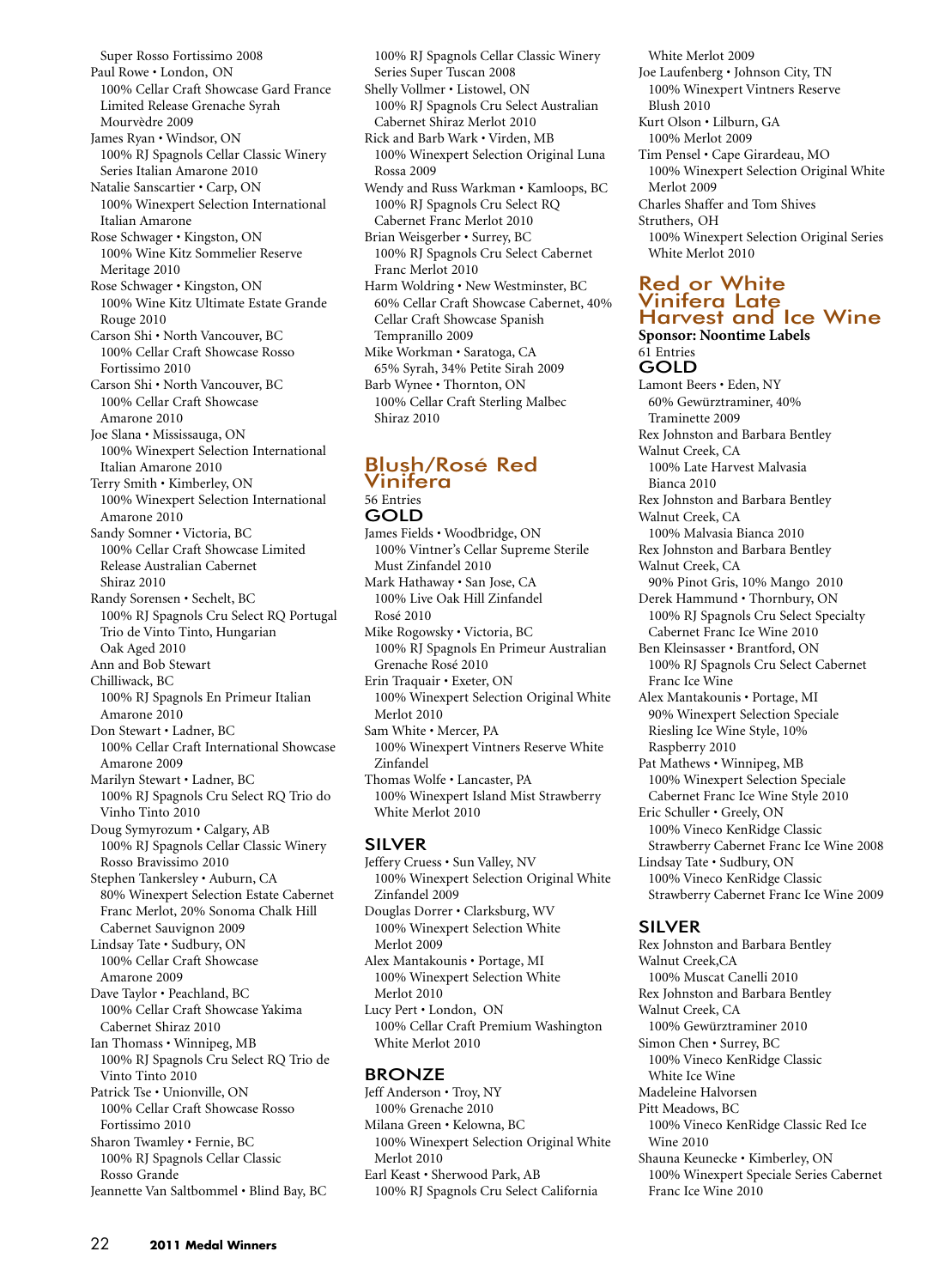Joe Laws • Wright City, MO 100% Cellar Craft International Washington Reserve Late Harvest Riesling 2010 Ronald Scovil, Jr. • Aurora, CO 100% Winexpert Selection Speciale Riesling Icewine Style 2009

#### BRONZE

Kelley Belfry • Hantsville, ON 100% RJ Spagnols RQ Orange Blossom Muscat 2007 Rex Johnston and Barbara Bentley Walnut Creek, CA 95% Viognier, 5% Passion Fruit 2010 Murray Croft • Williams Lake, BC 100% RJ Spagnols Cru Specialty Red Cabernet Franc Ice Wine 2008

Ron Kelly • Nepean, ON 100% Wine Kitz Limited Release Johannesburg Riesling Ice Wine Style 2002

Nancy Kielburger • Kars, ON 100% Vineco KenRidge Classic Strawberry Cabernet Franc Ice Wine 2008

Carla Pisani • Surrey, BC 100% Cellar Craft Specialty Gewürztraminer Ice Wine 2010

Paul Romanowsky • Harleysville, PA 100% RJ Spagnols Cru Select Orange Blossom Muscat 2008

Edward Saunders • Winnipeg, MB 100% RJ Spagnols Specialty Wines Cabernet Franc Ice Wine 2008

Chris and Pam Schaefer • St. Marys, PA 100% RJ Spagnols Orchard Breezin' Citrus Cie Sauvignon Blanc 2008

Eric Schuller • Greely, ON 100% Vineco KenRidge Classic Private Preserve Red Ice Wine 2009

Ronald Scovil, Jr. • Aurora, CO 100% Winexpert Selection Speciale Cabernet Franc Ice Wine Style 2009 Carson Shi • North Vancouver, BC

100% Cellar Craft Gewürztraminer Ice Wine 2010

#### White Table Wine Blend 35 Entries SILVER

Gregg Keeton • Spring Lake, MI 25% Riesling, 25% Traminette, 25% Chardonnay, 25% Muscat Ottonel 2009 Rick and Barb Wark • Virden, MB 100% Winexpert Selection Limited Edition Pacific Quartet 2010

#### BRONZE

Brian Boettcher • LaCrosse, WI 50% La Crosse, 50% Edelweiss 2009 Otto Janke • Cortland, NY 50% Gewürztraminer, 50% Cayuga White 2010 Larry Morrison • Newark, OH 100% White Grapes Erin Traquair • Exeter, ON 100% Winexpert Selection International Australian Traminer Riesling 2010

Mike and Kim Ziegler • Massillon, OH 100% Winexpert Island Mist Mango Citrus Symphony 2010

## Red Table Wine Blend

**Sponsor: Beer and Wine Hobby** 115 Entries

### GOLD

Thomas Worsdale • Jackson, NJ 45% Amador Barbera, 45% Amador Sangiovese, 10% Lodi Petite Sirah 2008

#### SILVER

Carlos Amaral • Mississauga, ON 40% Cabernet, 40% Merlot, 20% Syrah 2008 Larry Blessinger • Franklin Square, NY 50% Unpressed Merlot, 50% Unpressed Cabernet Sauvignon 2008

#### BRONZE

Sid Breckenridge • Williams Lake, BC 100% RJ Spagnols Cellar Classic Winery Series Valpolicella 2009 Geri Edworthy • Surrey, BC 100% RJ Spagnols Cellar Classic Winery Series Rosso Grande Excellente 2010 Robert Edworthy • Surrey, BC 100% RJ Spagnols Cru Select Cabernet Malbec Carménère 2009 Lisa Haaf • Surrey, BC 100% Cellar Craft Limited Release Spanish Trio Tinto 2010 Shaun Hatton • Toms River, NJ 50% Grenache, 30% Napa Cabernet Sauvignon, 20% Petite Sirah 2009 Tom Lalumiere • Orleans, ON 100% RJ Spagnols Cru Select Valpolicella Ripassa Jim Reed • Winnipeg, MB 100% RJ Spagnols Cellar Classic Grande Vieux Chateau du Roi 2008 Edward Saunders • Winnipeg, MB 100% Cellar Craft Showcase Chateau du Pays 2008 Don Stewart • Ladner, BC 100% Cellar Craft Showcase Limited Release Darlington Point Australian Cabernet Shiraz 2010 Sylvie Tanguay • Vancouver, BC 100% Cellar Craft Premium Pousse Blanc 2010

#### Blush Table Wine Blend 11 Entries

#### SILVER

Mike and Kim Ziegler • Massillon, OH 100% Winexpert Island Mist Strawberry White Merlot 2011

#### **BRONZE**

Michael Lese • Elkhart, IN 100% Winexpert International Spanish Rosé 2008

#### Grape & Non-Grape Table Wine Blend

#### **Sponsor: The Home Brewery Missouri** 64 Entries

#### GOLD

Art Willman and Brenda NeiLands Iuka, IL

100% Heron Bay Peach Chardonnay 2010

Art Willman and Brenda NeiLands

- Iuka, IL
- 100% RJ Spagnols Orchard Breezin' Pomegranate Wild Berry Zinfandel 2009 Stephen John • Altoona, PA
- 100% Welch's White Grape Peach 2010 Chris and Pam Schaefer • St. Marys, PA

100% RJ Spagnols Orchard Breezin' Cranapple Chardonnay 2010

#### SILVER

Dorothy and William Davies • Ladner, BC 100% RJ Spagnols Orchard Breezin' Cranberry Chianti 2010 Mark Ehmann • Fernie, BC 100% RJ Spagnols Orchard Breezin' Loquat Ginger Pinot Gris 2010 Carol Hamilton • Lake Saint Louis, MO 100% RJ Spagnols Orchard Breezin Mist Wine Raspberry White Zinfandel 2010 Bobby Hyman • Edgewood, WA 100% Winexpert Island Mist Peach Apricot Chardonnay 2009 Paulette Kates • Akron, IN 50% Winexpert Island Mist Pomegranate Zinfandel, 50% Jalapeño 2010 Paulette Kates • Akron, IN 100% Winexpert Island Mist Exotic Fruits White Zinfandel 2009 Brendon Kohrs • Kent, OH 95% Winexpert Island Mist Green Apple Riesling, 5% Sugar Free Caramel 2010 Joe Laws • Wright City, MO 100% RJ Spagnols Orchard Breezin' Banana Pineapple Viognier 2010 Bev Maxson • Shinglehouse, PA 80% Pinot Noir, 20% Elderberry 2009 Larry Morrison • Newark, OH 100% RJ Spagnols Orchard Breezin' Acai Raspberry Cabernet Sauvignon Shawn Myers • Burns Harbor, IN 100% Winexpert Island Mist Pomegranate Zinfandel Gerri Lee Schafer • Vernon, BC 100% RJ Spagnols Kiwi Melon Pinot Grigio 2008 Margaret Taylor • Oliver, BC 100% RJ Spagnols Orchard Breezin' Green Apple Gewürztraminer2010

#### BRONZE

Heike Doerksen • Regina, SK 100% RJ Spagnols Cru Orchard Breezin' Loquat Ginger Pinot Gris 2010 Keike Doerksen • Regina, SK

100% Vineco Niagara Mist Raspberry Dragon Fruit White Shiraz 2010

Sue and Max Elliott • Pierson, FL 100% RJ Spagnols Orchard Breezin' Green Apple Gewürztraminer 2010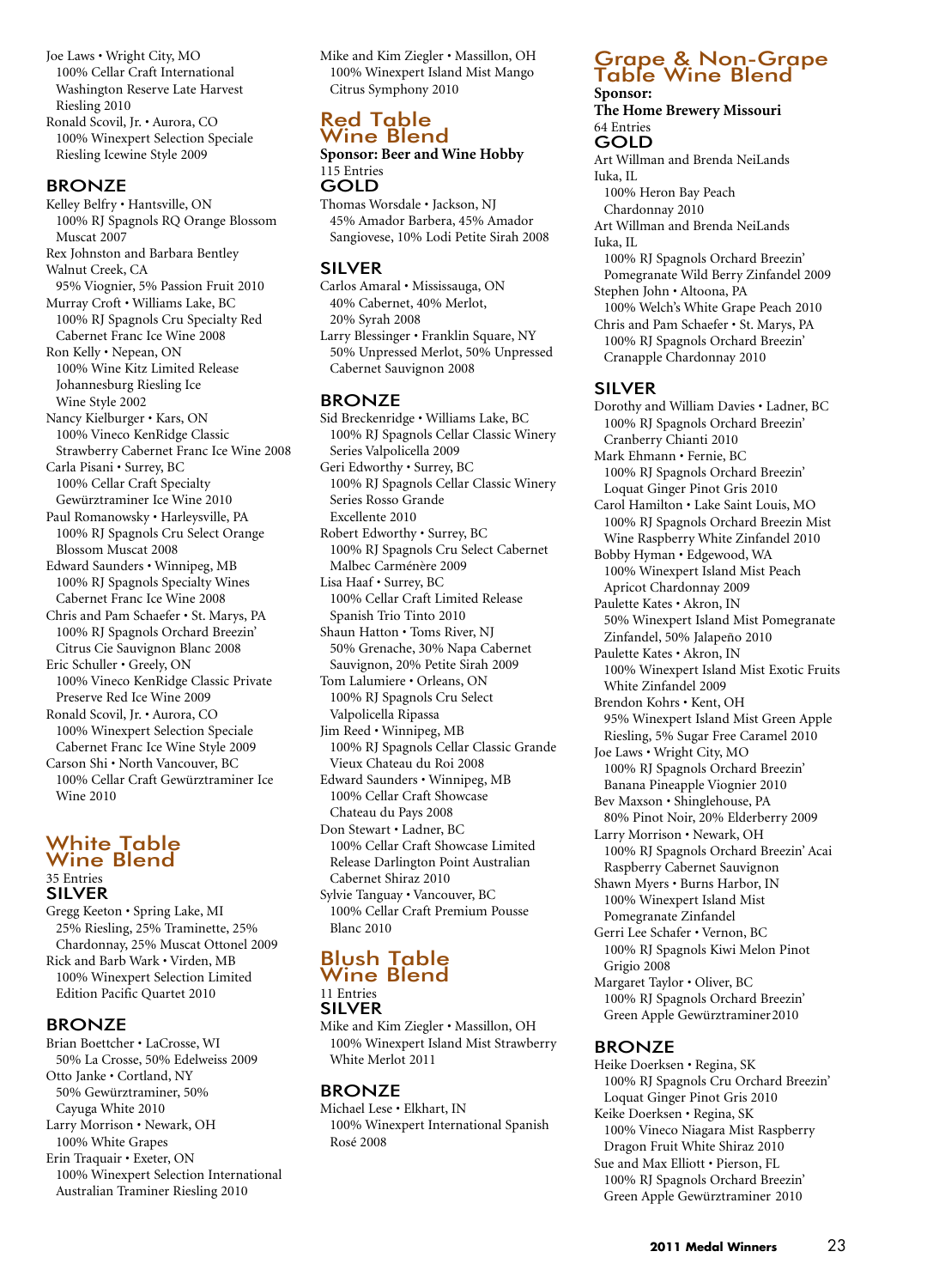Majorie Keast • Sherwood Park, AB 100% RJ Spagnols Orchard Breezin' Blackberry Merlot 2008 Johanna Kraemer • Calgary, AB 100% Wine Kitz Mango Pineapple Pinot Gris 2010 Peter Kulas • Parma, MI 30% Concord, 30% Black Raspberry, 30% Elderberry, 10% Foch Elaine Shaft • Prosper, TX 100% RJ Spagnols Orchard Breezin' Seville Orange Sangria 2010 Jane Petruniak and Stephen Stefanyk Surrey, BC 100% RJ Spagnols White Cranberry Green Apple Chardonnay 2010 Glenn Sweatt • Jeffersonville, IN 100% Winexpert Island Mist White Cranberry Pinot Gris

#### Apple or Pear Varietals or Blends 43 Entries GOLD

Derek Hammund • Thornbury, ON 100% RJ Spagnols Orchard Breezin' Cranapple Chardonnay 2010 Paul Kirton • Red Deer, AB 100% RJ Spagnols Orchard Breezin' Holiday Cran Apple Chardonnay 2010

#### SILVER

Linda McDonald • Oklahoma City, OK 80% Pear, 20% Riesling 2010 Nancy Shattuck • Warren, NH 100% Apple 2010

#### BRONZE

Jacqueline Baker • Big Sandy, TN 100% RJ Spagnols Orchard Breezin' Cranapple Chardonnay 2010 Ron Dershem • Davisburg, MI 100% Apple with Cinnamon 2010 Shaun and Charlotte Dikes Shipshewana, IN 100% Pear 2009 Alan Frost • Plainfield, IA 50% Apple, 50% Pear 2009 Alan Main • Far Hills, NJ 100% Apple Dessert Style Wine 2010 Noel Powell • Westford, MA 100% Apple Cider 2009 Edmund Tomaselli • Woodstock, NY 20% Macintosh, 20% Empire, 20% Golden, 20% Cortland, 10% Macoun, 10% Honey Crisp 2010 James Scott and Robert Werner Washington, NJ 100% Apple

## Stone Fruit

#### **Sponsor: Bet-Mar Liquid Hobby Shop** 88 Entries GOLD

Rex Johnston and Barbara Bentley Walnut Creek, CA 100% Elephant Heart Plum 2010 Rex Johnston and Barbara Bentley Walnut Creek, CA 100% Dessert Style Golden Plum 2008 George Calhoun II • Louisville, KY 100% Winexpert Selection Okanagan Peach Ice Wine 2010 Vasile Dumitru • Victoria, BC 100% Wine Kitz Country Mist Black Cherry Pinot Noir 2010 Betty Hathaway • Ladner, BC 100% RJ Spagnols Orchard Breezin' Black Cherry Pinot Noir 2010 Kevin Kaday • Erie, PA 100% Italian Plum 2009 Joe Marchioreto • Chicago, IL 100% Peach 2008 Jerry Mattingly • Louisville, KY 50% Peach, 50% Peach Concentrate 2009 Mike and Susie Olsavsky • Revloc, PA 60% Black Cherry, 40% Concord 2009 Edward Poineau • Essexville, MI 100% Winexpert Island Mist Peach Apricot Chardonnay 2010 Thomas Waldschmidt • Mason City, IA 70% Red Cherry, 30% Black Cherry Jean Yeager • Rutland,VT

#### SILVER

Art Willman and Brenda NeiLands Iuka, IL 100% Cherry Concentrate 2009 John Halbrendt • Orrtanna, PA 100% Cherry 2010 Walter Neneman • Bellevue, NE 50% Nebraska Cherry, 50% Montmorency Tart Cherry Concentrate 2009 Doug Wilson • Rochester, MN 100% Plum 2010

100% Sour Cherry 2009

#### BRONZE

Dennis Balliet • Valley City, OH 100% Peach 2010 Larry Callen • Dover, OH 87.5% Plum, 12.5% Welch's White Grape Juice 2010 Marilyn Chiasson • Calgary, AB 100% Winexpert Selection Speciale Okanagan Peach Ice Wine Style 2009 Meg Fitzgerald and Tim Comstock Balch Springs, TX 100% Mango 2009 Darrell Dail • Raleigh, NC 100% Winexpert Selection Speciale Okanagan Peach Ice Wine Style 2010 Rhonda Dunithan • Augusta, MI 100% Sweet Black Cherry 2010

## Berry Fruit

#### **Sponsor: South Hills Brewing Supply** 190 Entries GOLD

Cornelious Ashe • Dillsboro, NC 50% Strawberry, 50% Rhubarb 2010 David Bataille • North Vancouver, BC 25% Cellar Craft Classique Shiraz, 30% Blueberry, 25% Blackberry, 20% Raspberry 2010 Rex Johnston and Barbara Bentley Walnut Creek, CA

100% Dessert Style Blackberry Ice Wine 2010

Rex Johnston and Barbara Bentley Walnut Creek, CA 100% Dessert Style Golden Raspberry 2010 Jack and Toni Blackford Kearneysville, WV 70% Oaked Blackberry, 30% Oaked Elderberry 2009 Bruce Gillespie • Rehoboth Beach, DE 100% Winexpert Island Mist White Cranberry Pinot Gris 2009 Matthew Griffin • Saranac, NY 100% Raspberry 2010 Ron Keast • Lively, ON 100% RJ Spagnols Orchard Breezin' Blueberry Shiraz 2010 Mark and Soo-Ting Topolski Hendersonville, NC 100% Raspberry 2009 Dave Wagner • Williamsburg, PA 75% Strawberry, 25% Rhubarb

#### SILVER

Jack and Toni Blackford • Kearneysville, WV 75% Blackberry, 25% Elderberry 2009 George Bogdanski • Clune, PA 100% Strawberry 2010 Michelle and Monte Bullock • Pocatello, ID 60% Strawberry, Raspberry, Blackberry, Marion Berry, 40% Syrah 2010 Ken D'Andrea • Hamilton, NJ 70% Blackberry, 20% Raspberry, 10% Syrah 2009 Paul Kirton • Red Deer, AB 50% RJ Spagnols Orchard Breezin' Acai Raspberry Cabernet Sauvignon, 50% RJ Spagnols Orchard Breezin' Blackberry Merlot 2010 Barbara and Tom Lewis • Loudon, TN 85% Strawberry, 5% Banana, 5% Rhubarb, 5% Pineapple 2010 Ray Samulis • Roebling, NJ 100% New Jersey Blueberry 2006 Ronald Scovil, Jr. • Aurora, CO 100% RJ Spagnols Orchard Breezin' Blackberry Merlot 2010 Dan Shattuck • Beaverton, OR 75% Strawberry, 25% Rhubarb 2006 Marilyn Stewart • Ladner, BC 100% RJ Spagnols Orchard Breezin' Acai Raspberry Cabernet Sauvignon 2009 Bob Truetken • Warrenton, MO 100% Semi-Sweet Blackberry 2009 James Scott and Robert Werner Washington, NJ 100% Strawberry James Scott and Robert Werner Washington, NJ 100% Strawberry plus Chocolate Additive BRONZE

Charles Bard • Liverpool, PA 100% Blueberry 2010 Daniel L. Rieks and Lisa Barringer Batavia, NY 100% Blueberry, Blackberry, Cherry, Raisins, Grape Concentrate, Peppercorn and Oak Chips 2009 George Bogdanski • Clune, PA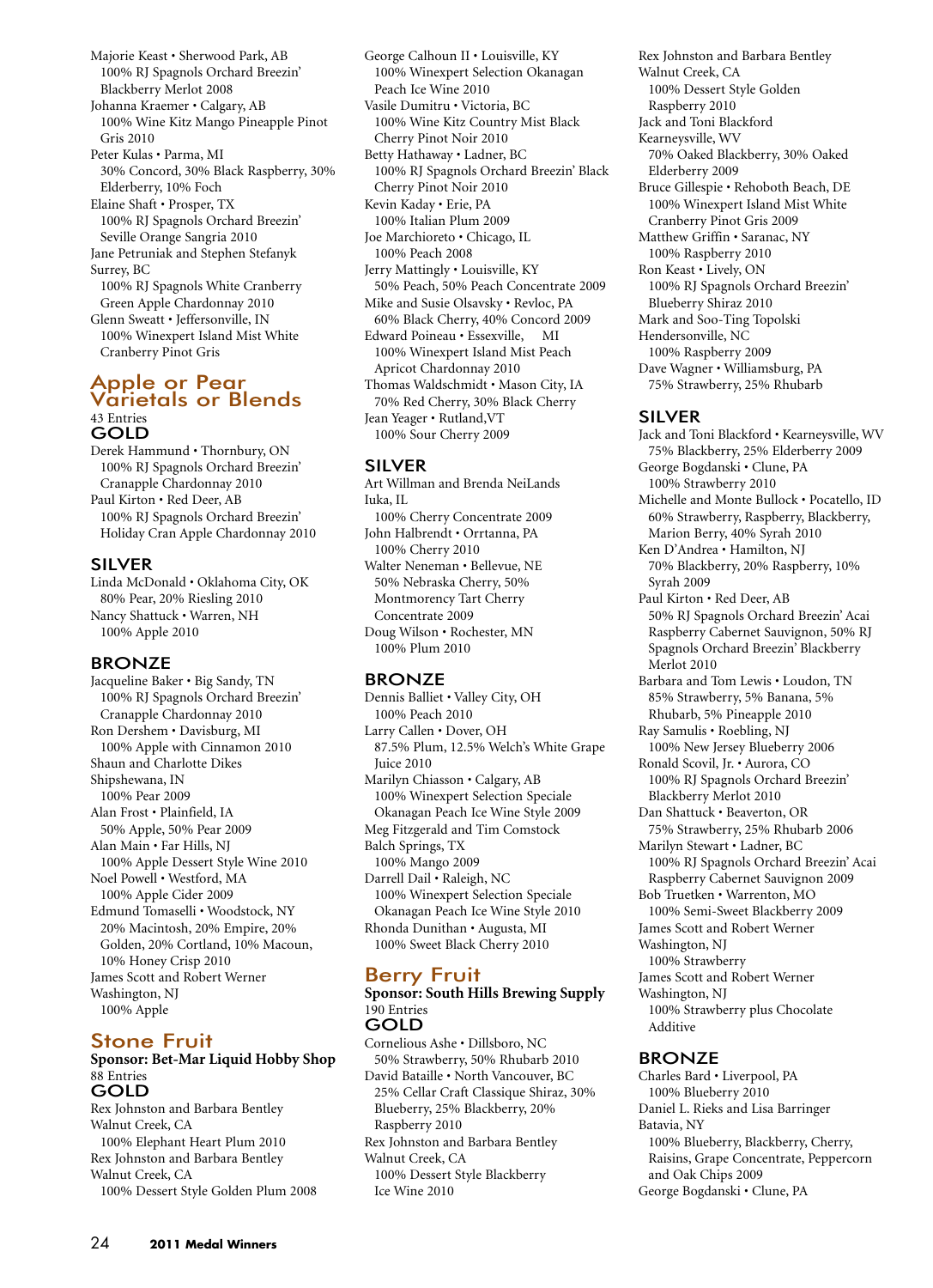100% Red Raspberry 2010 George Bogdanski • Clune, PA 100% Blackberry 2010 Kris and Lisa Bolster • Holiday, FL 100% Winexpert Vintners Reserve Riesling and 15 lbs Fresh Blueberry 2010 Rhonda Dunithan • Augusta, MI 100% Cranberry 2010 Ed Griscavage • New Cumberland, PA 100% Elderberry 2010 Betty Kelley • Auburn, IN 100% RJ Spagnols Orchard Breezin' Red Raspberry White Zinfandel 2010 Michael Kisiel • Viginia Beach, VA 100% Raspberry 2010 Johanna Kraemer • Calgary, AB 100% Wine Kitz Raspberry 2009 Jon Lalumondier • Festus, MO 87.5% Strawberry, 12.5% Peach 2010 Richard Lamm • Johnstown, PA 100% Red Raspberry 2010 Bev Maxson • Shinglehouse, PA 100% Cranberry 2009 Quincy Medeiros • London, ON 100% ABC Cork Fontana Fruit Blackberry Merlot 2009 Roland Miles and David Newton Wellsville, NY 100% RJ Spagnols Orchard Breezin' Strawberry White Zinfandel 2010 Debbie Pajala • Brantwood, WI 50% Strawberry, 50% Rhubarb 2010 Alan Putnam • Corvallis, MT 100% Red Raspberry 2010

## Other Fruits

#### **Sponsor: The Flying Barrel** 48 Entries GOLD

Franco Costa • Winnipeg, MB 100% RJ Spagnols Orchard Breezin' Tangerine Lemon Sauvignon Blanc 2010 Ron Dershem • Davisburg, MI 100% Winexpert Island Mist White Cranberry Pinot Gris 2010 Agnar Eike • Glendale, CA 100% California Kumquat 2008 Rich and Gretel Firt • Red Deer, AB 100% RJ Spagnols Orchard Breezin' Kiwi Melon Pinot Grigio 2010 Dennis Hilbers • Scotland, TX 100% Prickly Pear Cactus 2010 Johanna Kraemer • Calgary, AB 100% Wine Kitz Limited Orange Ice Wine 2009 Adam Randall • Ventura, CA 80% Strawberry Jelly, 20% Peanut Butter 2010 Pat Strome • Windsor, ON 100% RJ Spagnols Orchard Breezin' Cranapple Chardonnay Jean Yeager • Rutland, VT 100% Persimmons 2009

#### SILVER

Bill and Janet Aaron • Skaneateles, NY 100% Black Currants 2008 Stacy Johnson • Spring Grove, PA 100% Winexpert Island Mist Mango Citrus Symphony 2010

Ron Keast • Lively, ON 100% RJ Spagnols Orchard Breezin' Acai Raspberry Cabernet Sauvignon Joe Laws • Wright City, MO 100% Winexpert Island Mist Pomegranate Zinfandel 2010 Larry Morrison • Newark, OH 100% Pumpkin Marilyn Stewart • Ladner, BC 100% RJ Spagnols Orchard Breezin' Pomegranate Wild Berry Zinfandel 2009 Dave Wagner • Williamsburg, PA 100% Winexpert Island Mist Pomegranate Zinfandel

#### BRONZE

Ron Dershem • Davisburg, MI 100% Winexpert Island Mist Pomegranate Zinfandel 2010 Brooks Hipgrave • Guelph, ON 100% Vineco Niagara Mist Blueberry Pomegranate White Merlot 2009

## Traditional Mead

**Sponsor: The Brewer's Apprentice** 16 Entries GOLD

Elspeth Payne • Silver Spring, MD 100% Orange Blossom Honey Jim and Marie Petroff • Young, AZ 100% Raw Honey 2010

## SILVER

William Brose • Upper Marlboro, MD 100% Clover Honey 2006 Jim Giovannetti • Largo, FL 100% Florida Tupelo Honey 2008

#### BRONZE

Kristopher Hyndman • Fishers, IN 100% Raw Clover Honey Peter Jordan • Gaithersburg, MD 100% Honey 2010

## Fruit Mead

**Sponsor: The Purple Foot – Milwaukee** 41 Entries GOLD Jack and Toni Blackford Kearneysville, WV 100% Blackberry, Clover, Wildflower Honey 2009 Alan Braker • Sun Prairie, WI 75% Pressed Peach Juice, 16% Local Wildflower Honey, 9% Orange Blossom Honey 2010 Darrell Burch • Amarillo, TX 50% Black Currant, 50% Honey 2010 Mino Choi • Mequon, WI 50% Orange Blossom Honey, 50% Blueberry 2010 Don Dixon • Flinton, PA 65% Diamond, 35% Wildflower Honey 2009 Steve Gross • Houston, TX 90% Honey/Water, 10% Lemon Juice 2009 Bev Maxson • Shinglehouse, PA 75% Honey, 25% Elderberry 2008

Bev Maxson • Shinglehouse, PA

- 75% Honey, 25% Mandarin Orange 2008 Dean McCleary • Oceanside, CA 100% Clover Honey w/ Tropical Cactus
- Pear 2010 Scott and Cora Miller • Cassville, NY 60% Black Raspberry, 40% Mead
- Ronald Scovil, Jr. Aurora, CO 75% Orange Blossom Honey, 25% Pluot 2010
- Ronald Scovil, Jr. Aurora, CO 75% Colorado Red Raspberry, 25% Raspberry Honey 2010
- Ronald Scovil, Jr. Aurora, CO 50% Orange Blossom Honey, 45% Cherry, 5% Goji
- Ronald Scovil, Jr. Aurora, CO 50% Orange Blossom Honey, 25% Strawberry, 25% Passion Fruit 2010 Dan Slort • Fair Oaks, CA 100% Mixed Berries Water Honey 2009

Bob Thompson • Elmer, NJ 100% Blackberry, Clover Honey

## SILVER

Tammy and Mark Allen • Argenta, IL 100% Cranberry Juice Honey 2010 Ron Keast • Lively, ON 40% Raspberry, 10% Blueberry, 50% Honey 2010 Kevin Macfarlane and Brian Keyse Northville, MI 66% Red Raspberries, 34% Black Raspberries, 53% Honey, 47% Sugar, Tea 2009 Kevin Macfarlane and Brian Keyse Northville, MI 73% Dried Apricots, 27% Raisins, Honey, Lemon Juice, Orange Juice 2009 Doug Lemon • Easton, PA 100% Orange Blossom Honey 2009 Ronald Scovil, Jr. • Aurora, CO 75% Colorado Yellow Raspberry, 25% Raspberry Honey 2010 Ronald Scovil, Jr. • Aurora, CO 50% Orange Blossom Honey, 25% Cranberry, 25% Pomegranate Ronald Scovil, Jr. • Aurora, CO 50% Clover Honey, 25% Cranberry, 20% Blueberry, 4.5% Coconut, 0.5% Spice Mix 2010 Dennis Wendt • Wausau, WI 100% Wild Elderberry

#### BRONZE

David Beglem • St. Augustine, FL 90% Orange Blossom, 10% Wild Flower, Rasberries 5 lbs Galen Goutermont • Juneau, AK 50% Clover Honey, 50% Blackberry 2009 Karl Jackson • Goshen, IN 60% Honey, 40% Strawberry 2010 Karl Jackson • Goshen, IN 60% Honey, 40% Blackberry 2010 Karl Jackson • Goshen, IN 60% Honey, 40% Blueberry 2010 Barbara and Tom Lewis • Loudon, TN 75% Chocolate Cherry, 25% Honey 2010 Troy Schmeling • Hartford, WI 100% Blueberry with Orange 2010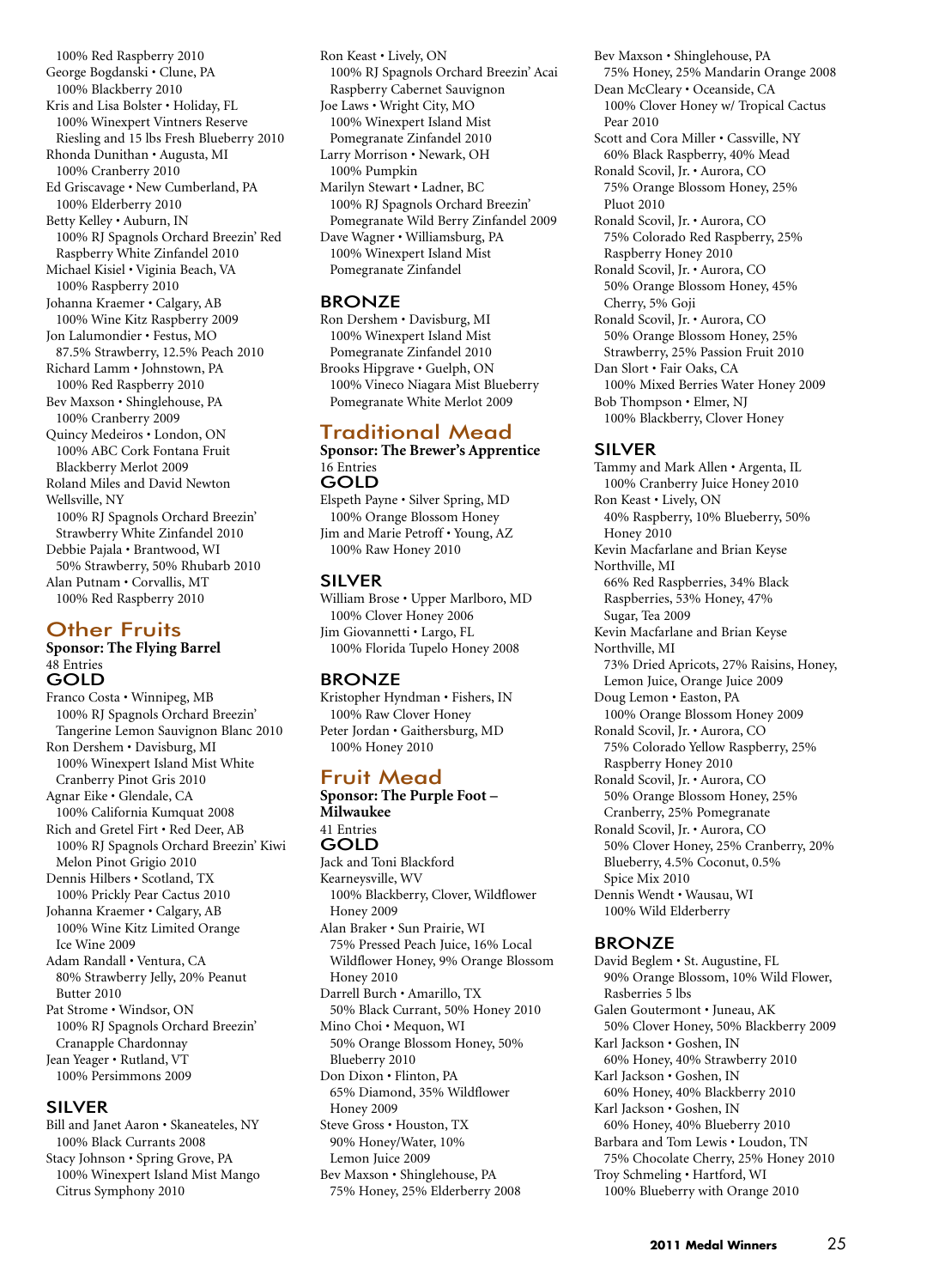## Herb and Spice Mead

#### **Sponsor: Muntons Malted Ingredients** 9 Entries GOLD

Travis Hreha • Columbia Station, OH 100% Wild Flower Honey, Pumpkin, Cinnamon, Ginger, Cloves 2010

Elspeth Payne • Silver Spring, MD 100% Cranberry, Honey Metheglin, Champagne Yeast, Raisins, Cinnamon Cloves, Lemon Juice, Ginger, Dark Toast Oak

Daniel Saunders • Loombard, IL 100% Clover Honey and Whole Vanilla Beans 2010

#### SILVER

Steve Gross • Houston, TX 70% Honey/Water, 30% Orange Juice, Cinnamon, Cloves 2008 Elspeth Payne • Silver Spring, MD 100% Clove Currant Mead

## BRONZE

Phillip Green • Hagerstown, MD 100% Honey Cinnamon Madagascan Vanilla 2009 Bev Maxson • Shinglehouse, PA 50% Maple Sap, 50% Honey 2009 Richard Morris • Louisville, KY 90% Mead. 10% Apple/Cinnamon

## Flower or Vegetable 24 Entries

GOLD Robin Bell • Clarksville, IN 80% Dandelion, 20% Raspberry 2010 Margot and Jason Phelps Londonderry, NH 100% Dessert Style Jalapeño 2010 Margot and Jason Phelps Londonderry, NH 100% Dandelion 2010 Noel Powell • Westford, MA 100% Maple Syrup Ice Wine Style 2010 Robert Seibert, Jr. • N. Huntingdon, PA 95% Rhubarb, 5% Welch's White Grape Concentrate 2009

## SILVER

Adam Randall • Ventura, CA 100% Rosemary 2010

#### **BRONZE**

Russell Calemmo • East Hampton, NY 100% Marigold Petals 2010 Steve Doyle • Blairsville, PA 91% Day Lily Petal Extract, 9% Welch's White Grape Juice 2010 Michael McLean • Evanston, IL 100% Ginger Dessert Style 2010 Adam Randall • Ventura, CA 100% Wild Sage 2010

#### Port Style 173 Entries **GOLD**

Ronald Bas • San Diego, CA 100% Cabernet Sauvignon 2009 Rex Johnston and Barbara Bentley Walnut Creek, CA

100% Winexpert Selection Speciale Series Chocolate Raspberry Port 2009

Tyler Black • Winnipeg, MB 100% Winexpert Selection Speciale Blackberry Port 2010 Dan Boykin • Concord, CA

100% Petite Sirah Rose 2009 Dan Boykin • Concord, CA

95% Syrah, 5% Petit Verdot 2009 Richard Campbell • Houston, TX 100% Black Spanish 2008

Fern Carleton • Campbell River, BC 100% RJ Spagnols Orchard Breezin' Spiced Plum Pinot Noir 2010 Sandra Clark • Elkhart, IN

100% Winexpert Selection Speciale Chocolate Raspberry Port 2009

Guilherme Costa • Pittsburgh, PA 100% Winexpert Selection Speciale Chocolate Raspberry Port 2009

Heike Doerksen • Regina, SK 100% RJ Spagnols Cru Specialty White Chocolate White Port Style 2010

James Fields • Woodbridge, ON 100% Vintner's Cellar Select Series Port 2010

Derek and Donna Finlayson

North Saanich, BC 100% Wine Kitz Specialty Series Blackberry Port 2006

Christopher Hay • Regina, SK 100% RJ Spagnols Cru Specialty Apple Tatin White Port Style 2010

Harper and Denise Kight • Wrentham, MA 70% Syrah, 15% Black Cherry Juice, 15% Spirits 2009

Bobbi Kooyman • Smithton, IL 100% RJ Spagnols Apple White Port Style 2010

Bobbi Kooyman • Smithton, IL 100% Winexpert Selection Speciale Blackberry Port 2010

Callie McHarg • 100 Milehouse, BC 100% RJ Spagnols Cru Select Specialty White Chocolate White Port w/ Apricot 2009

Edward Poineau • Essexville, MI 100% RJ Spagnols Cru Select Orange Chocolate Port 2008

Nancy and John Pritchard • Chilliwack, BC 100% RJ Spagnols Cru Select Apple Tatin Port 2010

Christopher Reich • Cuyahoga Falls, OH 100% RJ Spagnols Cru Select Orange Chocolate Port 2008

Paul Rowe • London, ON 100% RJ Spagnols Cru Specialty Apple Tatin White Port Style 2010

Sandy Somner • Victoria, BC 100% RJ Spagnols Apple Tatin White Port Style 2010

Michael and Tena Southwell • Austin, TX 100% Winexpert Selection Speciale Chocolate Raspberry Port

Don Truetken • Indianapolis, IN 100% RJ Spagnols White Chocolate White Port 2010

## SILVER

Byron Barnes • San Antonio, TX 90% Mosti Mondiale Old Vine Zinfandel, 10% Napa Merlot 2010 David Bird • O'Fallon, IL 100% Winexpert Selection Speciale Chocolate Raspberry Port fortified with Don Pedro Brandy 2009 James Brown • Sherwood Park, AB 100% RJ Spagnols Cru Select Specialty Orange Chocolate Port 2009 Rhonda Christian • Langley, BC 100% RJ Spagnols Cru Specialty White Chocolate White Port Style 2009 Darrell Dail • Raleigh, NC 100% RJ Spagnols Cru Select Orange Chocolate Sweet Red 2009 Joe Doyle • Patterson, CA 100% Zinfandel Port 2008 Jonathan George • Beaver Falls, PA 100% Winexpert Selection Speciale Chocolate Raspberry Port 2008 Derek Hammund • Thornbury, ON 100% RJ Spagnols Cru Select Platinum Specialty Apple Tatin White Port 2010 Cindy Holmes • Gravenhurst, ON 100% RJ Spagnols Cru Specialty Apple Tatin White Port Style 2010 Bobby Hyman • Edgewood, WA 100% Winexpert Selection Speciale Chocolate Raspberry Port 2009 Lana Keating • Richland Hills, TX 100% RJ Spagnols Cru Select Specialty White Chocolate Port 2009 Paul Kirton • Red Deer, AB 100% RJ Spagnols Cru Select White Chocolate White Port 2008 Randy Partridge • St. Marys, ON 100% RJ Spagnols Cru Select White Chocolate Port 2009 Peter Polfuss • Waterloo, ON 100% Vineco Classic Port Style 2007 Carole and Calvin Quaite • Chilliwack, BC 100% RJ Spagnols Cru Select Specialty White Chocolate White Port 2008 Carole and Calvin Quaite • Chilliwack, BC 100% RJ Spagnols Cru Select Specialty Apple Tatin White Port 2010 Amir Saad • Dover, DE 100% RJ Spagnols Cru Select Port Style Fortified With 9% Christian B. Brandy 2011 Don Stewart • Ladner, BC 100% RJ Spagnols Cru Select Orange Chocolate Port 2010 Sylvie Tanguay • Vancouver, BC 100% Vineco KenRidge Chocolate Port 2009 Lewis Taylor • Osoyoos, BC 100% RJ Spagnols Cru Select Apple Tatin White Port Style 2010 Don Truetken • Indianapolis, IN 100% RJ Spagnols Cru Select White Chocolate Port 2010 Marilyn Walters • Mississauga, ON 100% Winexpert Speciale Limited Release Blackberry Port 2009 Lisa Whitmore • Comox, BC 100% Winexpert Selection Speciale

Chocolate Raspberry Port 2009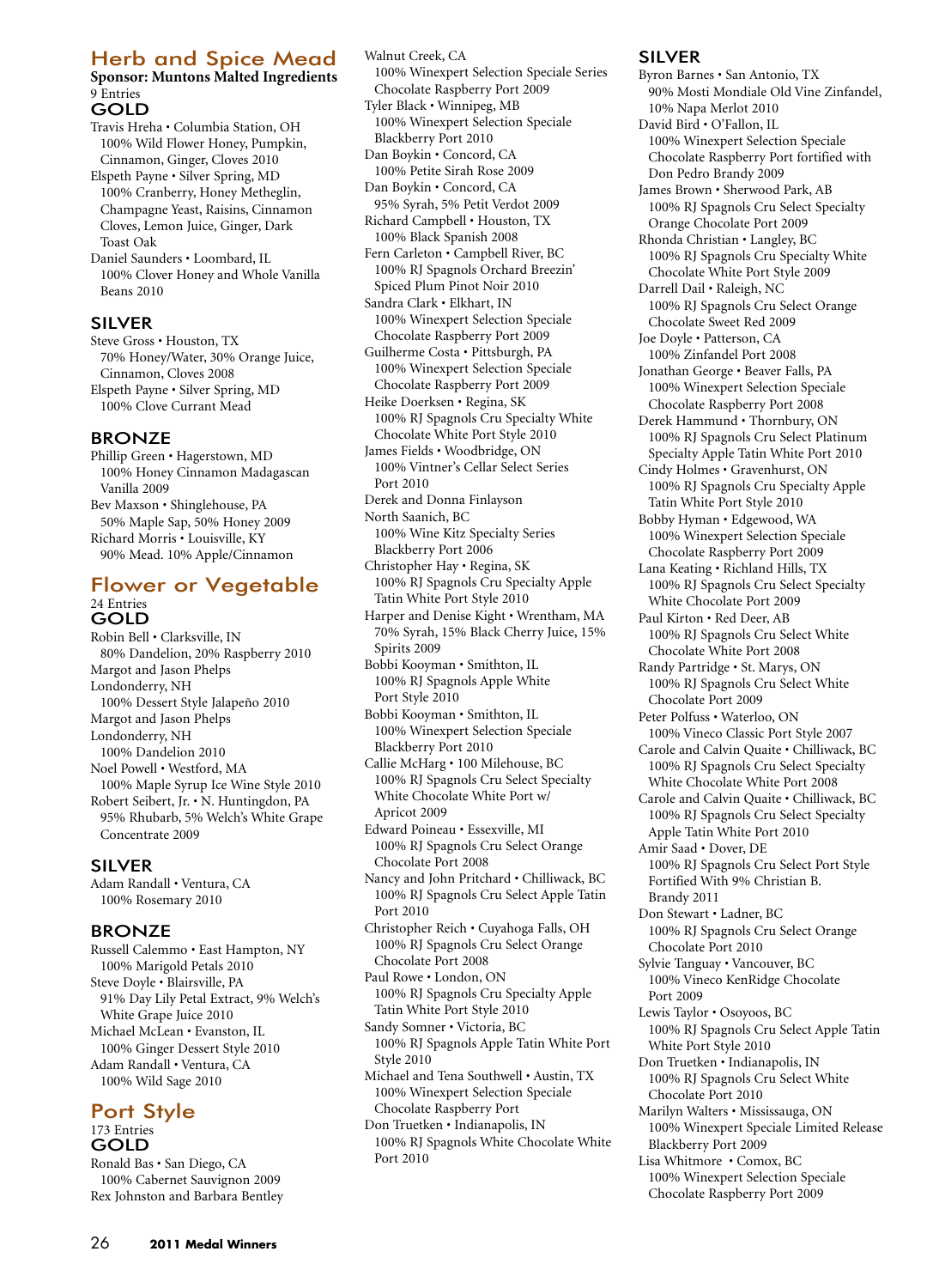#### **BRONZE**

Tom Anders • Walnut Creek, CA 68% Cabernet Sauvignon, 32% Chardonnay 2008 Jacqueline Baker • Big Sandy, TN 100% Winexpert Selection Speciale Chocolate Raspberry Port 2007 Byron Barnes • San Antonio, TX 100% RJ Spagnols Cru Select RQ Cabernet Franc Merlot 2010 Dan Betteridge • Winfield, BC 100% Cellar Craft Orange Muscat Dessert 2010 Tim and Lisa Bishop • Greenwood, IN 100% Winexpert Selection Premium Port Dan Boykin • Concord, CA 100% Blueberry 2010 Lurna Brinton • Surrey, BC 100% Vineco KenRidge Classic Limited Release Chocolate Port 2009 George Cornelius • Carrollton, TX 100% Mosti Mondiale LaBodega Port 2008 Murray Croft • Williams Lake, BC 100% RJ Spagnols Cru Specialty Orange Chocolate Port 2008 Heike Doerksen • Regina, SK 100% RJ Spagnols Cru Specialty Apple Tatin White Port Style 2010 Orrin Gilmour • Greely, ON 100% RJ Spagnols White Chocolate Port 2009 Madeleine Halvorsen • Pitt Meadows, BC 100% Vineco KenRidge Showcase Specialty Chocolate Port 2009 Carol Hamilton • Lake Saint Louis, MO 100% Winexpert Selection Speciale Series Chocolate Raspberry Port 2009 Brooks Hipgrave • Guelph, ON 100% Vineco KenRidge Classic Port 2007 Mark and Heather Hvasti Bracebridge, ON 100% RJ Spagnols Apple Tatin White Port 2010 Janet Internicola • Flanders, NJ 100% RJ Spagnols Cru Specialty Orange Chocolate Port Style 2010 David Ives • Vancouver, BC 100% Cellar Craft Premium Port 2010 Brent Jewell • Sherwood Park, AB 100% RJ Spagnols Cru Select Orange Chocolate Port 2008 John Mack • Langley, BC 100% Cellar Craft Porto Corinto 2010 Cheryl Miniato • Delta, BC 100% Cellar Craft International Classic Port Style 2009 Duncan Overall • Chase, BC 100% Cellar Craft Specialty Porto Corinto 2009 Dawn Paul • Cranbrook, BC 100% Vineco KenRidge Showcase Chocolate Port 2009 Erich Pfanzelt • Irving, TX 100% RJ Spagnols Cru Select Specialty White Chocolate White Port 2010 Margot and Jason Phelps Londonderry, NH 100% Winexpert Selection Speciale Port

Chocolate Raspberry 2010 Christopher Reich • Cuyahoga Falls, OH 100% Winexpert Selection Speciale Chocolate Raspberry Port 2008 Scott Sweaza • Corona, CA 100% Winexpert Selection Speciale Series Port 2008 David Wawro • Adams, NY 100% Winexpert Selection Speciale Chocolate Raspberry Port 2010 Brian Weisgerber • Surrey, BC 100% RJ Spagnols Cru Select White Chocolate White Port 2008 Lisa Whitmore • Comox, BC 100% Winexpert Selection Speciale Blackberry Port 2010

#### Sherry Style 19 Entries GOLD

Christopher Hay • Regina, SK 100% RJ Spagnols Cru Specialty Cream Sherry 2009

## SILVER

Edward Saunders • Winnipeg, MB 100% Cellar Craft Dessert Wines Cream Sherry 2008

## **BRONZE**

Dan Betteridge • Winfield, BC 100% RJ Spagnols Cru Select Cream Sherry 2010 Dominick Calcagni • Bronx, NY 100% Barrel Aged 6-Yr Merlot 2004

Ron Kelly • Nepean, ON 100% Wine Kitz Specialty Series Cream Sherry Style 2010

Mavis Kirton • Red Deer, AB 100% RJ Spagnols Cru Select Cream Sherry 2009

Joanne McLean • Bancroft, ON 100% Cellar Craft Sherry 2009 Jane Petruniak and Stephen Stefanyk Surrey, BC 100% Cellar Craft Cream Sherry 2010 Marilyn Stewart • Ladner, BC 100% Cellar Craft Sherry 2010

Janet Miles and Tom Wylie • Livermore, ME 100% Cellar Craft Classic Cream Sherry 2009

#### Other Fortified 18 Entries

#### GOLD

Brent Jewell • Sherwood Park, AB 100% RJ Spagnols Cru Select Brandy Fortified Port 2001

Leisl Lefebvre • Humboldt, SK 100% RJ Spagnols Apple Tatin Port Style 2010

Jonathan Percival • Orleans, ON 100% RJ Spagnols Specialty White Chocolate White Port Fortified w/ Crème de Menthe 2009

Alan Percival • Orleans, ON 100% RJ Spagnols Specialty White Chocolate White Port Fortified w/ Amareto 2009

### SILVER

Dave Burma • Wesley, IA 100% Brandy Fortified Blueberries Dave and Gaylor Kozak • Kelowna, BC 100% RJ Spagnols Cru Select Apple Tatin White Port Style 2010

#### BRONZE

Linda Legroulx • Ottawa, ON 100% Wine Kitz Limited Release Cherry Chocolate Port 2010

### Sparkling Grape, Dry/Semi-Dry or **Sweet**

14 Entries

#### GOLD

Katherine Heisler • Kelowna, BC 100% Winexpert Selection Speciale New Millenium Sparking Wine 2010

#### SILVER

Victor Barreto • Winnipeg, MB 100% Winexpert Limited Edition Pacific Quartet 2008

#### BRONZE

Joanne Crawford • Georgetown, MA 100% Winexpert Selection Speciale New Millenium Sparkling Wine 2010

Vasile Dumitru • Victoria, BC 100% Wine Kitz Traditional Vintage Chamblaise 2010

Frank Slejko • Littleton, CO 100% Winexpert Selection Chilean Chardonnay 2010

#### Sparkling Non-Grape 6 Entries SILVER

Ellen Jansyn • Grand Rapids, MI 100% Peach 2010

Sharon Twamley • Fernie, BC 100% RJ Spagnols Orchard Breezin' Black Currant White Merlot 2010

#### Wine-Based Cocktail 16 Entries SILVER

Fernando Costas • Portage, MI 50% Red Wine, 50% Fruit Juice, Fresh Fruit, Flavored Spirits - 12% ABV 2011

#### BRONZE

Fernando Costas • Portage, MI 50% Red Wine, 50% Fruit Juice, Fresh Fruit, Flavored Spirits - 7% ABV 2011 Don Gilbert • Milwaukee, WI

100% Winexpert Island Mist Black Raspberry Merlot 2010